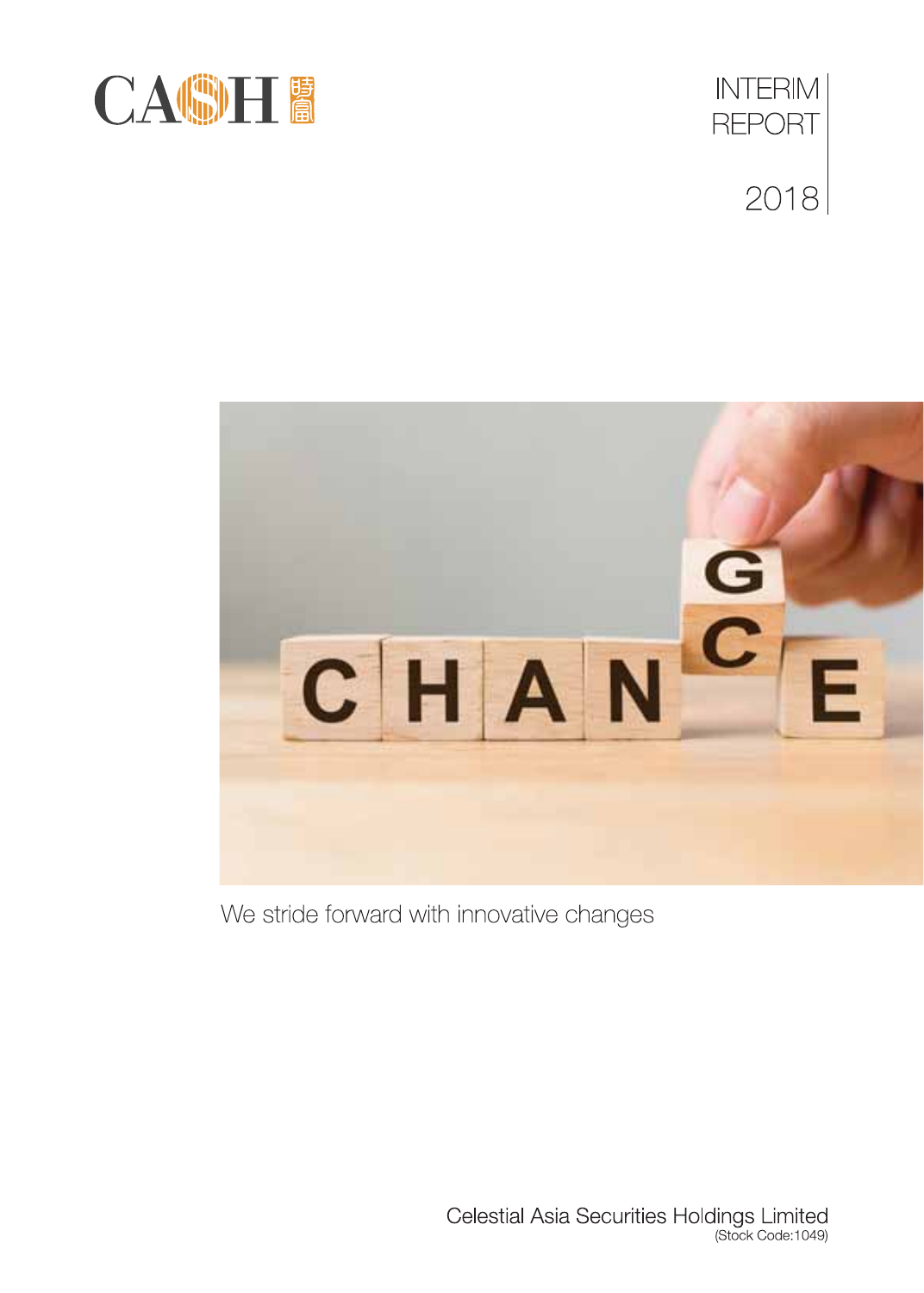## Condensed Consolidated Statement of Profit or Loss and Other Comprehensive Income

The unaudited consolidated results of Celestial Asia Securities Holdings Limited ("Company" or "CASH") and its subsidiaries ("Group") for the six months ended 30 June 2018, together with the comparative figures for the last corresponding period, are as follows:

|                                                                                                                                                                                         |       | 2018                                                     | Unaudited<br>Six months ended 30 June<br>2017         |
|-----------------------------------------------------------------------------------------------------------------------------------------------------------------------------------------|-------|----------------------------------------------------------|-------------------------------------------------------|
|                                                                                                                                                                                         | Notes | HK\$'000                                                 | HK\$'000<br>(Restated)                                |
| Continuing operations                                                                                                                                                                   |       |                                                          |                                                       |
| Revenue<br>Cost of inventories<br>Other income<br>Net (loss) gains on investments held for trading<br>Salaries, allowances and related benefits                                         | (3)   | 671,621<br>(372, 779)<br>3,988<br>(1, 120)<br>(125, 975) | 633,968<br>(348, 862)<br>4,009<br>1,308<br>(131, 529) |
| Other operating, administrative and selling<br>expenses<br>Depreciation of property and equipment<br>Finance costs                                                                      |       | (227, 129)<br>(13,058)<br>(4, 757)                       | (185, 434)<br>(11,076)<br>(4, 136)                    |
| Share of loss of an associate                                                                                                                                                           |       | (69, 209)<br>(17, 545)                                   | (41, 752)<br>(109)                                    |
| Loss before taxation<br>Income tax expense                                                                                                                                              | (5)   | (86, 754)                                                | (41,861)<br>(1,200)                                   |
| Loss for the period from continuing operations                                                                                                                                          |       | (86, 754)                                                | (43,061)                                              |
| Discontinued operation<br>Profit for the period from discontinued operation                                                                                                             | (6)   |                                                          | 223,645                                               |
| (Loss) profit for the period                                                                                                                                                            |       | (86, 754)                                                | 180,584                                               |
| Other comprehensive (expense) income<br>for the period, net of income tax<br>Items that may be reclassified subsequently to<br>profit or loss:<br>Exchange difference on translation of |       |                                                          |                                                       |
| foreign operations<br>Reclassification of translation reserve upon                                                                                                                      |       | (168)                                                    | (208)                                                 |
| loss of control of a subsidiary                                                                                                                                                         |       |                                                          | 552                                                   |
| Share of other comprehensive expense of<br>an associate                                                                                                                                 |       |                                                          | (57)                                                  |
| Total other comprehensive (expense) income for<br>the period                                                                                                                            |       | (168)                                                    | 287                                                   |
| Total comprehensive (expense) income for the<br>period                                                                                                                                  |       | (86, 922)                                                | 180,871                                               |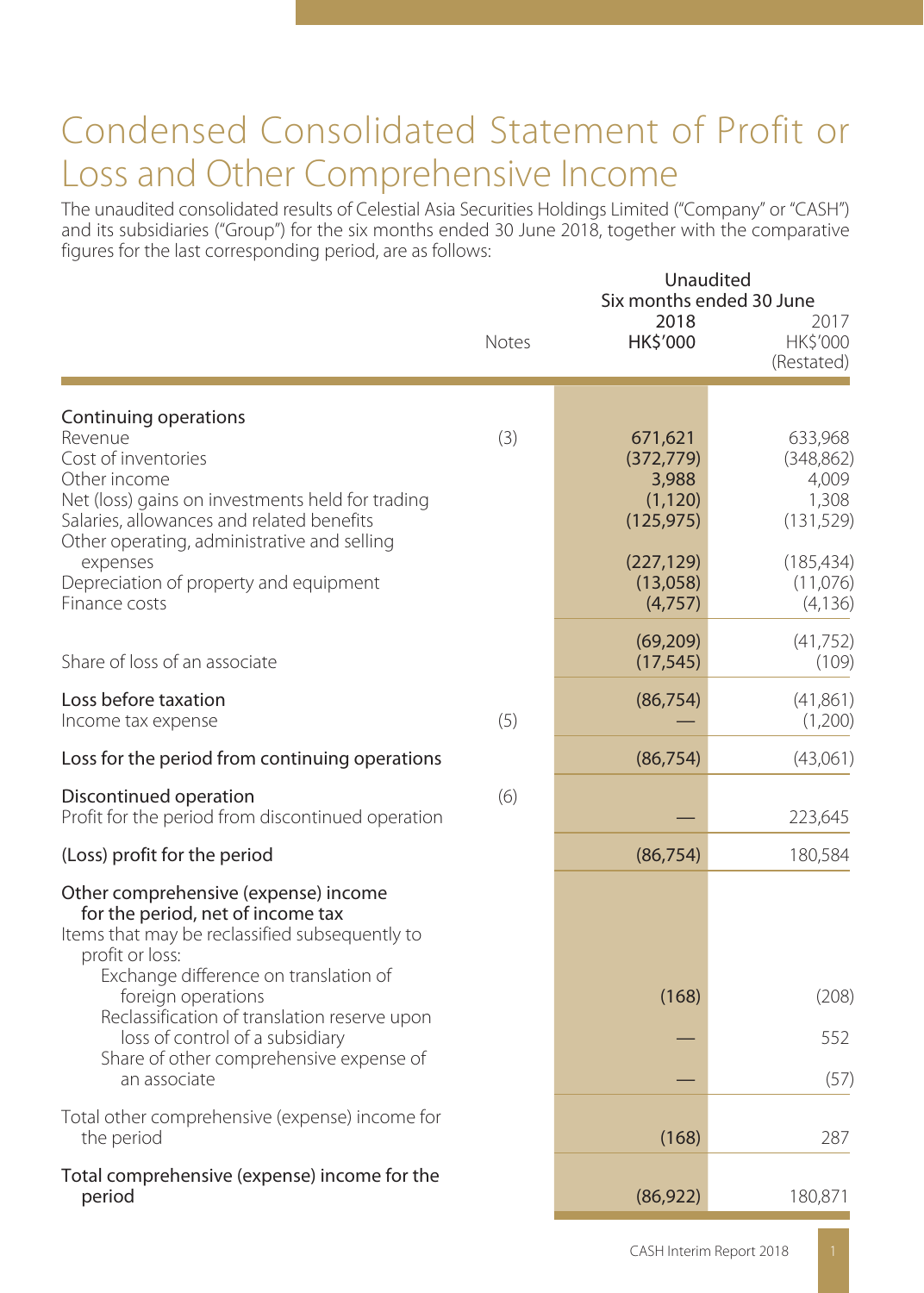|                                                                                            | Unaudited<br>Six months ended 30 June |                      |                                |  |
|--------------------------------------------------------------------------------------------|---------------------------------------|----------------------|--------------------------------|--|
|                                                                                            | Note                                  | 2018<br>HK\$'000     | 2017<br>HK\$'000<br>(Restated) |  |
| (Loss) profit for the period attributable to:<br>Owners of the Company                     |                                       |                      |                                |  |
| - from continuing operations<br>- from discontinued operation                              |                                       | (83, 106)            | (43, 742)<br>246,702           |  |
|                                                                                            |                                       | (83, 106)            | 202,960                        |  |
| Non-controlling interests<br>- from continuing operations<br>- from discontinued operation |                                       | (3,648)              | 681<br>(23,057)                |  |
|                                                                                            |                                       | (3,648)              | (22, 376)                      |  |
|                                                                                            |                                       | (86, 754)            | 180,584                        |  |
| Total comprehensive (expense) income<br>for the period attributable to:                    |                                       |                      |                                |  |
| Owners of the Company<br>Non-controlling interests                                         |                                       | (83, 274)<br>(3,648) | 204,028<br>(23, 157)           |  |
|                                                                                            |                                       | (86, 922)            | 180,871                        |  |
| (Loss) earnings per share<br>From continuing and discontinued operations                   | (7)                                   |                      |                                |  |
| - Basic and diluted (HK cents)                                                             |                                       | (10.0)               | 24.4                           |  |
| From continuing operations<br>- Basic and diluted (HK cents)                               |                                       | (10.0)               | (5.3)                          |  |
| From discontinued operation<br>- Basic and diluted (HK cents)                              |                                       |                      | 29.7                           |  |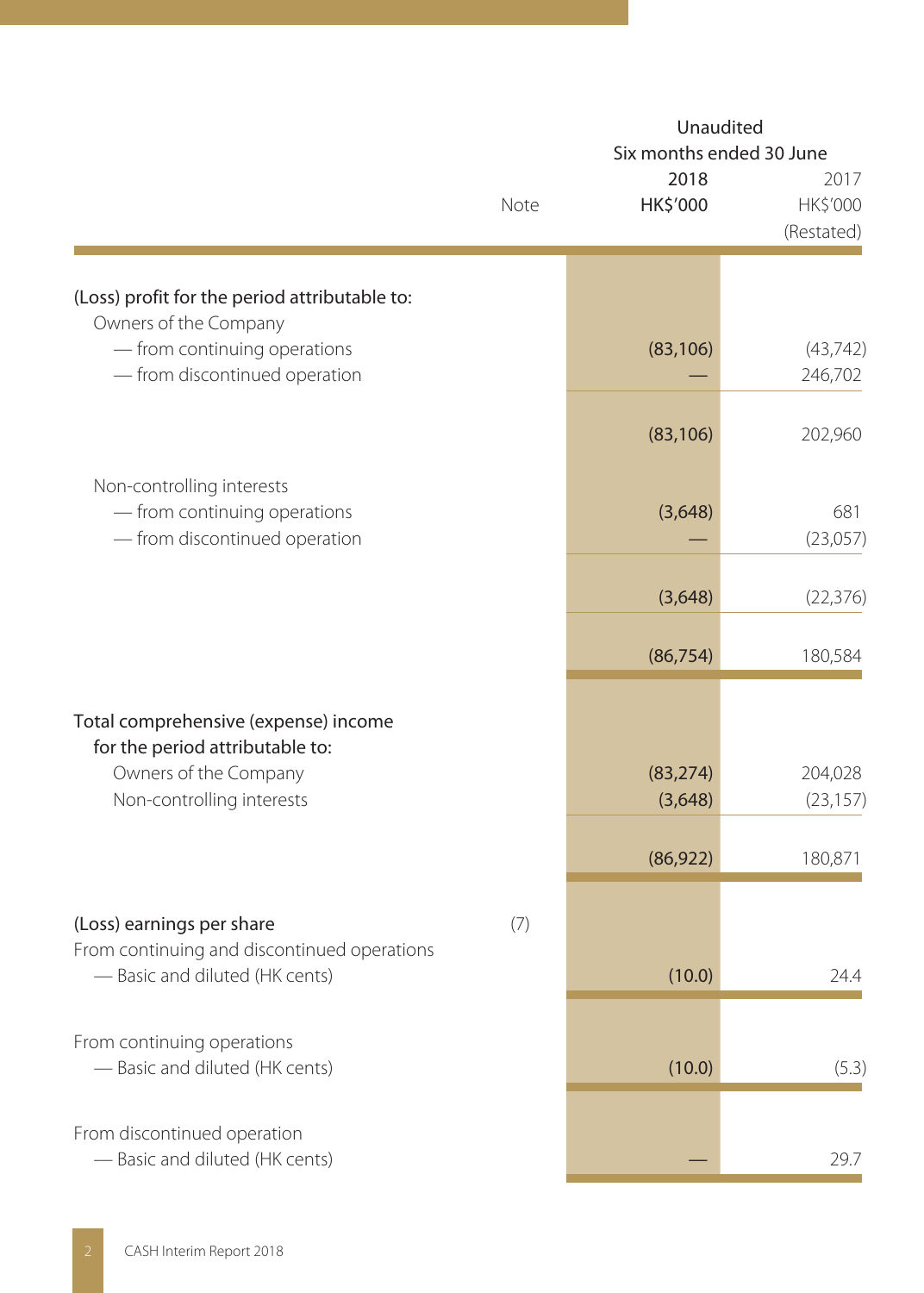# Condensed Consolidated Statement of Financial Position

|                                            | Note | 30 June<br>2018<br>(Unaudited)<br>HK\$'000 | 31 December<br>2017<br>(Audited)<br>HK\$'000 |
|--------------------------------------------|------|--------------------------------------------|----------------------------------------------|
|                                            |      |                                            |                                              |
| Non-current assets                         |      |                                            |                                              |
| Property and equipment                     |      | 62,954                                     | 42,352                                       |
| Goodwill                                   |      | 39,443                                     | 39,443                                       |
| Intangible assets                          |      | 43,460                                     | 43,460                                       |
| Interests in an associate                  |      | 345,058                                    | 363,585                                      |
| Rental and utilities deposits              |      | 37,897                                     | 31,660                                       |
| Deferred tax assets                        |      | 6,550                                      | 6,550                                        |
|                                            |      |                                            |                                              |
|                                            |      | 535,362                                    | 527,050                                      |
|                                            |      |                                            |                                              |
| <b>Current assets</b>                      |      |                                            |                                              |
| Inventories - finished goods held for sale |      | 50,627                                     | 40,791                                       |
| Accounts and other receivables             | (8)  | 114,865                                    | 160,352                                      |
| Loans receivable                           |      | 7,045                                      | 9,618                                        |
| Amount due from an associate               |      | 2,870                                      | 1,764                                        |
| Tax recoverable                            |      | 3,817                                      | 3,163                                        |
| Investments held for trading               |      | 71,315                                     | 11,025                                       |
| Bank deposits subject to conditions        |      | 47,145                                     | 41,974                                       |
| Bank balances (general accounts) and cash  |      | 198,035                                    | 209,031                                      |
|                                            |      |                                            |                                              |
|                                            |      | 495,719                                    | 477,718                                      |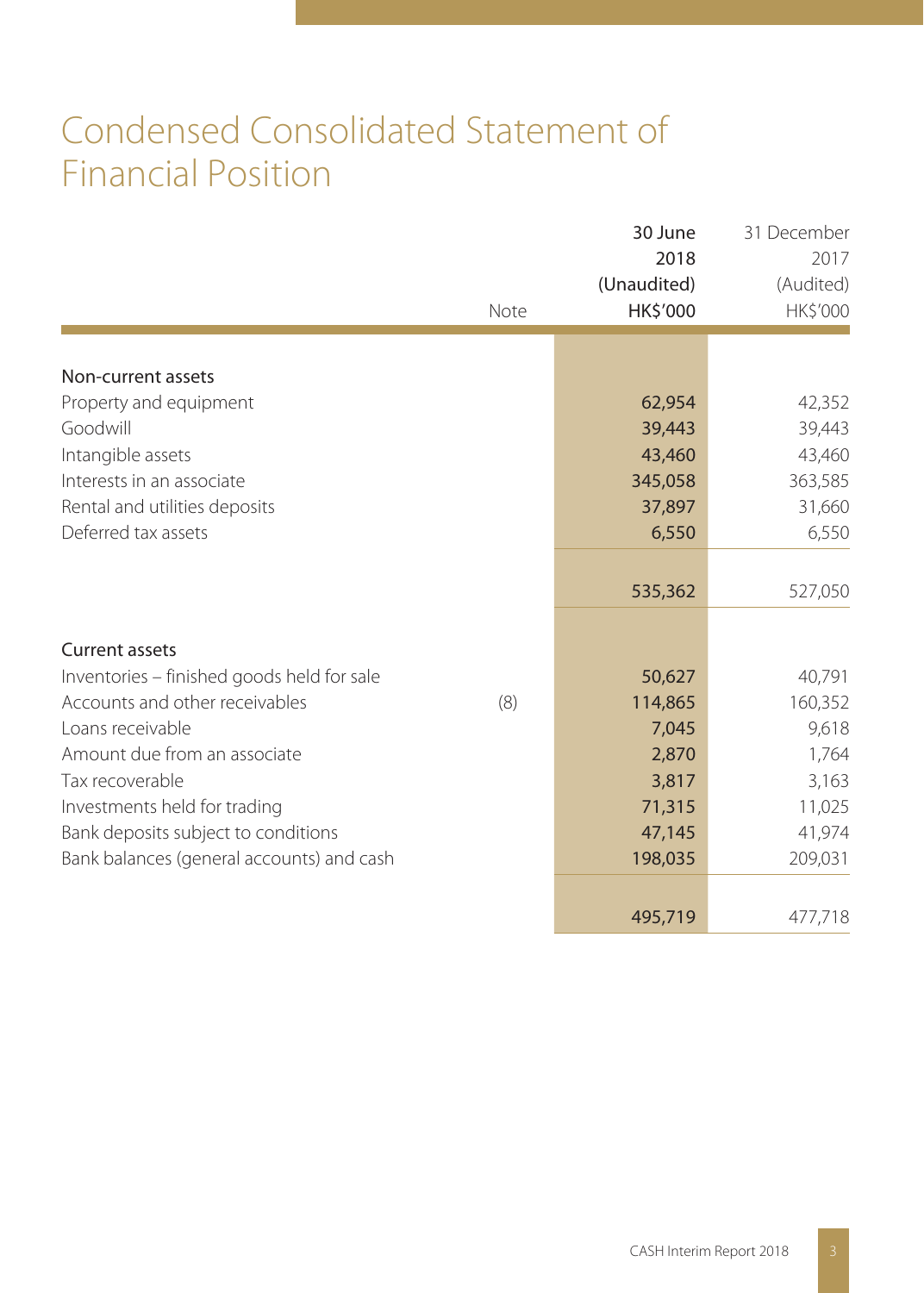|                                                | Notes | 30 June<br>2018<br>(Unaudited)<br>HK\$'000 | 31 December<br>2017<br>(Audited)<br>HK\$'000 |
|------------------------------------------------|-------|--------------------------------------------|----------------------------------------------|
|                                                |       |                                            |                                              |
| <b>Current liabilities</b><br>Accounts payable | (9)   | 187,458                                    | 187,180                                      |
| Accrued liabilities and other payables         |       | 149,679                                    | 118,712                                      |
| Taxation payable                               |       | 13,452                                     | 13,452                                       |
| Obligations under finance leases               |       |                                            |                                              |
| - amount due within one year                   |       | 438                                        | 39                                           |
| Borrowings - amount due within one year        |       | 239,584                                    | 195,175                                      |
|                                                |       | 590,611                                    | 514,558                                      |
| Net current liabilities                        |       | (94, 892)                                  | (36, 840)                                    |
|                                                |       |                                            |                                              |
| Total assets less current liabilities          |       | 440,470                                    | 490,210                                      |
| Capital and reserves                           |       |                                            |                                              |
| Share capital                                  | (11)  | 83,122                                     | 83,122                                       |
| Reserves                                       |       | 341,021                                    | 425,001                                      |
| Equity attributable to owners of the Company   |       | 424,143                                    | 508,123                                      |
| Non-controlling interests                      |       | (28, 210)                                  | (24, 562)                                    |
|                                                |       |                                            |                                              |
| <b>Total equity</b>                            |       | 395,933                                    | 483,561                                      |
| Non-current liabilities                        |       |                                            |                                              |
| Deferred tax liabilities                       |       | 6,649                                      | 6,649                                        |
| Obligations under finance leases               |       |                                            |                                              |
| - amount due after one year                    |       | 1,598                                      |                                              |
| Borrowings - amount due after one year         |       | 36,290                                     |                                              |
|                                                |       | 44,537                                     | 6,649                                        |
|                                                |       |                                            |                                              |
|                                                |       | 440,470                                    | 490,210                                      |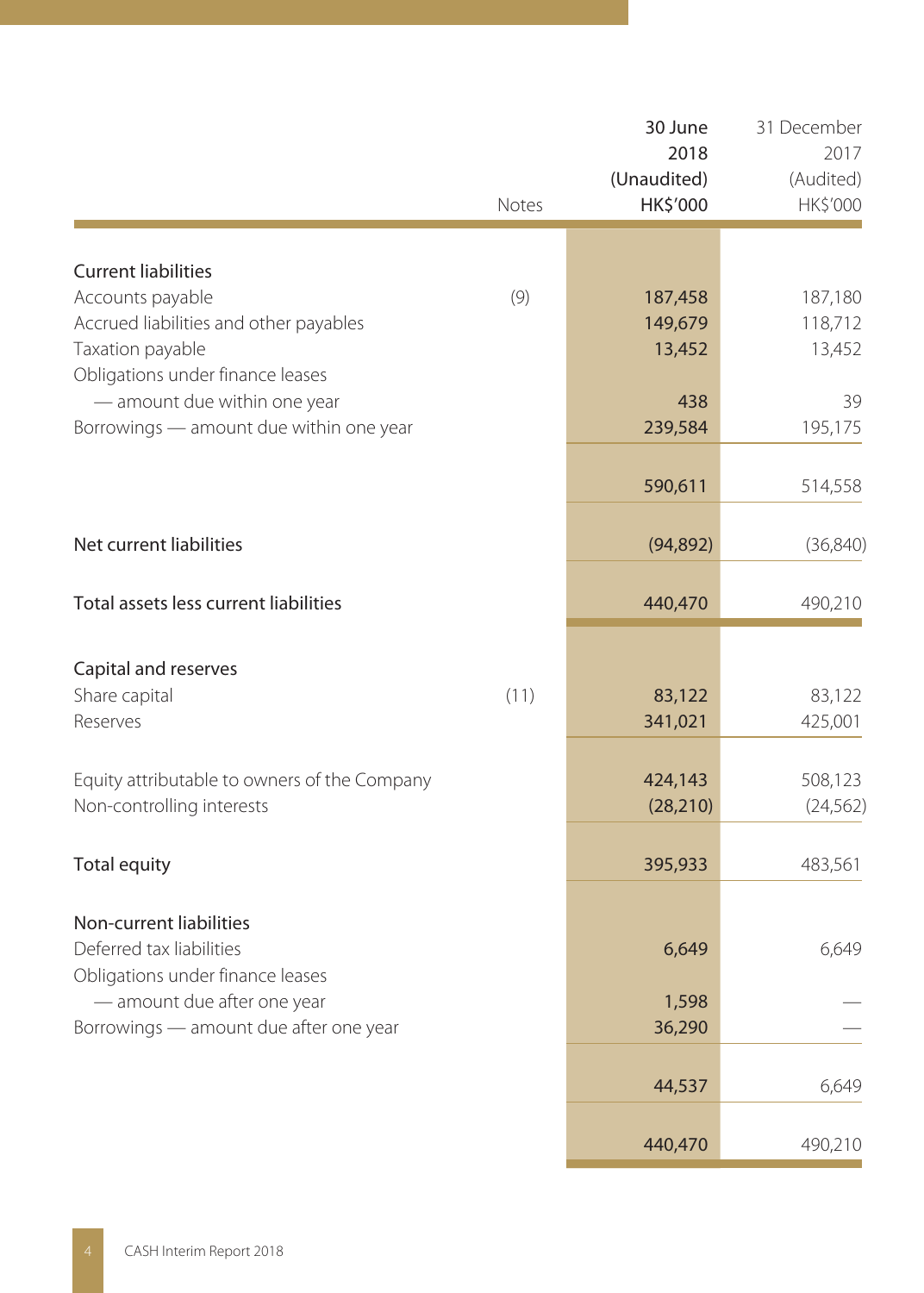# Condensed Consolidated Statement of Changes In Equity

|                                                                         |                              |                                     |                                    |                                |                                       | Unaudited<br>Six months ended 30 June 2018 |                                        |                            |                                               |                   |                                              |                   |
|-------------------------------------------------------------------------|------------------------------|-------------------------------------|------------------------------------|--------------------------------|---------------------------------------|--------------------------------------------|----------------------------------------|----------------------------|-----------------------------------------------|-------------------|----------------------------------------------|-------------------|
|                                                                         |                              |                                     |                                    |                                | Attributable to owners of the Company |                                            |                                        |                            |                                               |                   |                                              |                   |
|                                                                         | Share<br>capital<br>HK\$'000 | Share<br>premium<br><b>HK\$'000</b> | Contributed<br>surplus<br>HK\$'000 | General<br>reserve<br>HK\$'000 | Other<br>reserve<br><b>HKS'000</b>    | Translation<br>reserve<br>HK\$'000         | Share<br>option<br>reserve<br>HK\$'000 | reserve<br><b>HK\$'000</b> | Revaluation Accumulated<br>losses<br>HK\$'000 | Total<br>HK\$'000 | Non-<br>controlling<br>interests<br>HK\$'000 | Total<br>HK\$'000 |
| At 1 January 2018                                                       | 83,122                       | 591,437                             | 88,926                             | 1,160                          | 59,722                                | 11,599                                     | 5,145                                  | 11,164                     | (344, 152)                                    | 508,123           | (24, 562)                                    | 483,561           |
| Adjustment on adoption of<br>HKFRS 9                                    |                              |                                     |                                    |                                |                                       |                                            |                                        |                            | (706)                                         | (706)             |                                              | (706)             |
| Loss for the period                                                     |                              |                                     |                                    |                                |                                       |                                            |                                        |                            | (83, 106)                                     | (83, 106)         | (3,648)                                      | (86, 754)         |
| Exchange differences arising<br>on translation of foreign<br>operations |                              |                                     |                                    |                                |                                       | (168)                                      |                                        |                            |                                               | (168)             |                                              | (168)             |
| Total comprehensive income<br>(expense) for the period                  | 83,122                       | 591,437                             | 88,926                             | 1,160                          | 59,722                                | 11,431                                     | 5,145                                  | 11,164                     | (427,964)                                     | 424,143           | (28,210)                                     | 395,933           |
| At 30 June 2018                                                         | 83,122                       | 591,437                             | 88,926                             | 1,160                          | 59,722                                | 11,431                                     | 5,145                                  | 11,164                     | (427, 964)                                    | 424,143           | (28, 210)                                    | 395,933           |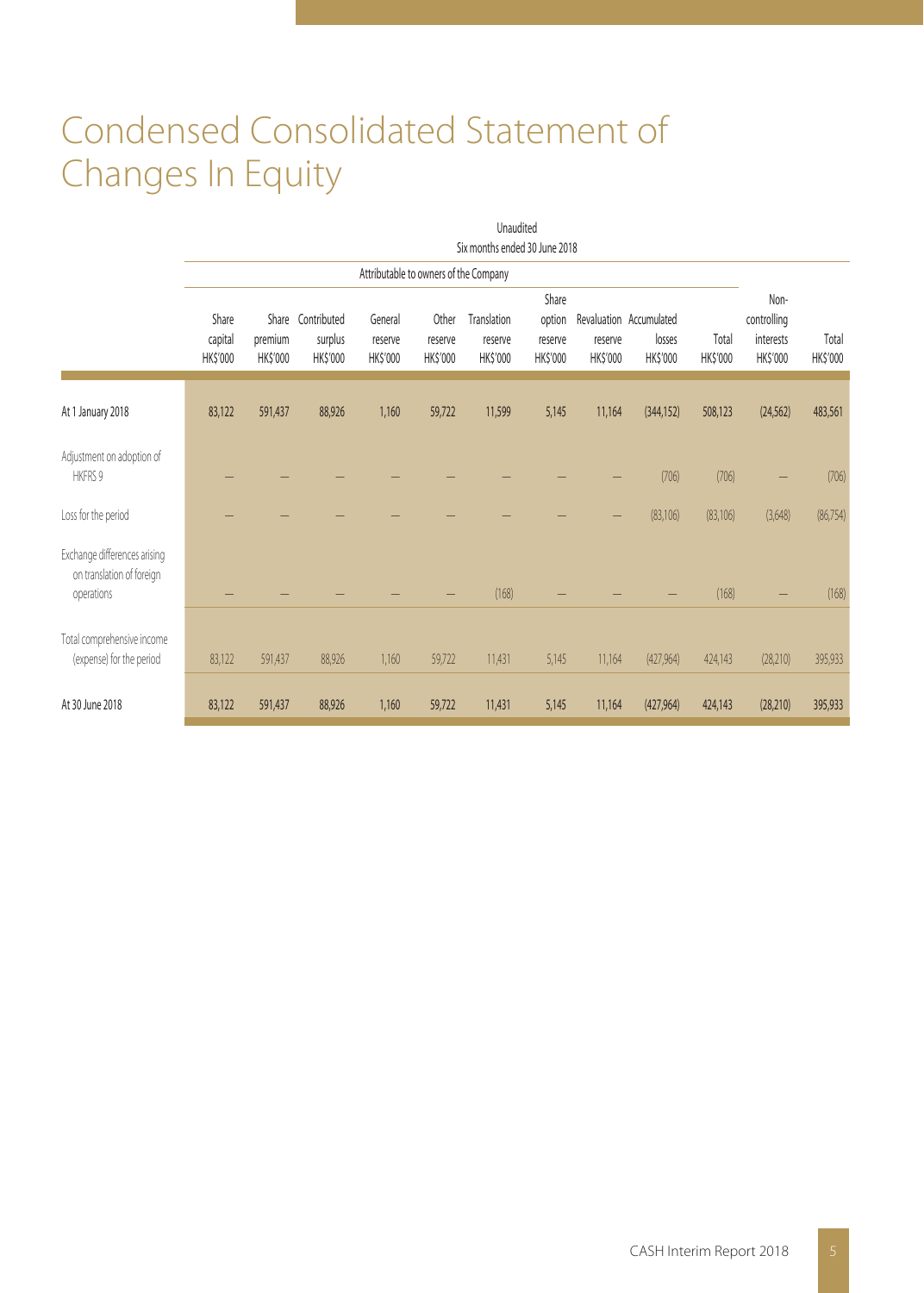|                                                                                         | ן וויטוון זוכ ציווער טכ טשטוואַ פוווויטווו גוכ |                              |                                    |                                |                              |                                    |                                        |                     |                                               |                   |                                              |                   |
|-----------------------------------------------------------------------------------------|------------------------------------------------|------------------------------|------------------------------------|--------------------------------|------------------------------|------------------------------------|----------------------------------------|---------------------|-----------------------------------------------|-------------------|----------------------------------------------|-------------------|
|                                                                                         | Attributable to owners of the Company          |                              |                                    |                                |                              |                                    |                                        |                     |                                               |                   |                                              |                   |
|                                                                                         | Share<br>capital<br>HK\$'000                   | Share<br>premium<br>HK\$'000 | Contributed<br>surplus<br>HK\$'000 | General<br>reserve<br>HK\$'000 | Other<br>reserve<br>HK\$'000 | Translation<br>reserve<br>HK\$'000 | Share<br>option<br>reserve<br>HK\$'000 | reserve<br>HK\$'000 | Revaluation Accumulated<br>losses<br>HK\$'000 | Total<br>HK\$'000 | Non-<br>controlling<br>interests<br>HK\$'000 | Total<br>HK\$'000 |
| At 1 January 2017                                                                       | 83,122                                         | 591,437                      | 88,926                             | 1,160                          | 59,649                       | 11,712                             | 5,032                                  | 11,164              | (390, 282)                                    | 461,920           | 293,270                                      | 755,190           |
| Loss for the period                                                                     |                                                |                              |                                    |                                |                              |                                    |                                        |                     | (59,655)                                      | (59,655)          | (23,057)                                     | (82, 712)         |
| Gain of deemed disposal of CASH<br>Financial Services Group<br>Limited ("CFSG")'s Group |                                                |                              |                                    |                                |                              |                                    |                                        |                     | 262,615                                       | 262,615           | (296, 126)                                   | (33,511)          |
| Total comprehensive<br>share-based payments                                             |                                                |                              |                                    |                                |                              | 287                                |                                        |                     |                                               | 287               |                                              | 287               |
| Total comprehensive income<br>(expense) for the period                                  | 83,122                                         | 591,437                      | 88,926                             | 1,160                          | 59,649                       | 11,999                             | 5,032                                  | 11,164              | (187, 322)                                    | 665,167           | (25, 913)                                    | 639,254           |
| At 30 June 2017                                                                         | 83,122                                         | 591,437                      | 88,926                             | 1,160                          | 59,649                       | 11,999                             | 5,032                                  | 11,164              | (187, 322)                                    | 665,167           | (25, 913)                                    | 639,254           |

Unaudited Six months ended 30 June 2017 (Restated)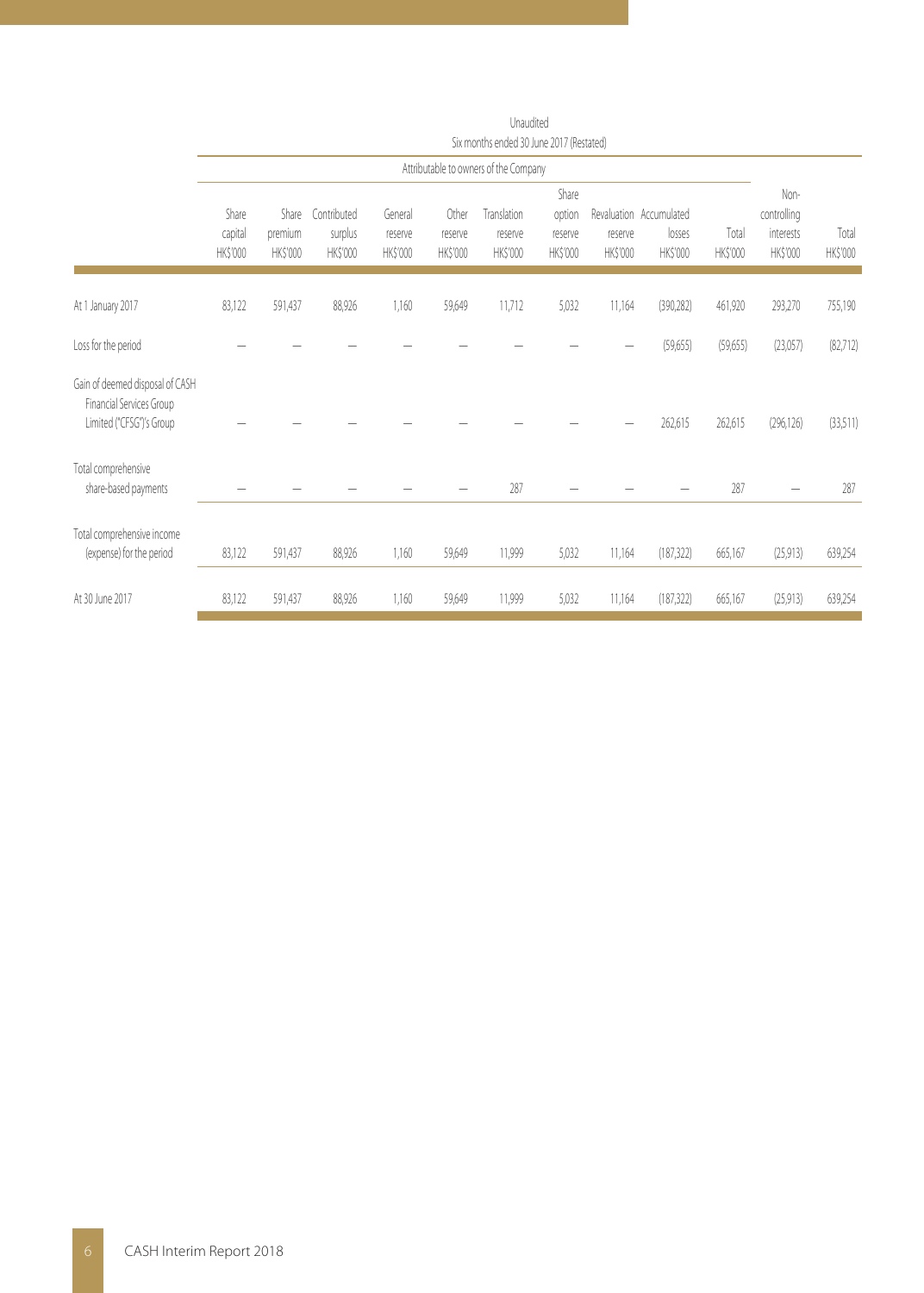# Condensed Consolidated Statement of Cash Flows

|                                                        |                  | Unaudited<br>Six months ended 30 June |  |  |  |
|--------------------------------------------------------|------------------|---------------------------------------|--|--|--|
|                                                        | 2018<br>HK\$'000 | 2017<br>HK\$'000                      |  |  |  |
| Net cash used in operating activities                  | (62, 605)        | (69, 942)                             |  |  |  |
| Net cash used in investing activities                  | (31,087)         | (264, 240)                            |  |  |  |
| Net cash generated from (used in) financing activities | 82,696           | (61, 944)                             |  |  |  |
| Net decrease in cash and cash equivalents              | (10,996)         | (396, 126)                            |  |  |  |
| Cash and cash equivalents at beginning of period       | 209,031          | 629,553                               |  |  |  |
| Cash and cash equivalents at end of period             | 198,035          | 233,427                               |  |  |  |
| Bank balances and cash                                 | 198,035          | 233,427                               |  |  |  |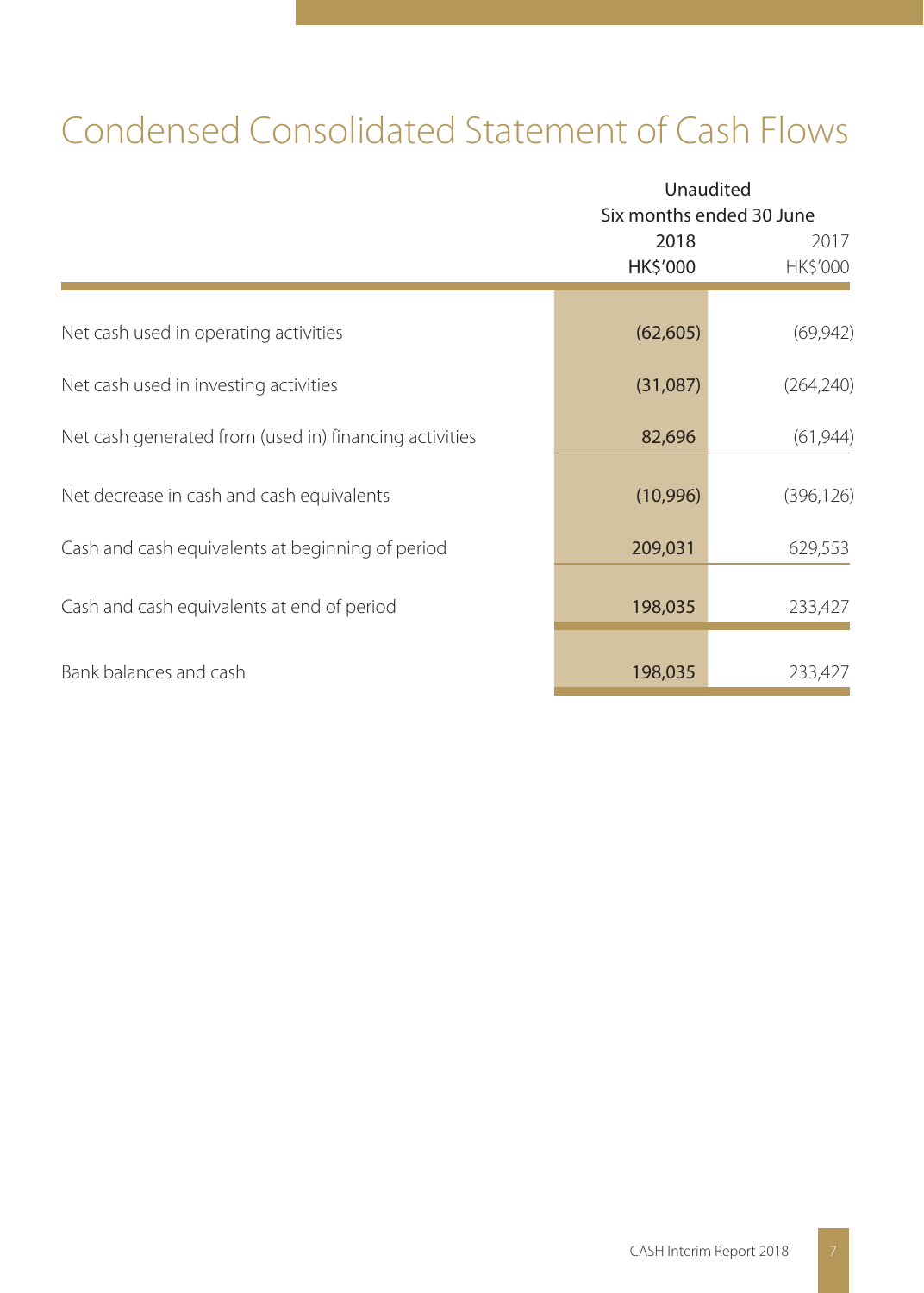Notes:

#### (1) Basis of preparation

The unaudited consolidated results of the Group have been prepared in accordance with Hong Kong Financial Reporting Standards ("HKFRSs") and Hong Kong Accounting Standard ("HKAS") 34 "Interim Financial Reporting" issued by the Hong Kong Institute of Certified Public Accountants ("HKICPA"). In addition, the unaudited consolidated accounts include applicable disclosures required by the Rules Governing the Listing of Securities on The Stock Exchange of Hong Kong Limited ("Stock Exchange") ("Listing Rules") and by the Hong Kong Companies Ordinance.

Apart from (2) below, the accounting policies and judgements applied by the Group in these consolidated financial statements are the same as those applied by the Group in its consolidated financial statements as at and for the year ended 31 December 2017.

The consolidated financial statements are presented in Hong Kong dollars, which is also the functional currency of the Company.

#### (2) Application of new and amendments to HKFRSs

#### New and amendments to HKFRSs that are mandatorily effective for the current period

The Group has applied the following new and amendments to HKFRSs issued by the HKICPA for the first time in the current period:

| <b>HKFRS 9</b>        | Financial instrument                                                    |
|-----------------------|-------------------------------------------------------------------------|
| HKFRS 15              | Revenue from contracts with customers and the related amendments        |
| $HK(IFRIC)$ - Int 22  | Foreign currency transactions and advance consideration                 |
| Amendments to HKFRS 2 | Classification and measurement of share-based payment transactions      |
| Amendments to HKFRS 4 | Applying HKFRS 9 Financial instruments with HKFRS 4 Insurance contracts |
| Amendments to HKAS 28 | As part of the annual improvements to HKFRSs 2014-2016 cycle            |
| Amendments to HKAS 40 | Transfers of investment property                                        |

Except as described below, the application of the above amendments to HKFRSs in the current period has had no material impact on the Group's financial performance and positions for the current and prior period and/or on the disclosures set out in these consolidated financial statements.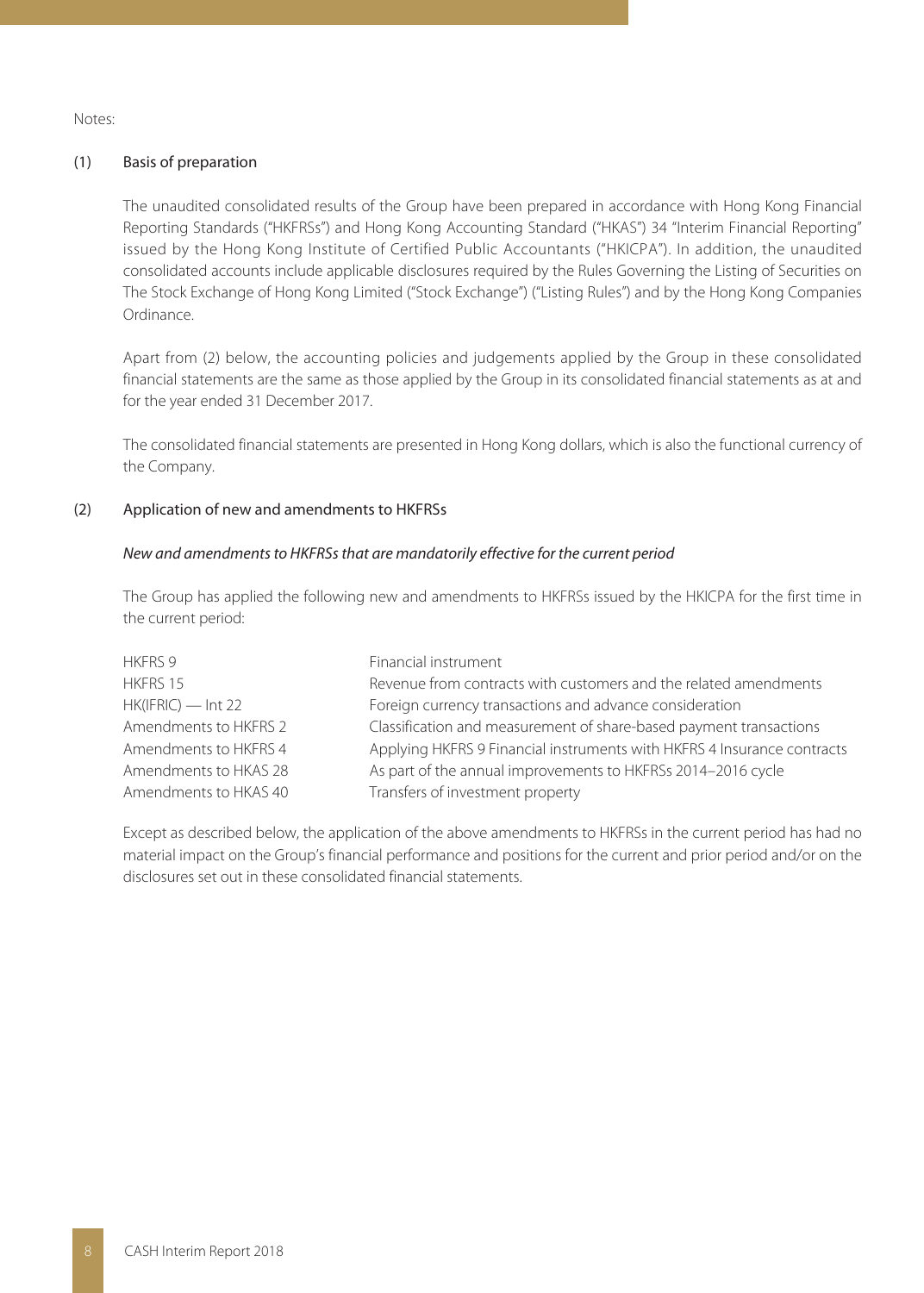#### HKFRS 9 "Financial instruments"

HKFRS 9 introduces new requirements for the classification and measurement of financial assets, financial liabilities, general hedge accounting and impairment requirements for financial assets.

Key requirements of HKFRS 9 which are relevant to the Group are:

- All recognised financial assets that are within the scope of HKFRS 9 are required to be subsequently measured at amortised cost or fair value. Specifically, debt investments that are held within a business model whose objective is to collect the contractual cash flows, and that have contractual cash flows that are solely payments of principal and interest on the principal outstanding are generally measured at amortised cost at the end of subsequent accounting periods. Debt instruments that are held within a business model whose objective is achieved both by collecting contractual cash flows and selling financial assets, and that have contractual terms that give rise on specified dates to cash flows that are solely payments of principal and interest on the principal amount outstanding, are generally measured at fair value through other comprehensive income ("FVTOCI"). All other financial assets are measured at their fair value at subsequent accounting periods. In addition, under HKFRS 9, entities may make an irrevocable election to present subsequent changes in the fair value of an equity investment (that is not held for trading) in other comprehensive income, with only dividend income generally recognised in profit or loss.
- In relation to the impairment of financial assets, HKFRS 9 requires an expected credit loss model, as opposed to an incurred credit loss model under HKAS 39 "Financial instruments: Recognition and measurement". The expected credit loss model requires an entity to account for expected credit losses and changes in those expected credit losses at each reporting date to reflect changes in credit risk since initial recognition. In other words, it is no longer necessary for a credit event to have occurred before credit losses are recognised.

The Group has reviewed its financial assets and liabilities and the following impact has occurred from the adoption of HKFRS 9 on 1 January 2018:

#### Classification and measurement

- Accounts receivable from margin clients arising from the business of dealing in securities and loans receivable classified as loans and receivables carried at amortised cost: All of these financial assets are held within a business model whose objective is to collect contractual cash flows that are solely payments of principal and interest on the principal outstanding. Accordingly, they continue to be subsequently measured at amortised cost upon the application of HKFRS 9.
- Except for financial assets which are subject to expected credit losses assessment under HKFRS 9, all other financial assets and liabilities continue to be measured on the same basis as are measured in the year ended 31 December 2017 under HKAS 39.

The changes in classification and measurement basis mentioned above in respect of available-for-sale financial assets have not significantly impacted the total equity of the Group at 1 January 2018 on initial application of HKFRS 9.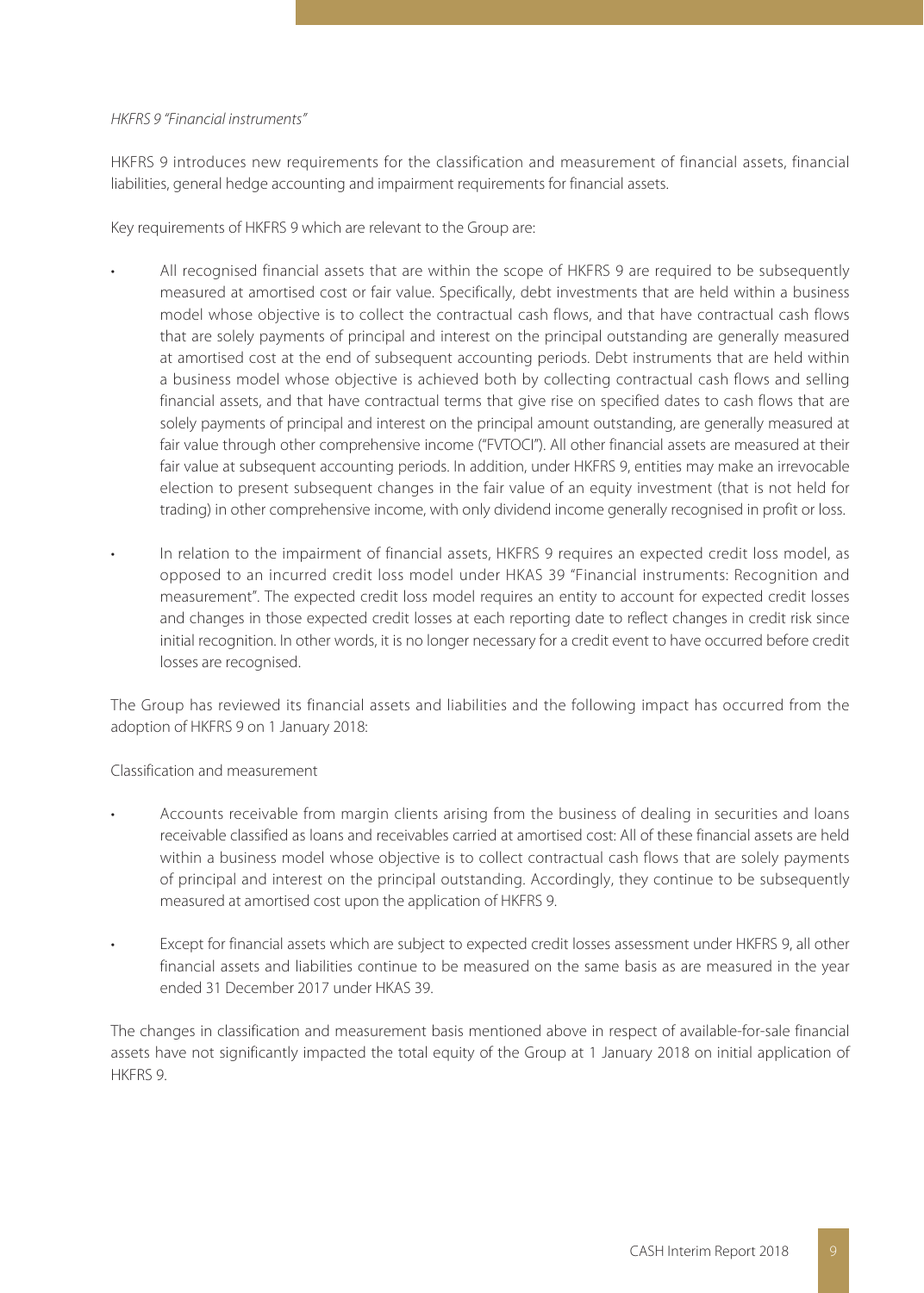#### Impairment

In general, the application of the expected credit loss model of HKFRS 9 has resulted in earlier provision of credit losses which are not yet incurred in relation to the Group's financial assets measured at amortised cost and other items that are subject to the impairment provisions upon application of HKFRS 9 by the Group.

The Group's financial assets measured at amortised cost are subject to the new impairment model that requires recognition of impairment provisions based on expected credit losses rather than only incurred credit losses as is the case under HKAS 39. These financial assets include:

- Accounts receivable
- Loans receivable
- Other receivables
- Bank balances and deposits

Since expected credit loss model is applied by the Group, the opening accumulated losses at 1 January 2018 increased by HK\$0.7 million.

#### Disclosures

• HKFRS 9 also introduces expanded disclosure requirements which have increased the extent of the Group's disclosures about its financial instruments particularly for the year ended 31 December 2018 (as the first year of the adoption of the new standard).

#### HKFRS 15 "Revenue from contracts with customers"

HKFRS 15 was issued which establishes a single comprehensive model for entities to use in accounting for revenue arising from contracts with customers. HKFRS 15 superseded the revenue recognition guidance including HKAS 18 "Revenue", HKAS 11 "Construction contracts" and the related interpretations.

The core principle of HKFRS 15 is that an entity should recognise revenue to depict the transfer of promised goods or services to customers in an amount that reflects the consideration to which the entity expects to be entitled in exchange for those goods or services. Specifically, the standard introduces a 5-step approach to revenue recognition:

- Step 1: Identify the contract(s) with a customer
- Step 2: Identify the performance obligations in the contract
- Step 3: Determine the transaction price
- Step 4: Allocate the transaction price to the performance obligations in the contract Step 5: Recognise revenue when (or as) the entity satisfies a performance obligation

Under HKFRS 15, an entity recognises revenue when (or as) a performance obligation is satisfied, i.e. when 'control' of the goods or services underlying the particular performance obligation is transferred to the customer. Far more prescriptive guidance has been added in HKFRS 15 to deal with specific scenarios. Furthermore, extensive disclosures are required by HKFRS 15.

In April 2016, the HKICPA issued Clarifications to HKFRS 15 in relation to the identification of performance obligations, principal versus agent considerations, as well as licensing application guidance.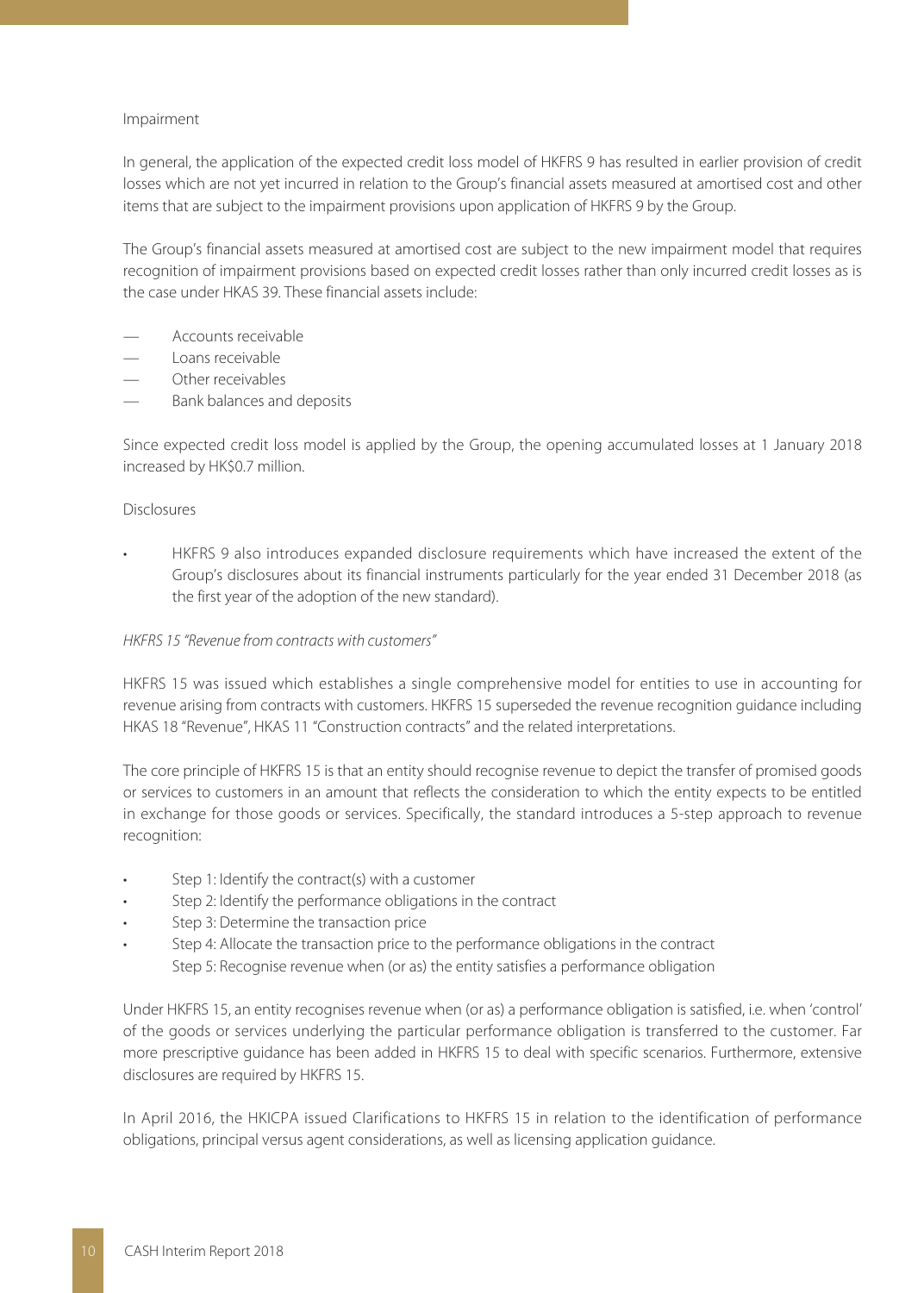The Group provides various types of financial services. Revenue under the scope of HKFRS 15 comprises primarily commission income arising from securities, futures and other investments broking and fee income arising from corporate finance services. The directors intend to use the modified approach of transition to HKFRS 15. Under the modified approach, the Group would apply the standard from the date of initial application (i.e. 1 January 2018). The Group is not required to adjust prior year comparatives and do not need to consider contracts that have completed prior to the date of initial application. Broadly, the figures reported from the date of initial application will be the same as if the standard had always been applied, but figures for comparative periods will remain on the previous basis. The Group has assessed the impact of HKFRS 15 and the application of the standard has no significant impact on the commission income arising from securities, futures and other investments broking. Furthermore, the application of HKFRS 15 does not have significant impact on revenue recognition from corporate finance services and certain income which are subject to variable consideration constraints. However, the application results in more disclosures in the condensed consolidated financial statements.

#### Impact of standards issued but not yet applied by the Group

#### HKFRS 16 "Leases"

HKFRS 16 was issued in January 2016. It will result in almost all leases being recognised on the condensed consolidated statement of financial position, as the distinction between operating and finance leases is removed. Under the new standard, an asset (the right to use the leased item) and a financial liability to pay rentals are recognised. The only exceptions are short-term and low-value leases.

The accounting for lessors will not significantly change.

The Group has not yet determined to what extent these commitments will result in the recognition of an asset and a liability for future payments and how this will affect the Group's profit/loss and classification of cash flows.

The standard is mandatory for first interim periods within annual reporting periods beginning on or after 1 January 2019. The Group does not intend to adopt the standard before its effective date.

#### (3) Revenue

An analysis of the Group's revenue for the period is as follows:

|                                                                                                                                                           |                  | Unaudited<br>Six months ended 30 June |
|-----------------------------------------------------------------------------------------------------------------------------------------------------------|------------------|---------------------------------------|
|                                                                                                                                                           | 2018<br>HK\$'000 | 2017<br><b>HK\$'000</b>               |
| Sales of furniture and household goods and electrical appliances,<br>net of discounts and returns<br>Online game subscription income and licensing income | 671,621          | 633,959<br>9                          |
|                                                                                                                                                           | 671,621          | 633,968                               |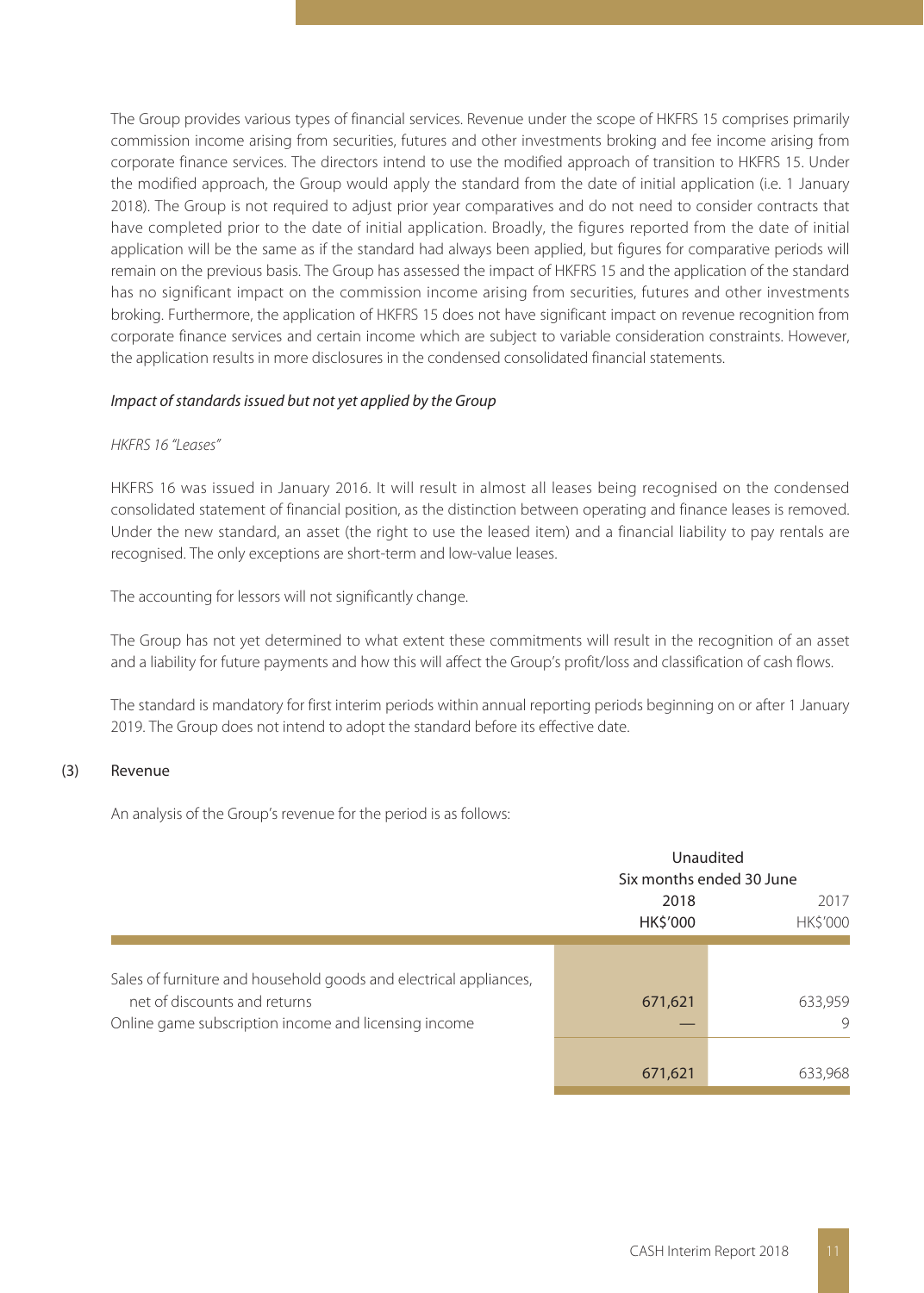#### (4) Business and geographical segments

#### Business segments

Information reported to the Executive Directors of the Company, being the chief operating decision makers, for the purposes of resource allocation and assessment of segment performance focuses on types of goods or services delivered or provided.

Upon the completion of issue of 826 million new subscription shares in CFSG (the holding company of the Group's financial services business) to the subscriber on 20 June 2017, CFSG ceased to be a subsidiary of the Group and became an associated company of the Group with effect from 20 June 2017. As a result, the operating results of the Group's financial services business for the six months ended 30 June 2017 was considered as discontinued operation which was disclosed in note 6 below.

Specifically, the Group's operating and reportable segments are as follows:

| Retailing            | Sales of furniture and household goods and electrical appliances           |
|----------------------|----------------------------------------------------------------------------|
| Online game services | Provision of online game services, sales of online game auxiliary products |
|                      | and licensing services                                                     |

#### Segment revenue and results

For the six months ended 30 June 2018

|                                                                                                                                | Continuing operations |                                     |                                             |
|--------------------------------------------------------------------------------------------------------------------------------|-----------------------|-------------------------------------|---------------------------------------------|
|                                                                                                                                | Retailing<br>HK\$'000 | Online game<br>services<br>HK\$'000 | Consolidated<br>HK\$'000                    |
| Revenue                                                                                                                        | 671,621               |                                     | 671,621                                     |
| Segment loss                                                                                                                   | (40, 850)             | (321)                               | (41, 171)                                   |
| Net loss on investments held for trading<br>Unallocated corporate expenses<br>Share of result of an associate<br>Finance costs |                       |                                     | (1, 120)<br>(26, 789)<br>(17, 545)<br>(129) |
| Loss before taxation from continuing operations                                                                                |                       |                                     | (86, 754)                                   |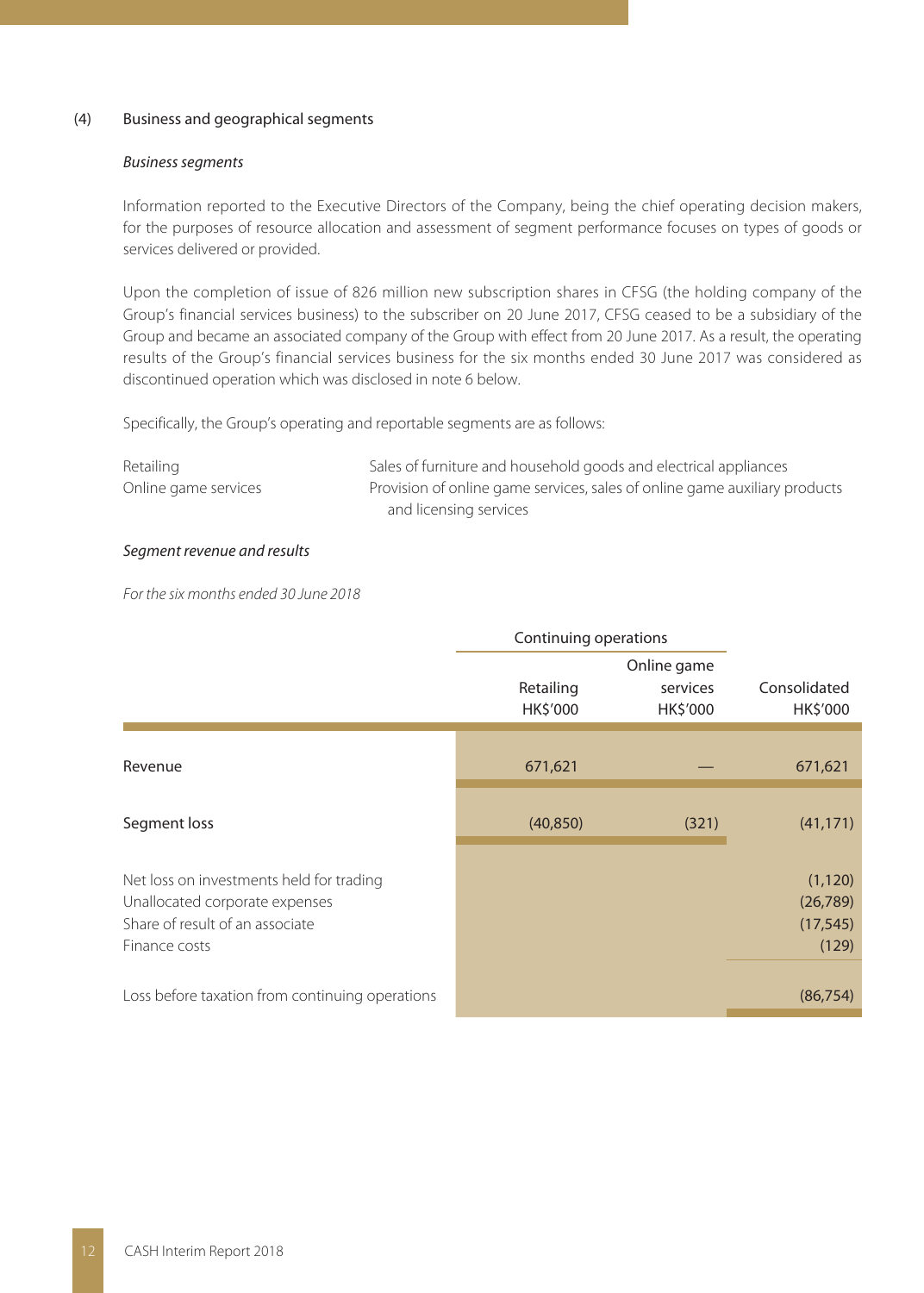#### For the six months ended 30 June 2017

|                                                                                                                                | Continuing operations        |                                            |                                               |
|--------------------------------------------------------------------------------------------------------------------------------|------------------------------|--------------------------------------------|-----------------------------------------------|
|                                                                                                                                | Retailing<br><b>HK\$'000</b> | Online game<br>services<br><b>HK\$'000</b> | Consolidated<br><b>HK\$'000</b><br>(Restated) |
| Revenue                                                                                                                        | 633,959                      | 9                                          | 633,968                                       |
| Segment profit (loss)                                                                                                          | 7,551                        | (1,255)                                    | 6,296                                         |
| Net gain on investments held for trading<br>Unallocated corporate expenses<br>Share of result af an associate<br>Finance costs |                              |                                            | 1,308<br>(45,220)<br>(109)<br>(4, 136)        |
| Loss before taxation from continuing operations                                                                                |                              |                                            | (41,861)                                      |

Segment result represents the profit earned/loss incurred by each segment without allocation of certain other income, gain and losses, corporate expenses, share of results of an associate, and certain finance costs. This is the measure reported to the Executive Directors for the purposes of resource allocation and performance assessment.

#### Geographical segments

The Group's operations are located in Hong Kong and the People's Republic of China ("PRC"). No analysis of the Group's revenue by geographical locations is disclosed because no significant portion of the revenue from external customers are derived outside Hong Kong.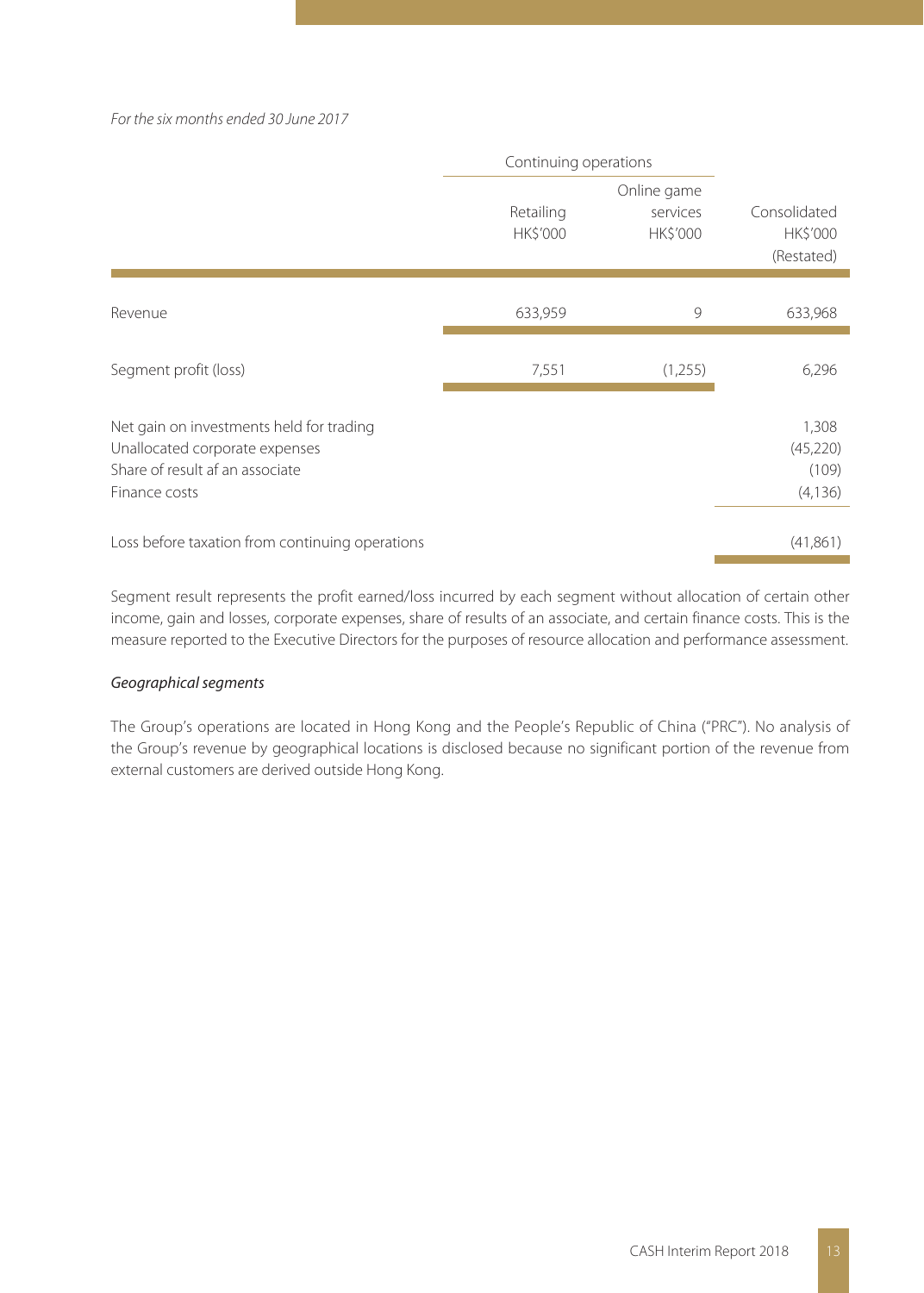|                       | Unaudited |                          |  |
|-----------------------|-----------|--------------------------|--|
|                       |           | Six months ended 30 June |  |
|                       | 2018      | 2017                     |  |
|                       | HK\$'000  | HK\$'000                 |  |
|                       |           |                          |  |
| Continuing operations |           |                          |  |
| Income tax expense    |           | (1,200)                  |  |
|                       |           |                          |  |

Hong Kong Profits Tax is calculated at 16.5% of the estimated assessable profit for both periods.

Taxation arising in other jurisdiction is calculated at the rates prevailing in the relevant jurisdiction.

Under the Law of People's Republic of China on Enterprise Income Tax ("EIT Law") and Implementation Regulation of the EIT Law, the tax rate of the PRC subsidiaries is 25% from 1 January 2008 onwards.

No deferred tax asset arising from tax losses brought forward has been recognised in the financial statements due to the uncertainty of future profit streams against which the asset can be utilised.

#### (6) Discontinued operation

On 20 June 2017, CFSG issued 826,000,000 new shares to an independent third party and the shareholding interest of the Company in CFSG was diluted from approximately 40.34% to 33.62%. Upon completion of the issuance of new shares by CFSG, the directors of the Company considered that the Group was no longer in a position to dominate the voting interest and exercise control but maintains significant influence over CFSG. Accordingly, CFSG ceased to be a subsidiary of the Company and became an associated company of the Company with effect from 20 June 2017. The Group's financial services operation which is carried out by CFSG was considered as discontinued during the six months ended 30 June 2017.

The profit for the period from the financial services operation is set out below.

| 1.1.2017 to<br>20.6.2017<br><b>HK\$'000</b> |
|---------------------------------------------|
|                                             |
| (38,970)                                    |
| 262,615                                     |
|                                             |
| 223,645                                     |
|                                             |
|                                             |
| 246,702                                     |
| (23,057)                                    |
|                                             |
| 223,645                                     |
|                                             |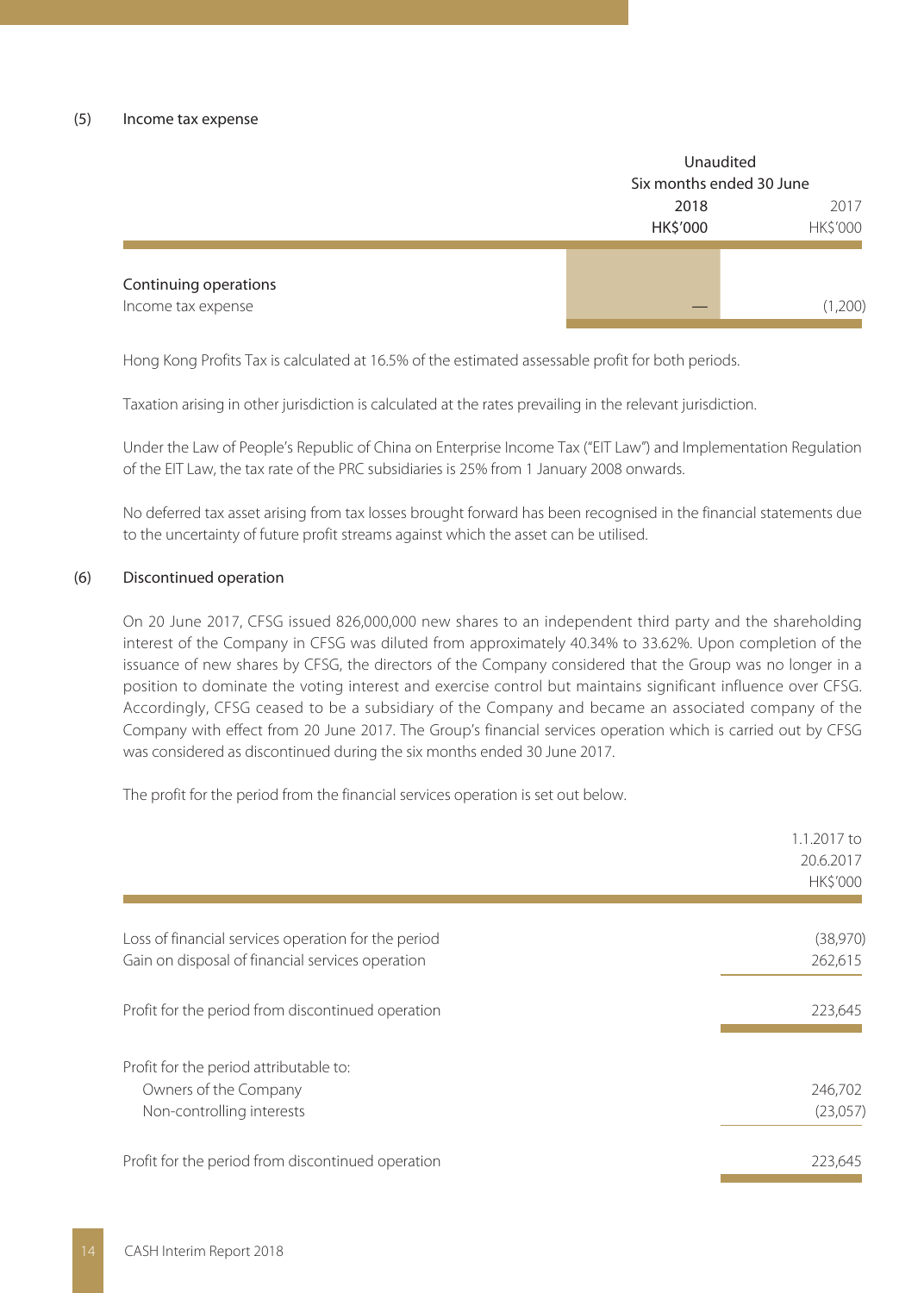The results of the discontinued operation for the period from 1 January 2017 to 20 June 2017, which have been included in the consolidated statement of comprehensive income, were as follows:

|                                             | 1.1.2017 to<br>20.6.2017<br><b>HK\$'000</b> |
|---------------------------------------------|---------------------------------------------|
|                                             |                                             |
| Revenue                                     | 61,246                                      |
| Other income                                | 582                                         |
| Other gains and losses                      | (12,088)                                    |
| Salaries, allowances and related benefits   | (34, 496)                                   |
| Commission expenses                         | (19,995)                                    |
| Other operating and administrative expenses | (28, 318)                                   |
| Depreciation of property and equipment      | (3,275)                                     |
| Finance costs                               | (2,626)                                     |
| Fair value change on investment properties  |                                             |
| Loss before taxation                        | (38,970)                                    |
| Income tax credit                           |                                             |
| Loss for the period                         | (38,970)                                    |

#### (7) (Loss) earnings per share

#### For continuing and discontinued operations

The calculation of the basic and diluted (loss) earnings per share attributable to the owners of the Company for the six months ended 30 June 2018 together with the comparative figures for the prior period are based on the following data:

|                                                                                   | Unaudited<br>Six months ended 30 June                           |         |
|-----------------------------------------------------------------------------------|-----------------------------------------------------------------|---------|
|                                                                                   | 2018<br>2017<br><b>HK\$'000</b><br><b>HKS'000</b><br>(Restated) |         |
| (Loss) earnings for the purpose of basic and<br>diluted (loss) earnings per share | (83, 106)                                                       | 202,960 |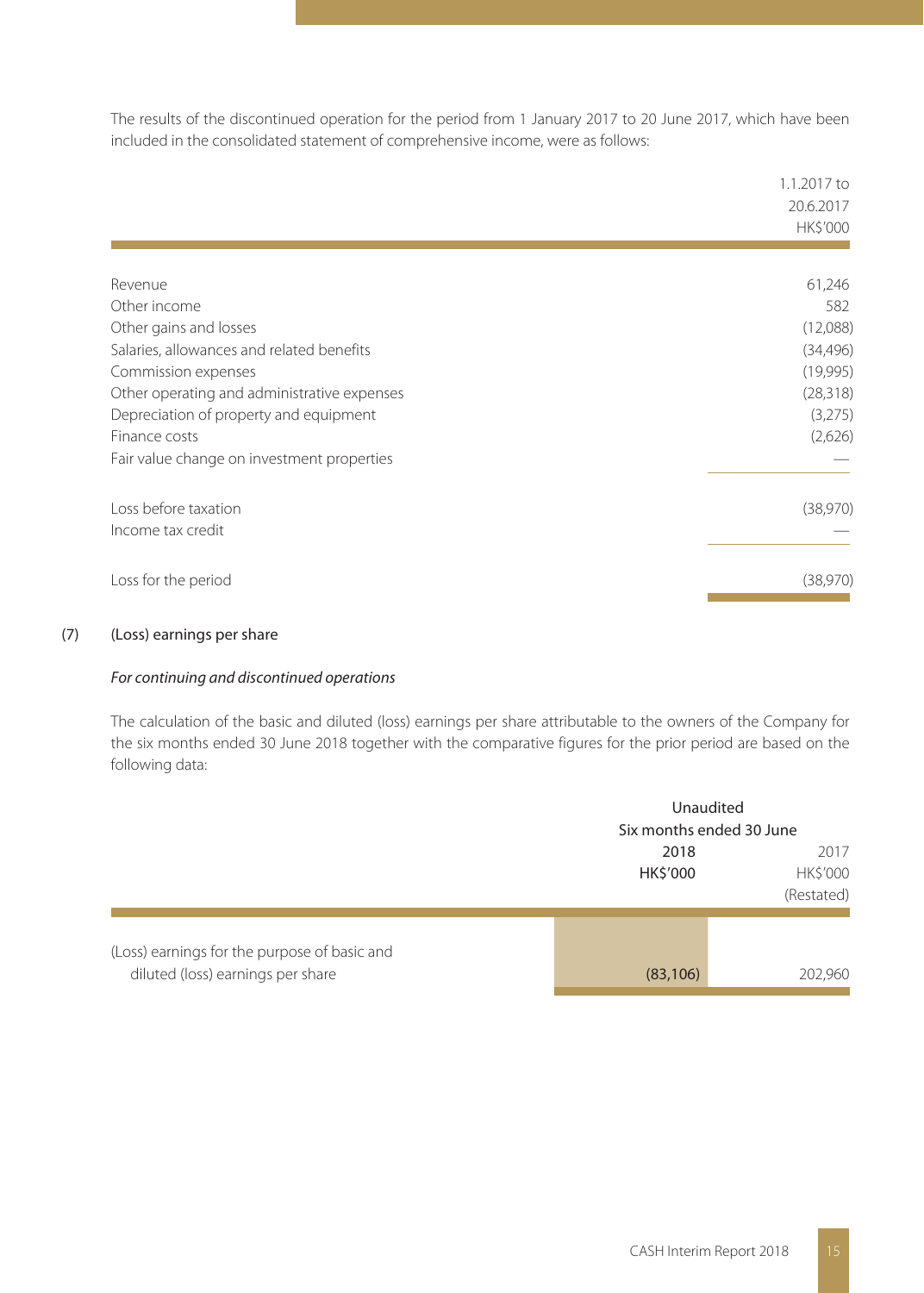#### For continuing operations

|                                                          | Unaudited<br>Six months ended 30 June                     |           |
|----------------------------------------------------------|-----------------------------------------------------------|-----------|
|                                                          | 2018<br>2017<br>HK\$'000<br><b>HK\$'000</b><br>(Restated) |           |
| Loss for the purpose of basic and diluted loss per share | (83, 106)                                                 | (43, 742) |

#### For discontinued operation

|                                                                  | Unaudited<br>Six months ended 30 June                     |         |
|------------------------------------------------------------------|-----------------------------------------------------------|---------|
|                                                                  | 2017<br>2018<br>HK\$'000<br><b>HK\$'000</b><br>(Restated) |         |
| Earnings for the purpose of basic and diluted earnings per share |                                                           | 246.702 |

The denominators used for the calculation of various basic and diluted (loss) earnings per share from continuing and discontinued operations respectively are the same as those detailed below.

|                                                        | Unaudited<br>Six months ended 30 June |         |
|--------------------------------------------------------|---------------------------------------|---------|
|                                                        |                                       |         |
|                                                        | 2018                                  | 2017    |
|                                                        | '000                                  | '000    |
|                                                        |                                       |         |
| Number of shares                                       |                                       |         |
| Weighted average number of ordinary shares for the     |                                       |         |
| purpose of basic and diluted (loss) earnings per share | 831,222                               | 831,222 |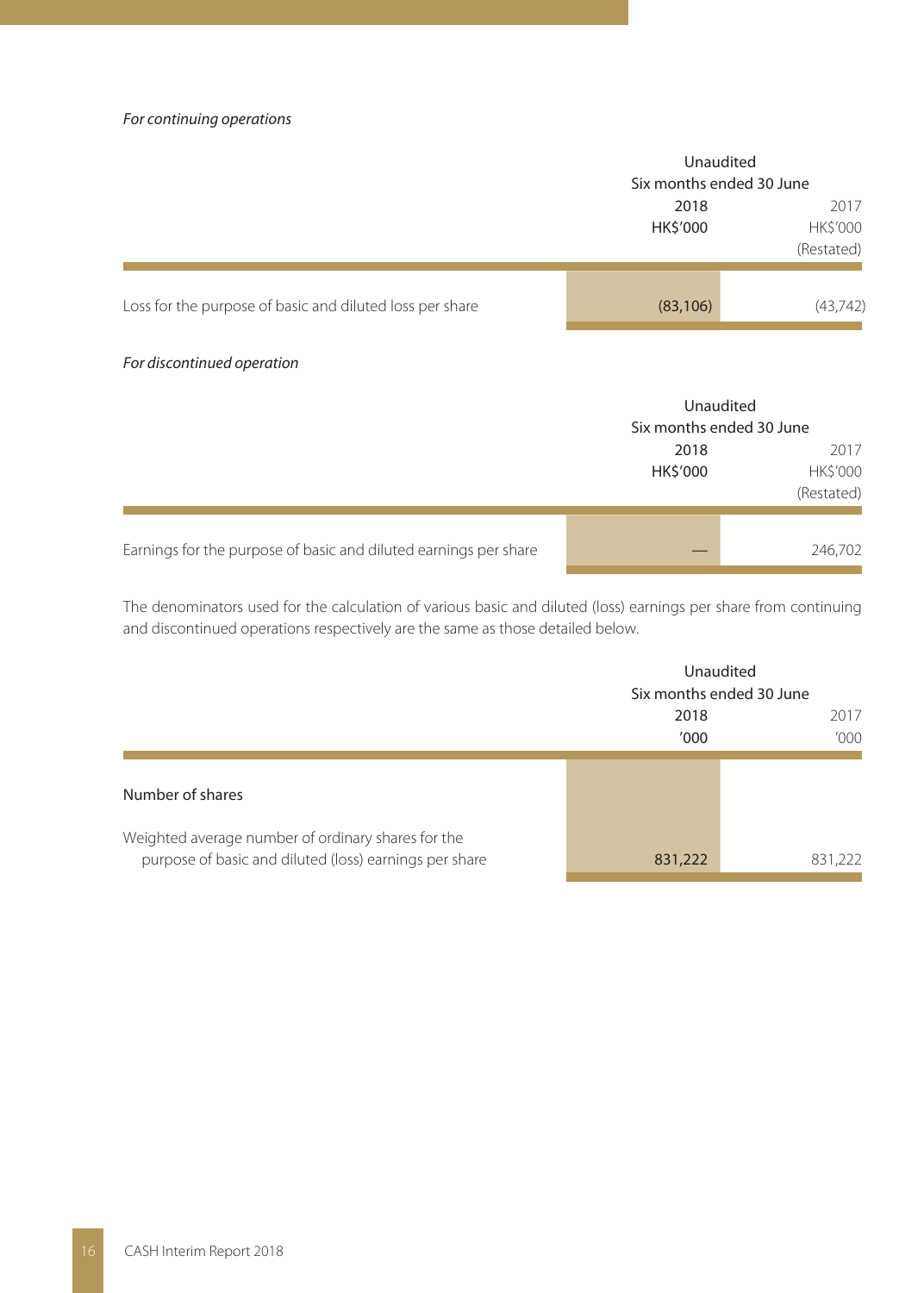#### (8) Accounts and other receivables

|                                                     | 30 June<br>2018<br>(Unaudited)<br>HK\$'000 | 31 December<br>2017<br>(Audited)<br>HK\$'000 |
|-----------------------------------------------------|--------------------------------------------|----------------------------------------------|
| Accounts receivable arising from retailing business | 1,533                                      | 1,666                                        |
| Receivables from securities brokers                 | 59,531                                     | 95,765                                       |
| Prepayments                                         | 28,079                                     | 13,539                                       |
| Rental and other deposits                           | 25,471                                     | 47,891                                       |
| Other receivables                                   | 251                                        | 1,491                                        |
|                                                     | 114,865                                    | 160,352                                      |

The Group allows an average credit period of 30 days to its corporate customers on retailing business. The ageing analysis based on the invoice date, which is approximately the revenue recognition date, is as follows:

|                                                               | 30 June<br>2018<br>(Unaudited)<br>HK\$'000 | 31 December<br>2017<br>(Audited)<br>HK\$'000 |
|---------------------------------------------------------------|--------------------------------------------|----------------------------------------------|
| $0 - 30$ days<br>31-60 days<br>$61 - 90$ days<br>Over 90 days | 666<br>140<br>322<br>405                   | 549<br>695<br>68<br>354                      |
|                                                               | 1,533                                      | 1,666                                        |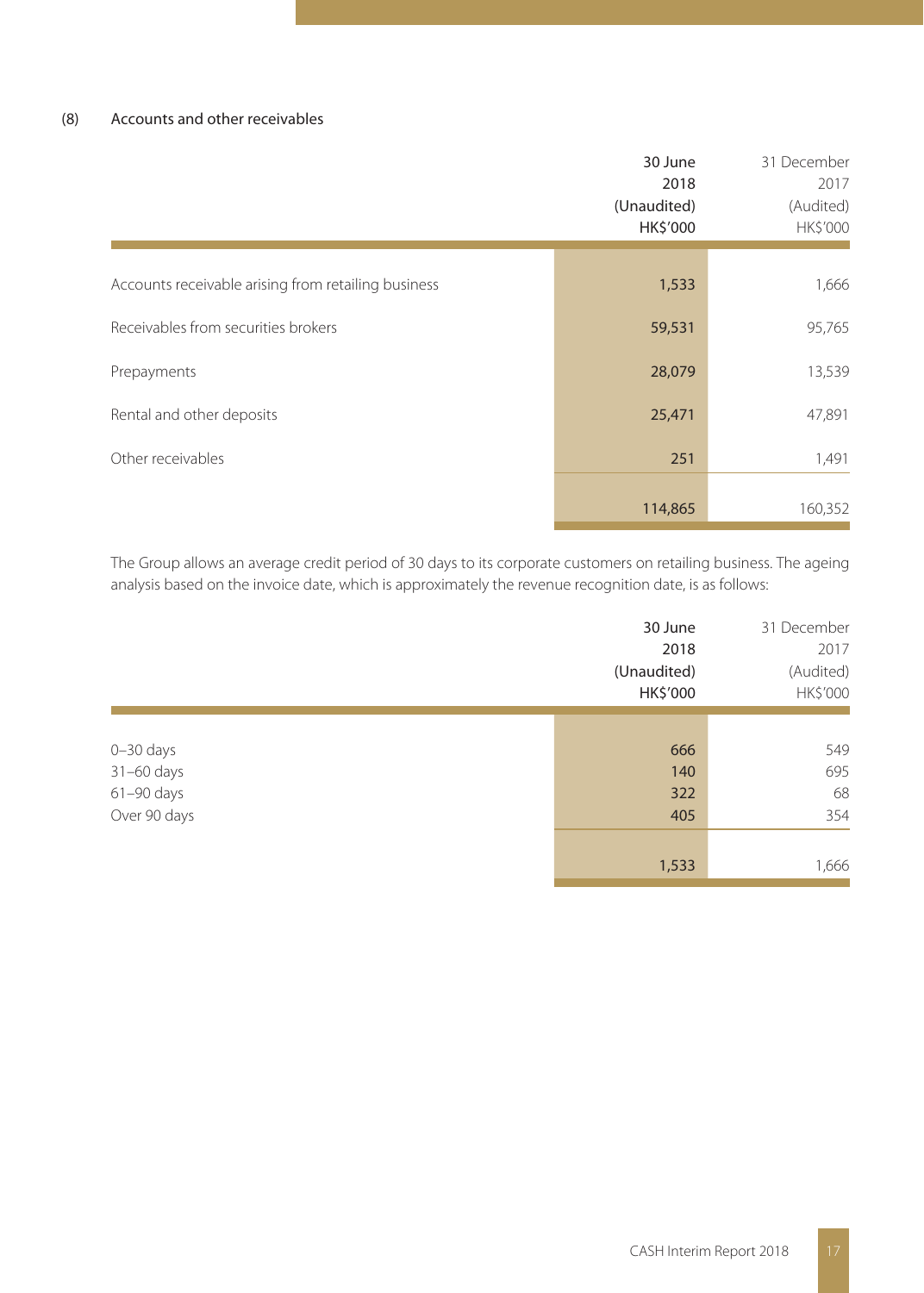|                                                 | 30 June                 | 31 December           |
|-------------------------------------------------|-------------------------|-----------------------|
|                                                 | 2018                    | 2017                  |
|                                                 | (Unaudited)<br>HK\$'000 | (Audited)<br>HK\$'000 |
|                                                 |                         |                       |
| Trade creditors arising from retailing business | 187,458                 | 187,180               |

Trade creditors arising from retailing business principally comprise amount outstanding for trade purpose and ongoing cost. The credit period taken for trade purchase is ranged from 30 to 90 days.

The following is an ageing analysis (from invoice date) of trade creditors arising from retailing business at the end of the reporting period:

|                | 30 June<br>2018<br>(Unaudited)<br>HK\$'000 | 31 December<br>2017<br>(Audited)<br>HK\$'000 |
|----------------|--------------------------------------------|----------------------------------------------|
|                |                                            |                                              |
| $0 - 30$ days  | 66,907                                     | 73,655                                       |
| $31-60$ days   | 55,442                                     | 51,873                                       |
| $61 - 90$ days | 54,556                                     | 45,266                                       |
| Over 90 days   | 10,553                                     | 16,386                                       |
|                |                                            |                                              |
|                | 187,458                                    | 187,180                                      |
|                |                                            |                                              |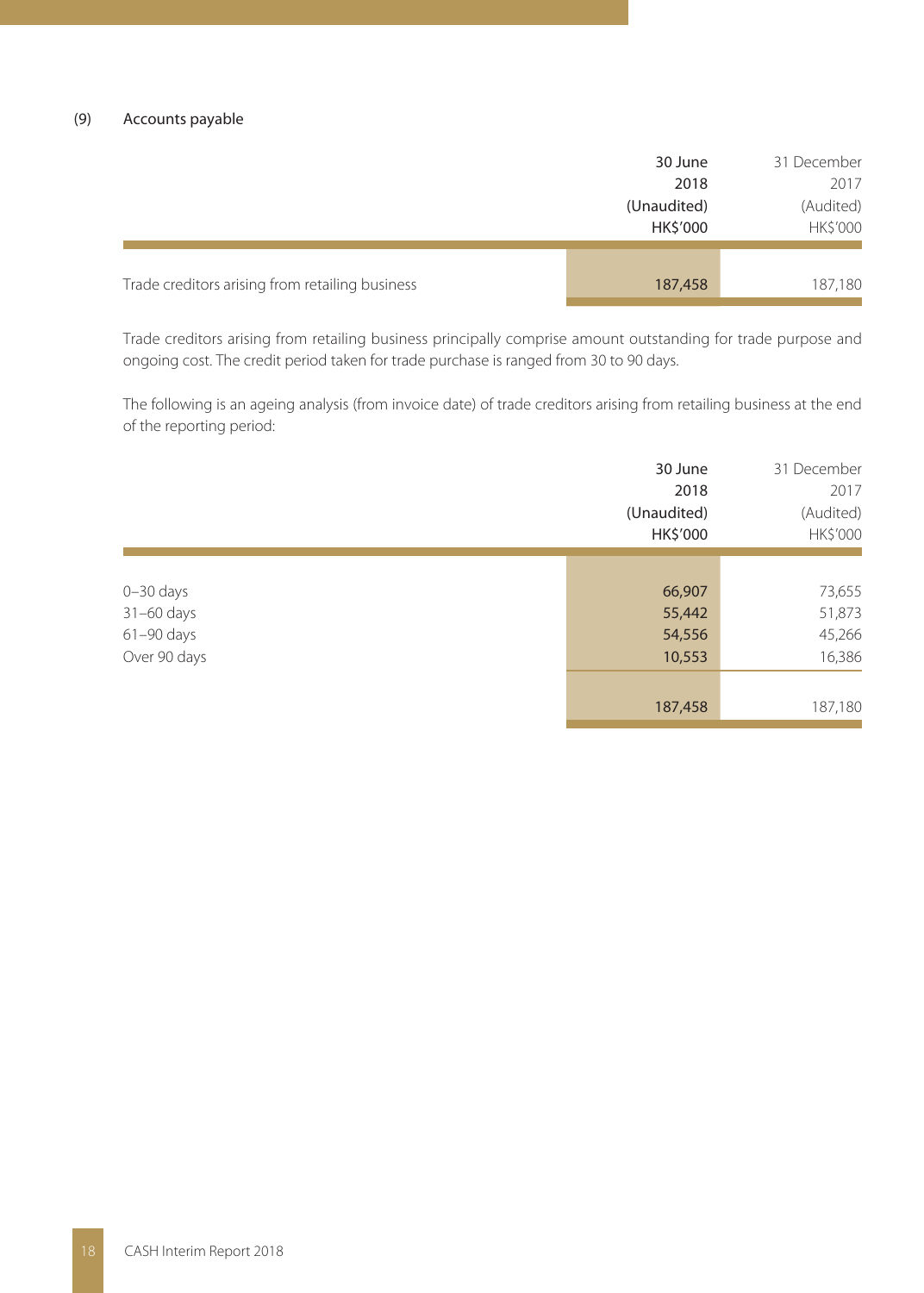#### (10) Capital risk management

The Group manages its capital to ensure that entities in the Group will be able to continue as a going concern while maximising the return to shareholders through the optimisation of the debt and equity balance. The capital structure of the Group consists of debt, which includes the borrowings and equity attributable to owners of the Company, comprising issued share capital, reserves and accumulated losses as disclosed in consolidated statement of changes in equity. The management of the Group reviews the capital structure by considering the cost of capital and the risks associated with each class of capital. In view of this, the Group will balance its overall capital structure through the issue of new shares as well as the issue of new debt or the redemption of existing debt. The Group's overall strategy remains unchanged throughout the period.

Certain group entities, held by CFSG and the Group after loss of control over CFSG, are regulated by the Hong Kong Securities and Futures Commission ("SFC") and are required to comply with the financial resources requirements according to the Hong Kong Securities and Futures (Financial Resources) Rules ("SF(FR)R"). The Group's regulated entities are subject to minimum paid-up share capital requirements and liquid capital requirements under the SF(FR)R. Management of the Group closely monitors, on a daily basis, the liquid capital level of these entities to ensure compliance with the minimum liquid capital requirements under the SF(FR)R. The Group's regulated entities have complied with the capital requirements imposed by the SF(FR)R throughout both periods.

#### (11) Share capital

|                                                              | Par value of each<br>ordinary share<br><b>HKS</b> | Number<br>of shares<br>'000 | Amount<br><b>HK\$'000</b> |
|--------------------------------------------------------------|---------------------------------------------------|-----------------------------|---------------------------|
| Ordinary shares                                              |                                                   |                             |                           |
| Authorised:<br>At 1 January 2018 and 30 June 2018            | 0.10                                              | 3,000,000                   | 300,000                   |
| Issued and fully paid:<br>At 1 January 2018 and 30 June 2018 | 0.10                                              | 831,222                     | 83,122                    |

#### (12) Interim dividend

No interim dividend in respect of the six months ended 30 June 2018 and 30 June 2017 was declared by the Board.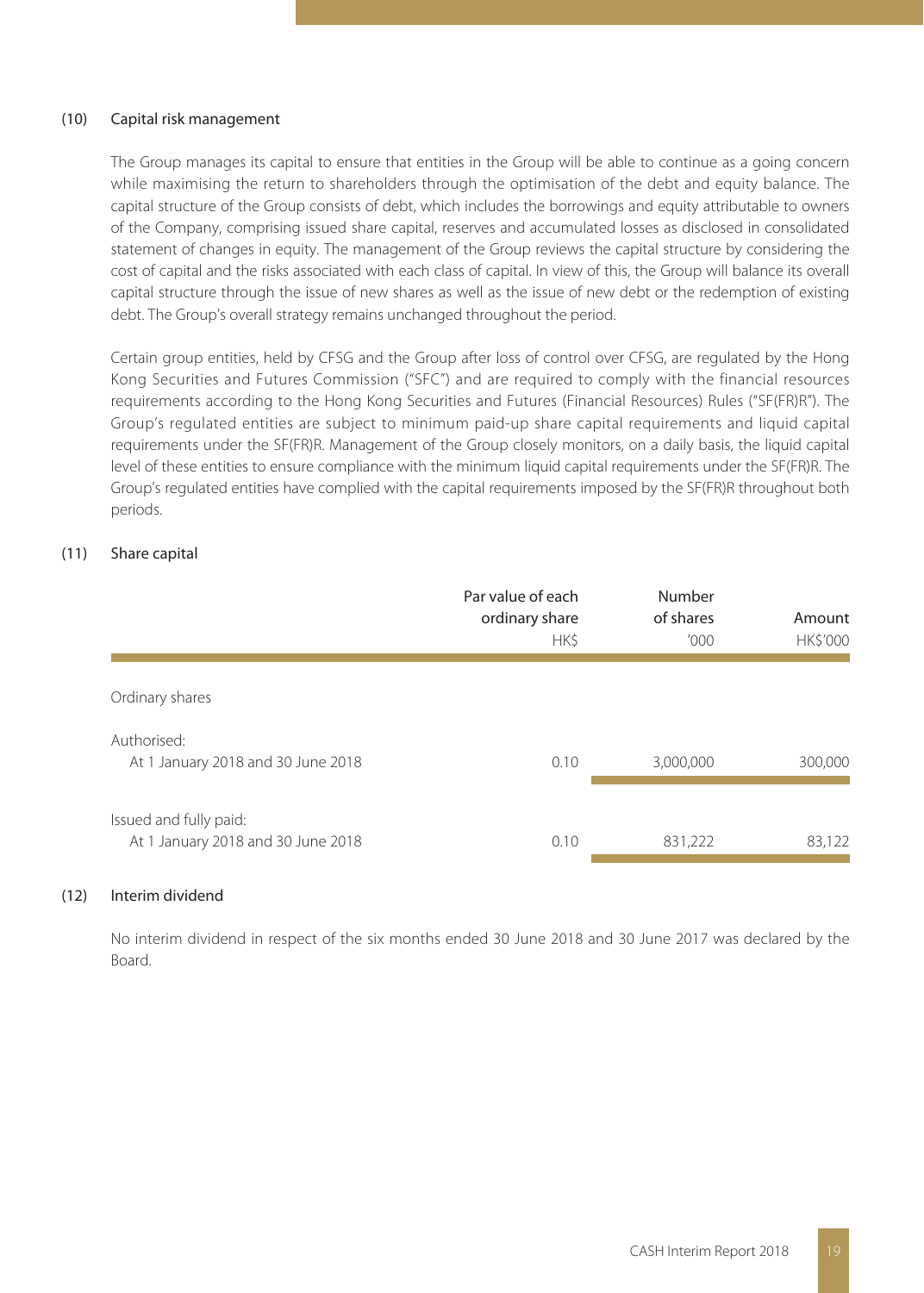## Dividend

The Board does not recommend the payment of any dividend for the six months ended 30 June 2018 (2017: nil).

# Review and Outlook

## Financial Review

## Financial Performance

For the six months ended 30 June 2018, the Group recorded revenue of HK\$671.6 million, representing an increase of 5.9% as compared with HK\$634.0 million for the same corresponding period last year.

Overall, the Group reported a net loss for the period of HK\$86.8 million as compared to the net profit of HK\$180.6 million for the same period last year. The net profit for the last corresponding period had taken into account the gain on deemed disposal of CFSG Group of approximately HK\$262.6 million upon the completion of the issue of 826 million new shares in CFSG to an investor in June 2017.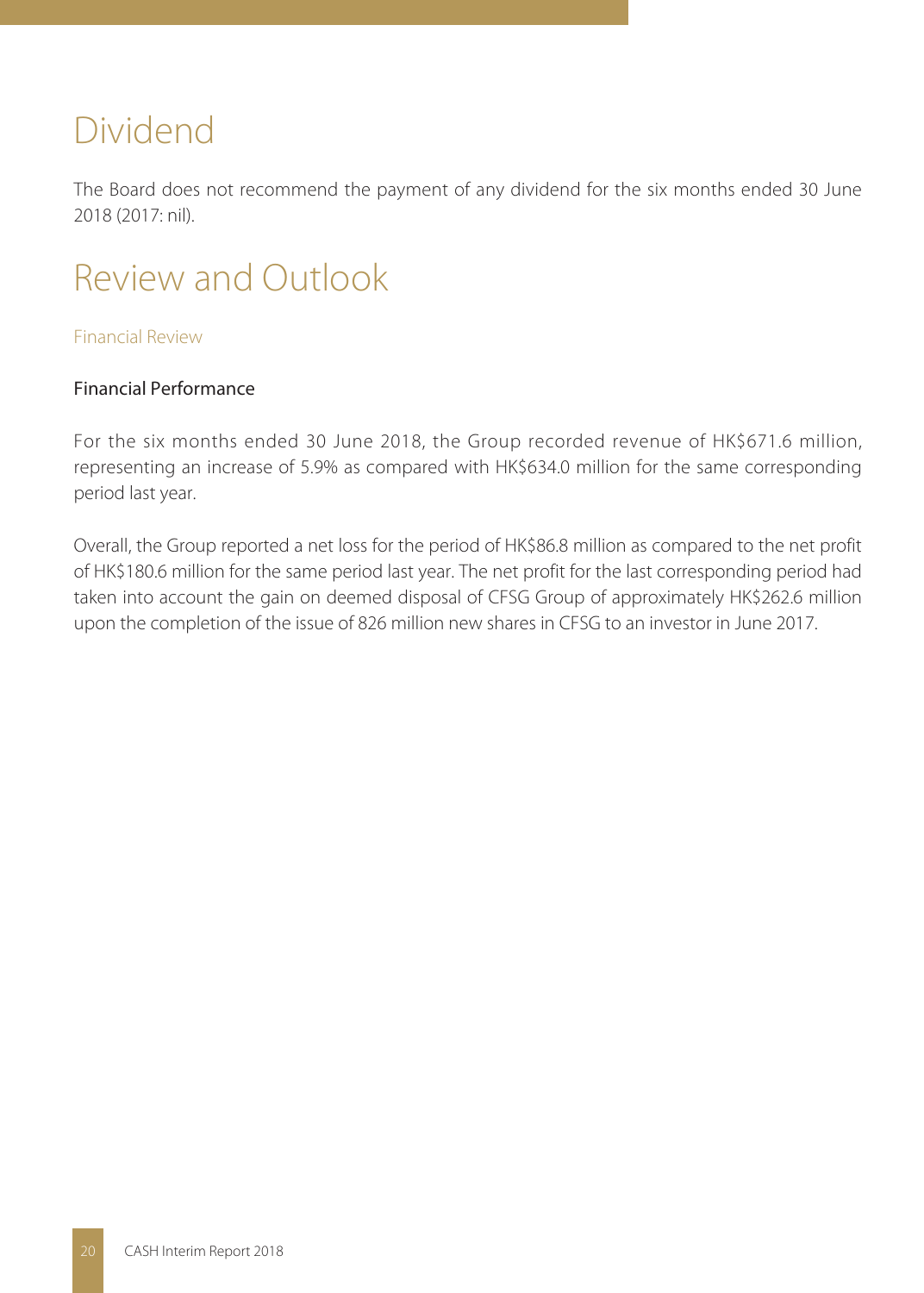#### Retail Management Business — CRMG

During the period under review, the economic conditions of Hong Kong had shown a continuous improvement. Sentiment on domestic demand and local consumption was fared considerably well during the period under review. This optimistic economic outlook had benefited from the 20-yearlow unemployment rate ever since 1998 which remained at 2.8% throughout the 6-month period, while wages and household incomes grew steadily. In addition, the strong demand for small apartments from young couples and investors showed no sign of ending, albeit the ever-increasing property prices. These factors had both positive and negative impacts on our retailing business. Thanks to the solid employment outlook and strong demand in the property market, we managed a 5.9% increase in our revenue. Nonetheless, our retailing business was still facing the high inflationary pressure which has been eroding our profits. The shortage in workforce had pushed up our staff costs to a new high. Furthermore, the favourable retailing business outlook and the positive local consumption sentiment kept the rental cost on a rising trend and the rent of our outlets therefore increased inevitably. To mitigate the impact of the above factors and to keep our retailing business competitive in the market, we had adopted the multi-brand strategy since the end of last year and several new retailing outlets under this strategy had commenced operation since the second quarter to accommodate the ever-rising demands of our customers in different segments. As such, we had recruited a team of experienced specialists in various aspects of retailing business to execute this strategy and a series of comprehensive advertising campaigns had been launched for these new brands, thus driving our advertising, staff and rental costs up unavoidably during this early investment stage. On the other hand, we had introduced the new omni-channel retail concept to integrate our existing physical store network with our online store by applying the most advanced technologies in order to serve our customers with more variety of products hence extra cost was therefore incurred.

Overall, CRMG recorded revenue of HK\$671.6 million and a net loss of HK\$40.9 million for the six months ended 30 June 2018, as compared to revenue of HK\$634.0 million and a net profit of HK\$7.6 million for the same period last year.

#### Mobile Internet Services Business — Net2Gather

The Group's Mobile Internet Service Business had no revenue recorded and a net loss of HK\$0.3 million for the six months ended 30 June 2018, as compared to revenue of HK\$9,000 and a net loss of HK\$1.3 million for the same period last year.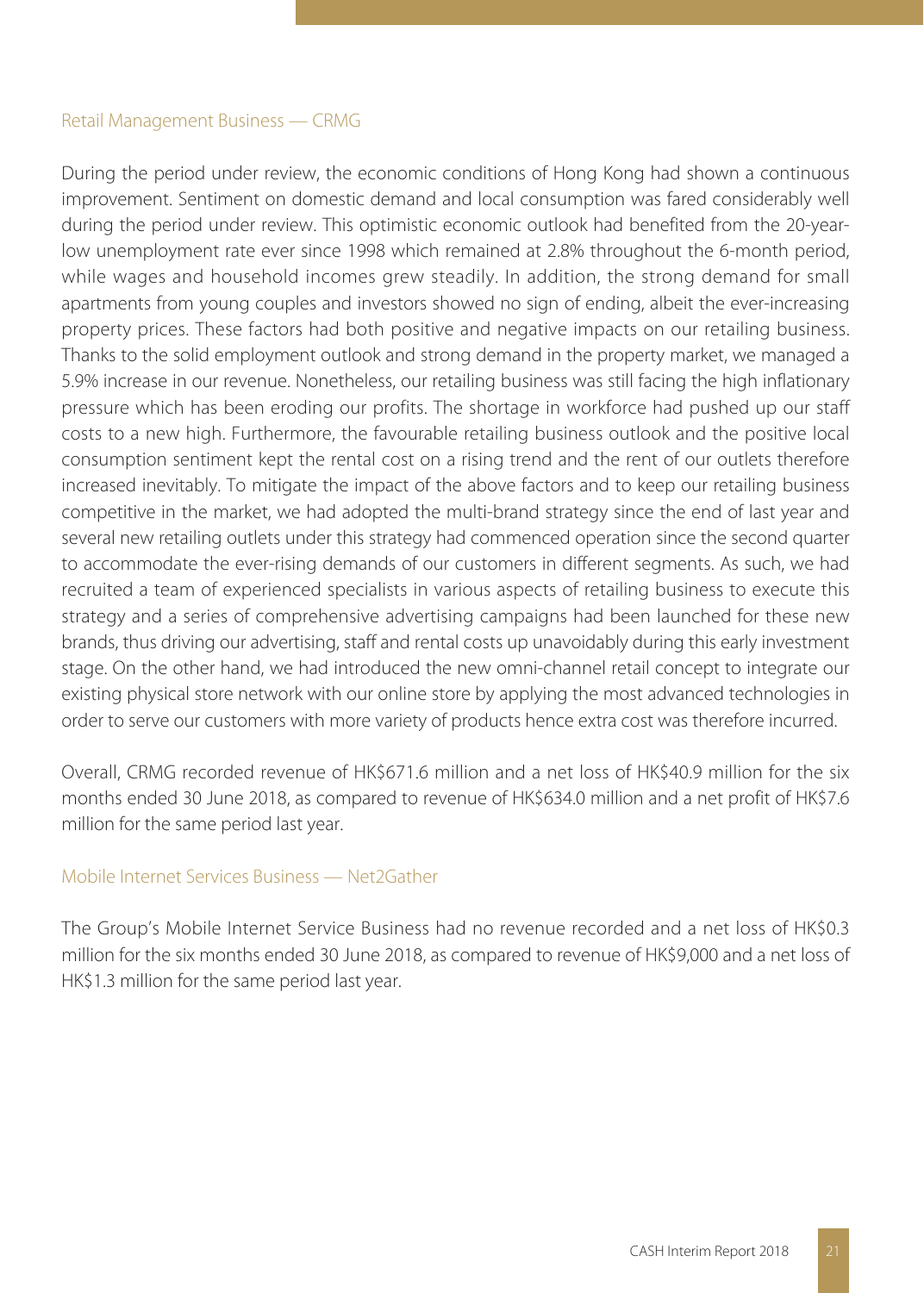## CFSG (Associated company)

#### Financial Services Business — CFSG

For the six months ended 30 June 2018, CFSG recorded revenue of HK\$78.2 million, representing an increase of 23.7% as compared with HK\$63.2 million for the same corresponding period last year.

The promising economic outlook and corporate earnings were the drivers for the global stock markets to rise and made a new record in the beginning of this year. The HSI rose to new record high at 33,484 in January 2018. However, the stronger than expected employment figures in US raised the concern of inflation approaching. The concern of interest rate hike by the Federal Reserve pushed up the yield of US Treasury Bond, leading a small scale of financial crisis in the global stock market in February 2018. On the other hand, the weaker than expected PMI in the European Union make its central bank's net asset purchases extended to the end of December 2018 and its interest rate hike plan was postponed to mid of 2019. These two factors led the Euro against US Dollar to fell. The consequent stronger US Dollar had fastened the capital outflows from the Southeast Asia market and the emerging markets including Hong Kong, Taiwan and South Korea. The subsequent capital outflow from Hong Kong, the intensified trade tension relationship between US and China as well as the depreciation of the RMB created a downside momentum to Hong Kong stock market. Amid the deteriorating investor sentiment, the HSI closed at 28,955 on the last trading day of the first half of 2018, down 3.22% as compared with the end of 2017 while the H-share index closed at 11,073 at the end of June 2018, down 5.43% compared with the end of 2017. Thanks to the strong Hong Kong stock market in January this year, CFSG's securities brokerage incomes recorded a mild growth of 3% for the first half of the year. On the other hand, CFSG's asset management business, having successfully provided high quality tailor-made investment strategies to its clients in this fast changing market, had recorded 436% growth in revenue compared with the last corresponding period. However, due to the downside momentum of Hong Kong stock market, CFSG recorded a net loss of HK\$26.7 million on its portfolio of investment securities held for trading for the period under review.

Overall, CFSG recorded a net loss of HK\$52.2 million for the six months ended 30 June 2018 as compared to a net loss of HK\$38.6 million in the same period last year.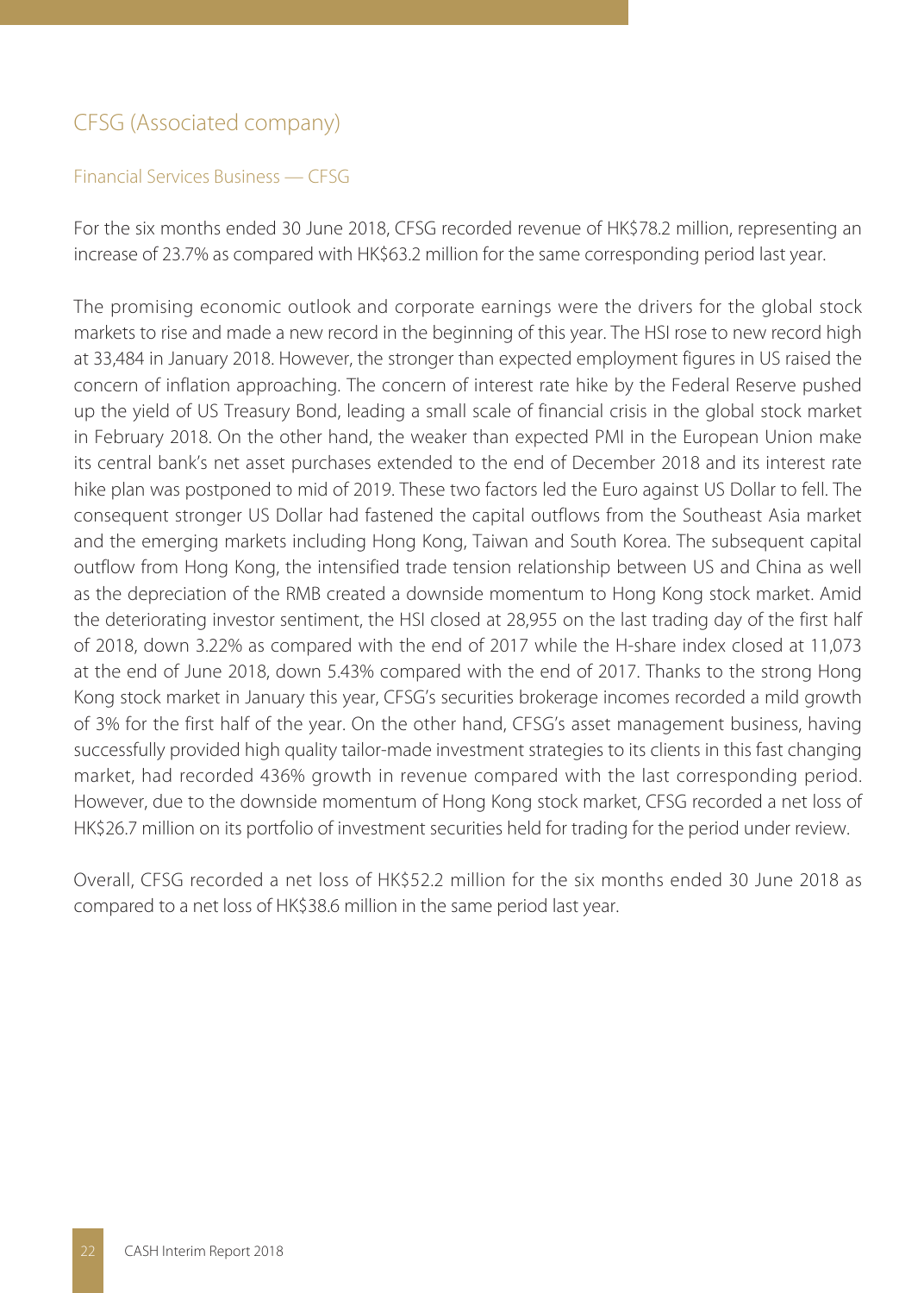## Liquidity and Financial Resources

The Group's equity attributable to owners of the Company amounted to HK\$424.1 million as at 30 June 2018 as compared to HK\$508.1 million at the end of last year. The decrease in the equity was mainly due to the reported loss for the period under review.

As at 30 June 2018, the Group had total outstanding borrowings of approximately HK\$275.9 million as compared to HK\$195.2 million as at 31 December 2017. The increase in bank borrowings was mainly due to increase in working capital. The bank borrowings were mostly denominated in Hong Kong dollars comprising unsecured loans of approximately of HK\$139.8 million and secured loans of approximately of HK\$136.1 million. The above bank loans of approximately HK\$136.1 million were secured by the Group's pledged deposits of HK\$47.1 million and corporate guarantees.

As at 30 June 2018, our cash and bank balances totalled HK\$245.2 million as compared to HK\$251.0 million at the end of the previous year. The decrease in cash and bank balances was mainly due to the reported loss for the period under review. The Group derives its revenue mainly in Hong Kong dollars and maintains its cash and bank balances mainly in Hong Kong dollars.

The liquidity ratio as at 30 June 2018 remained healthy at 0.84 times, as compared with 0.93 times as at 31 December 2017. The decrease in the liquidity ratio was mainly due to the reported loss for the period under review.

The gearing ratio, which represents the ratio of interest bearing borrowings of the Group divided by the total equity, was 70.2% as at 30 June 2018 as compared to 40.4% as at 31 December 2017. The increase in the gearing ratio was mainly due to the reported loss for the period under review. On the other hand, we have no material contingent liabilities at the period-end.

The Group's treasury policies are to secure healthy liquidity for running its operations smoothly and to maintain a sound financial position at all time throughout the period. Besides meeting its working capital requirements, cash balances and bank borrowings are maintained at healthy levels to meet its customers' investments needs while making sure all relevant financial regulations have been duly complied.

## Foreign Exchange Risks

At the end of the period, the Group did not have any material un-hedged foreign exchange exposure or interest rate mismatches.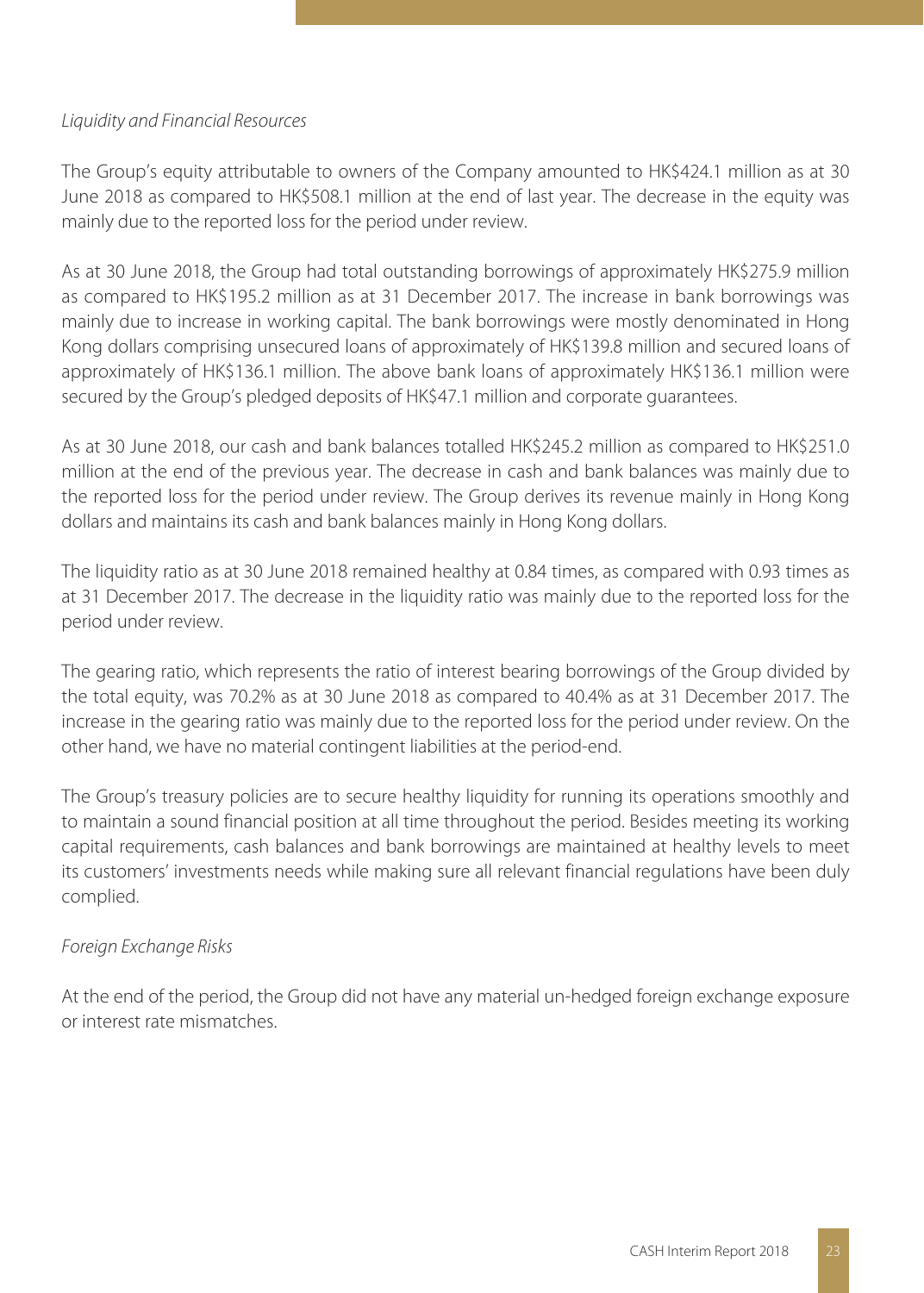### Material Acquisitions and Disposals

In June 2018, the Group announced the proposed issue of 5% subscription shares in Weever FinTech Limited (a company owned as to 80.10% equity interest by CFSG and as to 19.90% equity interest by the Group) to an independent strategic investor at total cash consideration of US\$5,000,000 (equivalent to approximately HK\$39,000,000) under a subscription agreement dated 11 June 2018. Completion is expected to take place on or before 30 October 2018 or such other date as agreed by the parties. Details of the transaction were disclosed in the joint announcement of the Company and CFSG dated 11 June 2018.

During the period under review, the Group did not make any disposal of shares in CFSG under and subject to the terms of disposal mandate as announced by the Company and CFSG dated 7 November 2017 and approved by shareholders of the Company at a special general meeting held on 18 December 2017.

Save as aforesaid, the Group did not make any material acquisition and disposal during the period.

## Capital Commitments

The Group did not have any material outstanding capital commitment at the end of the period.

## Material Investments

As at 30 June 2018, the market values of a portfolio of investments held for trading amounted to approximately HK\$71.3 million. A net loss derived from investments held for trading of HK\$1.1 million was recorded for the period.

We do not have any future plans for material investments, nor addition of capital assets.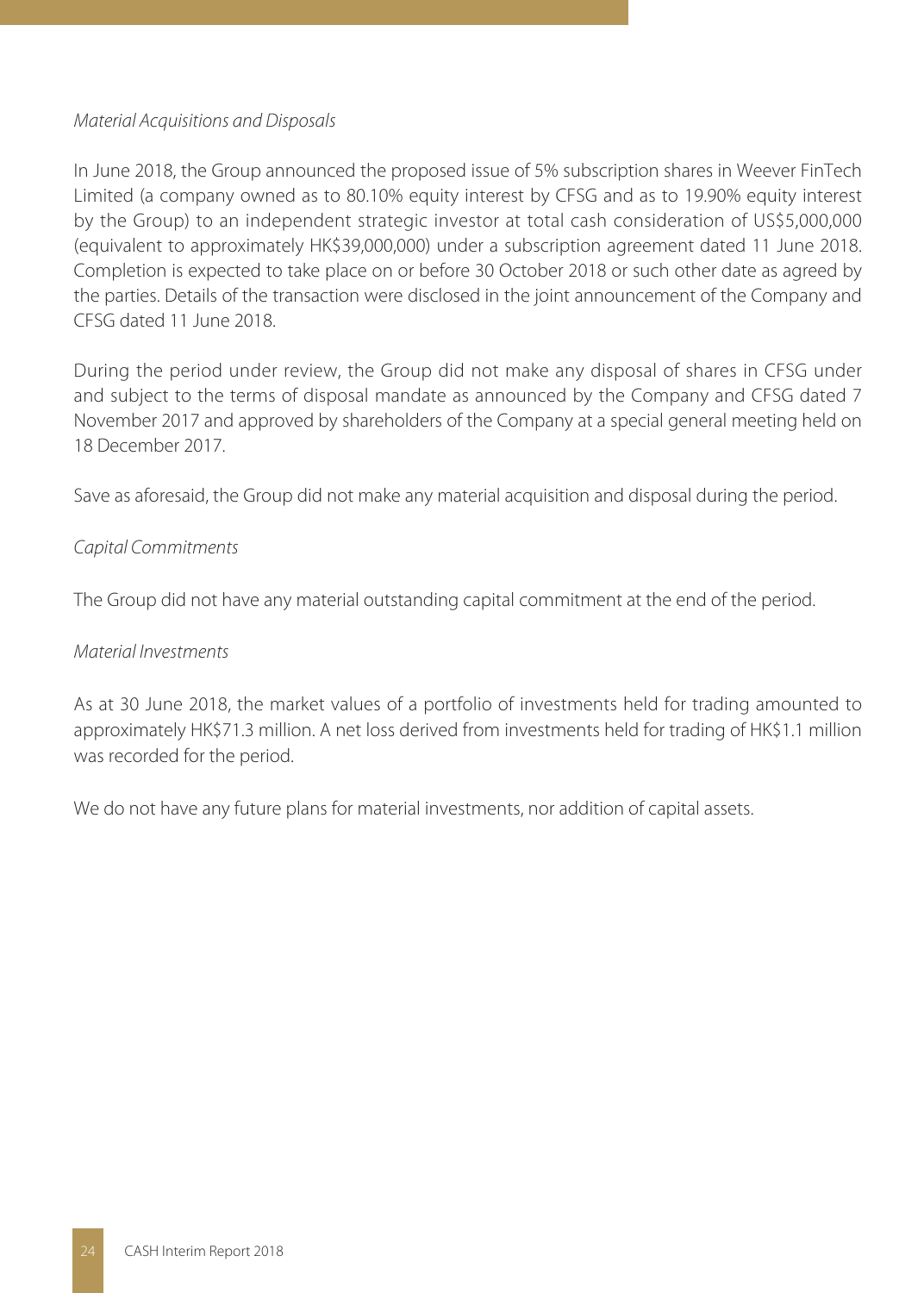## Financial and Operational highlights

## Revenue

|                                                   | Unaudited<br>Six months ended 30 June |       |          |  |  |  |
|---------------------------------------------------|---------------------------------------|-------|----------|--|--|--|
| (HK\$'m)                                          | 2018                                  | 2017  | % change |  |  |  |
| Continuing operations<br>Retailing<br>Online game | 671.6                                 | 634.0 | 5.9%     |  |  |  |
| Group total                                       | 671.6                                 | 634.0 | 5.9%     |  |  |  |

## Key Financial Metrics

|                                       | Unaudited                |         |             |  |  |  |
|---------------------------------------|--------------------------|---------|-------------|--|--|--|
|                                       | Six months ended 30 June |         |             |  |  |  |
|                                       | 2018                     | 2017    | % change    |  |  |  |
|                                       |                          |         |             |  |  |  |
| The Group                             |                          |         |             |  |  |  |
| Net (loss) profit attributable to     |                          |         |             |  |  |  |
| shareholders (HK\$'m)                 | (83.1)                   | 203.0   | $(140.9\%)$ |  |  |  |
| (Loss) earnings per share (HK cents)  | (10.0)                   | 24.4    | $(141.0\%)$ |  |  |  |
| Total assets (HK\$'m)                 | 1,031.0                  | 1,232.7 | $(16.4\%)$  |  |  |  |
| Cash on hand (HK\$'m)                 | 245.2                    | 275.0   | $(10.8\%)$  |  |  |  |
| Bank borrowings (HK\$'m)              | 275.9                    | 239.9   | 15.0%       |  |  |  |
| Retailing                             |                          |         |             |  |  |  |
| Revenue per sq. ft. (HK\$)            | 366                      | 358     | 2.2%        |  |  |  |
| Growth for same stores (vs last year) | 5.6%                     | 5.6%    | N/A         |  |  |  |
| Inventory turnover days               | 44.8                     | 64.5    | (30.5%)     |  |  |  |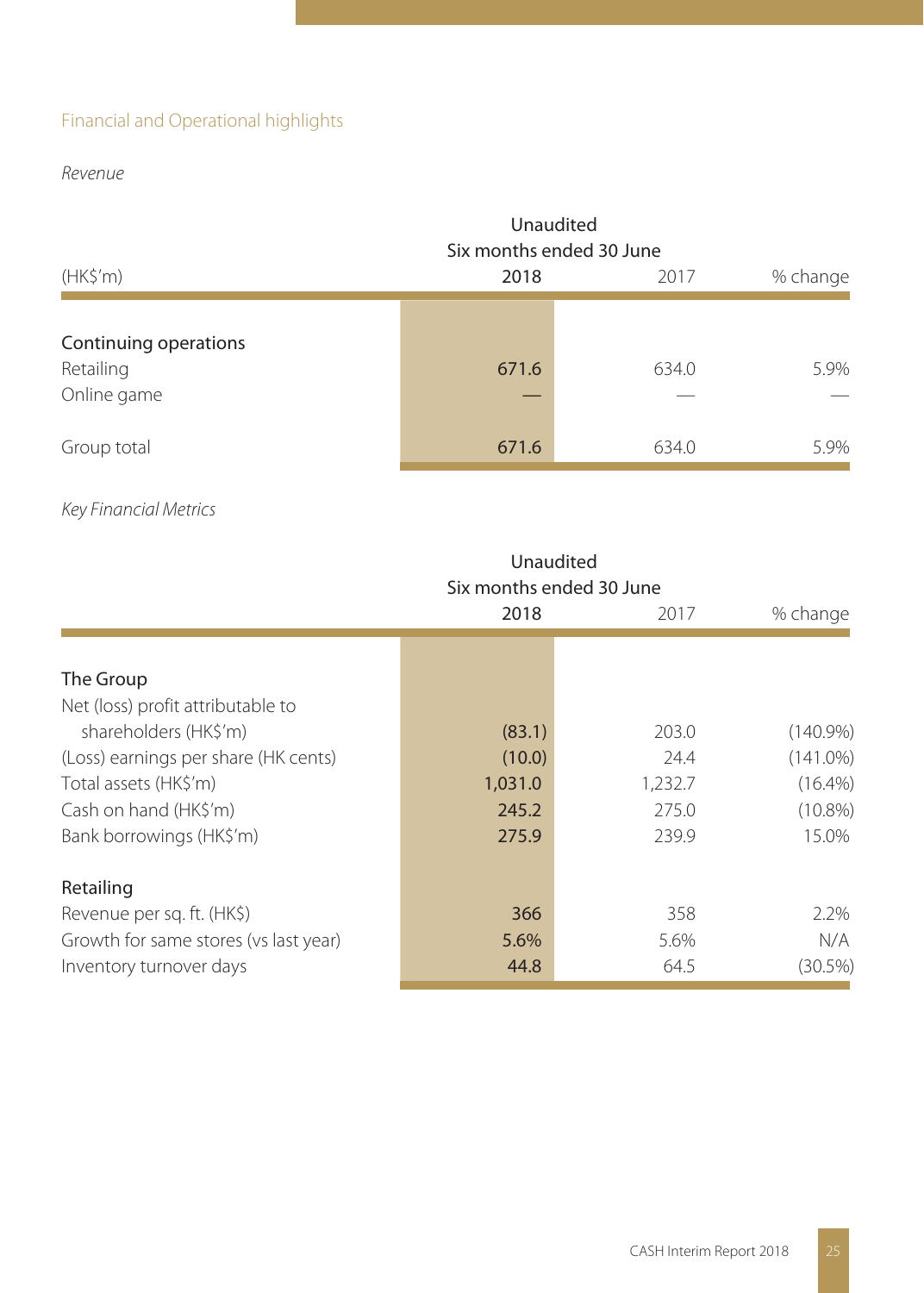# Management Discussion and Analysis

### Retail Management Business — CRMG

#### Industry Review

The Hong Kong economy maintained its upturn momentum in the first half of 2018, recording a vibrant 4.0% growth in GDP with total retail sales in furniture and fixtures rising 6.3%. Nonetheless, the global trade tension at the beginning of the second half of the year has however clouded the retail market prospects. Despite the external uncertainties, the Hong Kong property market was still booming in July 2018, with the total number of sold residential flats (both primary and secondary) rose by 73.29% year-on-year, according to figures in the Land Registry.

#### Business Review

During the period under review, CRMG continued to pursue the multi-brand strategy. This enabled CRMG to maximise opportunities arising from the strong demand for home furnishing products as a result of the acceleration in residential property market supply and customers' diverse interests in home furnishing products and services. In the first half of 2018, CRMG recorded a 5.9% increase in revenue, generally in line with the market growth. During the period, we focused on marketing and branding TMF, its tailor-made furniture business launched as an individual brand in 2017. Two more home furnishing brands, SECO and Galleon, have been established to address the lifestyle needs of different customers. Following a satisfactory initial response from consumers, merchandising mix and service offerings are now being fine-tuned.

#### Pricerite

The latest Rating and Valuation Department figures indicate that the number of micro apartments is expected to increase by 34%, fuelling growing demand for smart furniture solutions. To strengthen its leading market position, Pricerite launched a new branding campaign that reinforced its brand essence of deep understanding of local living challenges as well as strong connections with customers while spreading the "Small Space • Big Universe" theme further. Pricerite also opened a New Retail Concept Store as an innovative way to bring a novel shopping experience to customers. The New Retail Concept deeply integrates the latest technologies, including artificial intelligence, big data analytics, mobile payments and robotics, into the company's existing omni-channel retail network. It strives to enhance the seamless and personalised shopping experience for customers and at the same time demonstrates how Pricerite lives up to its brand promise of providing positive and creative ways to overcome space management challenges.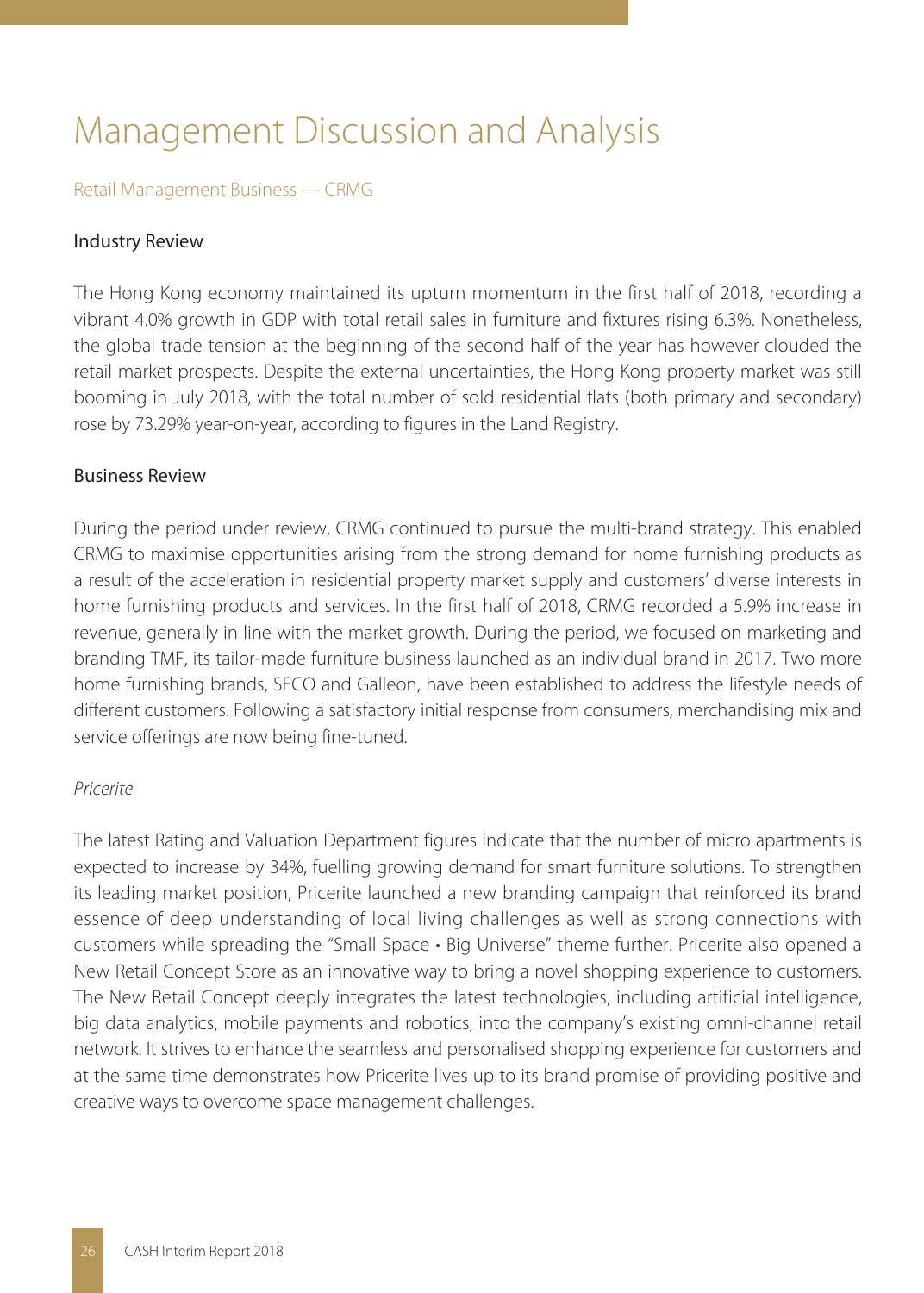Regarding product development, Pricerite continued to deliver home furnishing solutions that optimised space and improved people's quality of life. More smart furniture concepts were introduced to cater for different space management needs and a comprehensive review of household categories was carried out to further enhance the merchandising mix and bring greater value to customers. We also reviewed our retail network coverage with the goal to open more stores to better serve regions with fast-growing populations and to carry forward the New Retail Concept.

## TMF

TMF has experienced a transformative year, developing from tailor-made Pricerite furniture service to stand-alone business. In the period under review, SAP Hybris was deployed to process and manage customer orders and fine-tune operation workflows to achieve greater efficiency and facilitate personalised post-sales services. To create mass brand awareness and highlight its differentiated services, TMF launched a brand campaign featuring popular artistes Vincent Wong and Ali Lee as brand ambassadors to promote TMF's unique service offerings, including service pledges on realtime order status checking, on-time delivery, product certification and warranties, and personalised post-sales services. The brand campaign employed a 360-marketing approach to cover extensive traditional and online touch-points. TMF's service differentiation strategy addresses the major pain points of most customers when they employ tailor-made or home renovation services. With our market position as a professional, reliable and caring tailor-made furniture service provider, we are dedicated to delivering personally relevant solutions for every customer.

Leveraging such branding, the company further optimised its store network to enhance efficiency. We opened two more shop-in-shops, in Mongkok and Kwai Fong respectively, while two underperforming stores were closed. We also initiated a store revamp project to renovate all shopin-shops to communicate the company's new image and distinctive tailor-made solutions. In the second half of 2018, we will continue to review our store network and evaluate different options for expansion, including shop-in-shops that leverage Pricerite's growing store network and stand-alone shops to reach fresh customer segments.

## SECO

SECO, as in Secure Ecosystem, is a pioneering specialty destination store for quality home goods that add zest to customers' lifestyles while treasuring well-being as the most priceless form of wealth. We seek to provide a variety of solutions to urban health concerns, such as pollution and food safety, with products categorised into Home, Environment, Food, and Personal Care and carefully selected for the well-being of customers and their families and friends.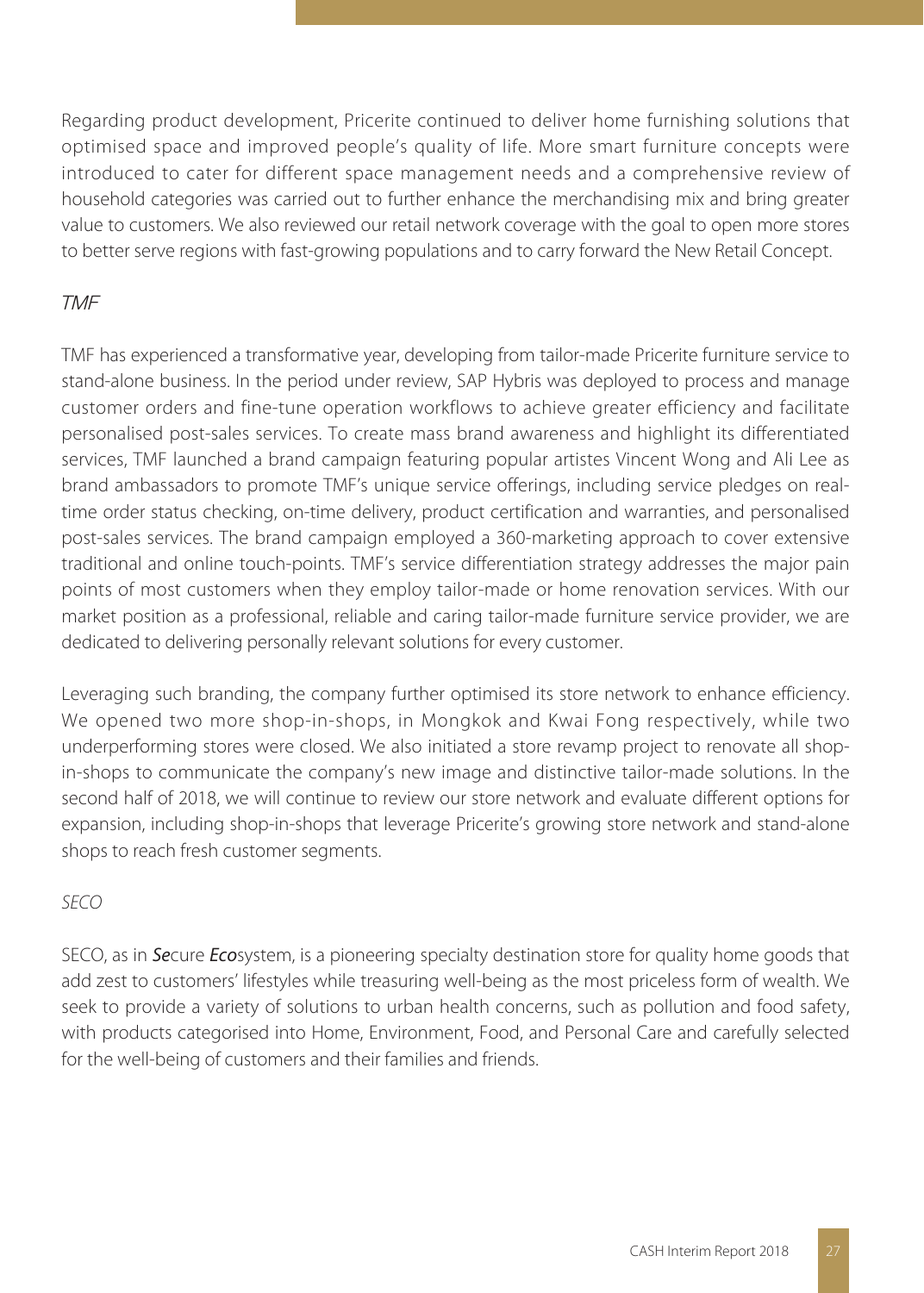In the first half of 2018, we opened three stores in Ma On Shan, Tsim Sha Tsui and Tseung Kwan O, all excellent locations for a concept store catering for both families and the young generation. Utilising CRMG's omni-channel strength, SECO's e-shop launched in July 2018 to better serve the tech-savvy youth sector. SECO will keep augmenting its product mix to bring more items to health-aware customers in line with our emphasis on quality and safety.

## Galleon

Galleon is a lifestyle store for homes opening up curated styles from all over the world. The store provides a wide spectrum of home furnishing items and gadgets that reflect the latest and most popular design trends globally. During the period under review, Galleon launched its flagship store in Causeway Bay, with over 30 renowned home furnishing and lifestyle brands from different parts of the globe.

Since the store opened in March 2018, different types of in-store events, such as collaborative exhibitions and workshops with overseas and local brands, have taken place, creating opportunities for greater interaction with customers and enriching their knowledge and appreciation of art and product design. We will continue to leverage our global sourcing capability to bring in curated styles for our customers.

## W@W

Since its inception in 2017, Wellness at Work (W@W) has set out to develop a healthy working environment and a sustainable community through collaborations with reputable corporate clients. W@W has thus stepped up from supplier to wellness partner, providing excellent wellness solutions in the workplace.

W@W is active in the dormitory market, where there are currently no key industry players. Performance in the first half of 2018 was satisfactory, with partnerships arranged with several renowned organisations. In the second half of 2018, we will continue to secure and grow our presence in this core area while exploring different corporate markets to enrich our customer base.

## CRMG Awards

Pricerite, the first home furnishing retailer in Hong Kong to develop the New Retail Concept, received the Best Omni-Channel Process Silver Award from Marketing Interactive in recognition of the company's leading approach to the optimisation of its omni-channel business. In addition, innovation in brand management, products and customer-oriented services brought Pricerite an Excellence Brand Award from PCCW Media Limited. A junior salesperson from both Pricerite and TMF respectively were honoured with Outstanding Young Salesperson Awards while a senior salesperson at Pricerite received a Distinguished Salesperson Award.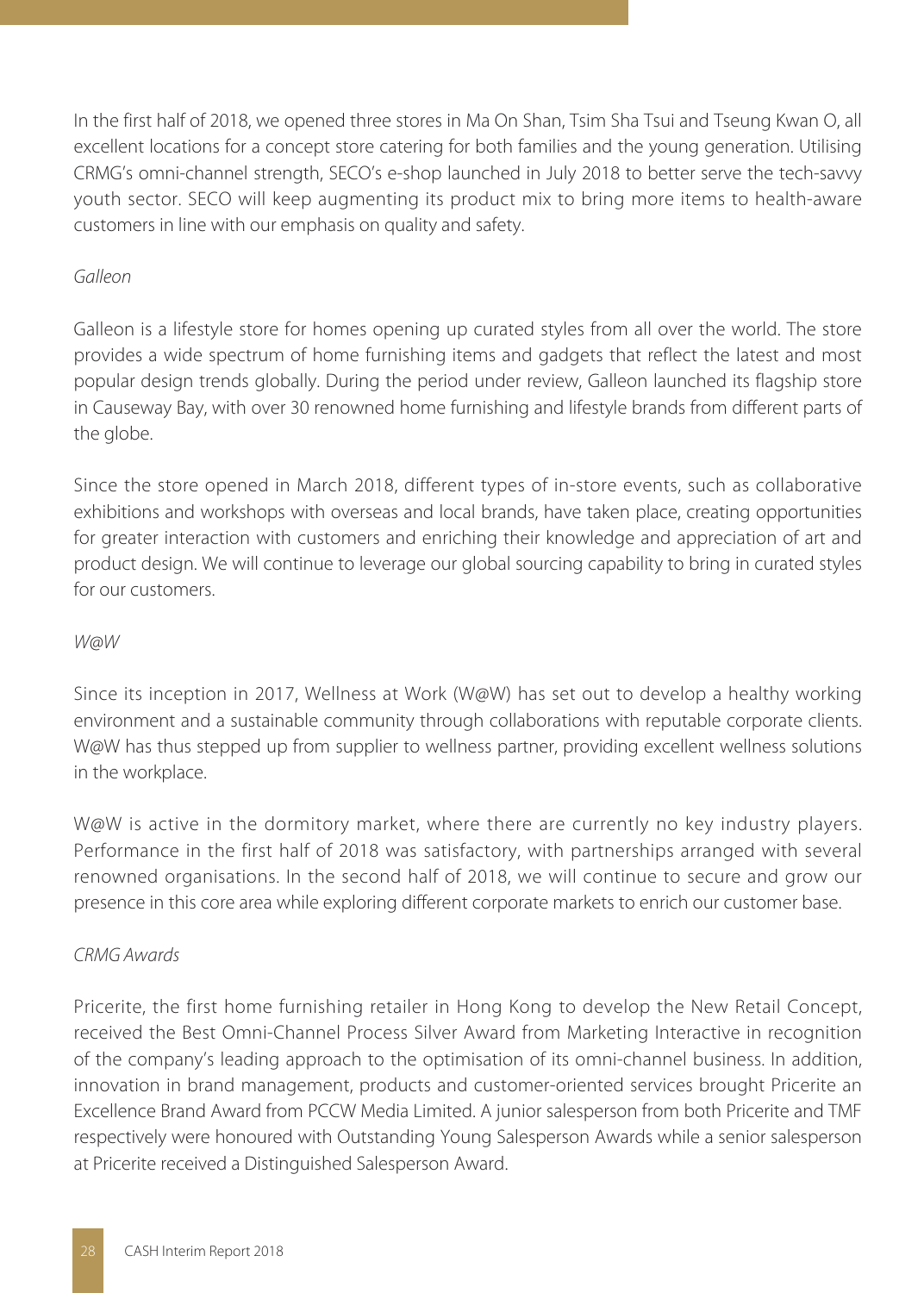## Outlook

External headwinds including downbeat stock markets, global trade tensions and the prospect of interest-rate rises are looming over the market, making investors cautious about the economic outlook. Domestically, despite a moderating Hong Kong economy and some cooling in residential home prices in the second half of the year, Hong Kong people have never given up making their homes cosy and maximising space utilisation.

The Group is dedicated to being the innovative home solutions leader for quality home furnishing, lifestyle products and services. With the launch of the SECO and Galleon brands and TMF's brand campaign, we are in a good position to capture a much larger customer base, catering for diverse needs through a wider array of quality products and services.

We will continue to explore innovative and personalised product and service offerings. In this age of digital transformation, we will also build a platform to facilitate well-structured data management and integration from different operating systems to provide on-going and comprehensive understanding of customers. In light of this, we will further investigate and adopt the latest technologies and best market practices to build this platform and help us to fine-tune business models.

#### Mobile Internet Services Business — Net2Gather

## Industry Review

An online game industry report jointly released by China Game Publishers Association Publications Committee (GPC) and Gamma Data (CNG New Game Research) indicated that, in the first half of 2018, Chinese mobile game users reached 459 million, an increase of 5.4%, showing a further declining growth trend mainly due to the high base effect in previous years.

#### Business Review

In view of the very severe industry competition, our mobile game licensing business in overseas market was suspended in 2017. For the six months ended 30 June 2018, the Group's Mobile Internet Services business recorded a net loss of HK\$0.3 million as compared to a net loss of HK\$1.3 million for the same period last year.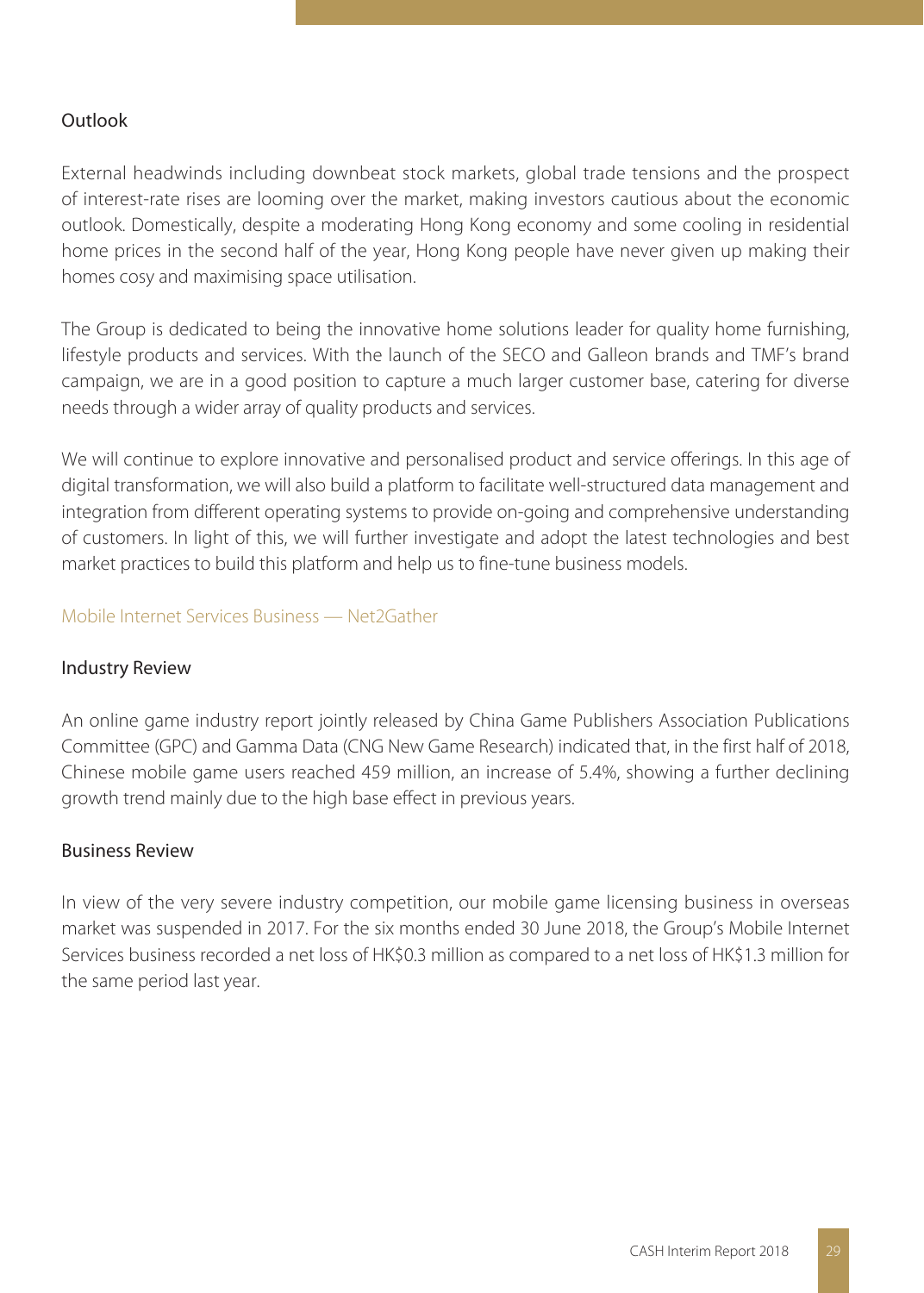## CFSG — The Group's Associated Company

## Financial Services Business — CFSG

### Industry Review

The promising economic outlook and corporate earnings drove global stock market growth to a new record in the beginning of this year. The HSI reached a new record high at 33,484 in January 2018. However, stronger than expected employment figures in US raised concern of upcoming inflation. Concern over a possible Federal Reserve interest rate hike pushed up yields of US Treasury Bonds, leading a small-scale setback in the global stock market in February 2018. On the other hand, weaker than expected PMI in the European Union persuaded its central bank to postpone a planned interest rate hike to mid-2019. A stronger US Dollar meawhile drew investors from the Southeast Asia market, including Hong Kong, Taiwan and South Korea. A subsequent capital outflow from Hong Kong, intensified trade tensions between the US and China, and depreciation of the Renminbi (RMB) pushed a downside momentum to the stock market. The HSI could not sustain its key psychological support level of 29,000 and fell to 28,169, the lowest of this year.

The HSI closed at 28,955 at the end of June 2018, down 3.22% from the end of December 2017, while over the same period the H-share index closed at 11,073, down 5.43%. Average daily turnover for the first six months of 2018 was HK\$126.6 billion, an increase of 67 per cent from HK\$76 billion over the same period last year.

## Business Review

During the period under review, CFSG continued to transform its financial services business to cater for clients' changing needs. To leverage the Group's advanced technology platform, CFSG focused on developing its 'Millennial Finance' business, targeting to meet the investment and wealth management needs of the most mobile-driven, social-sharing and tech-savvy users of the new millennium.

## Broking

Investor confidence was shaken by uncertainties including the looming Sino-US trade war as well as continuous depreciation of the RMB. Commission income from brokerage in the first half of 2018 maintained at similar level to the same period last year with surging IPO interest income. To reposition our brokerage business, we further strengthened client relationship management to delight our loyal customers with unparalleled service quality. We aim to engage more proactively in the margin financing business, with prudent risk control to improve our revenue mix and create sustainable growth to our business. Expansion is further focused on outreaching to more mainland clients for our long-term growth. This will be facilitated by our new strategic plans and enhanced trading platforms together with innovative investment products in the second half of the year.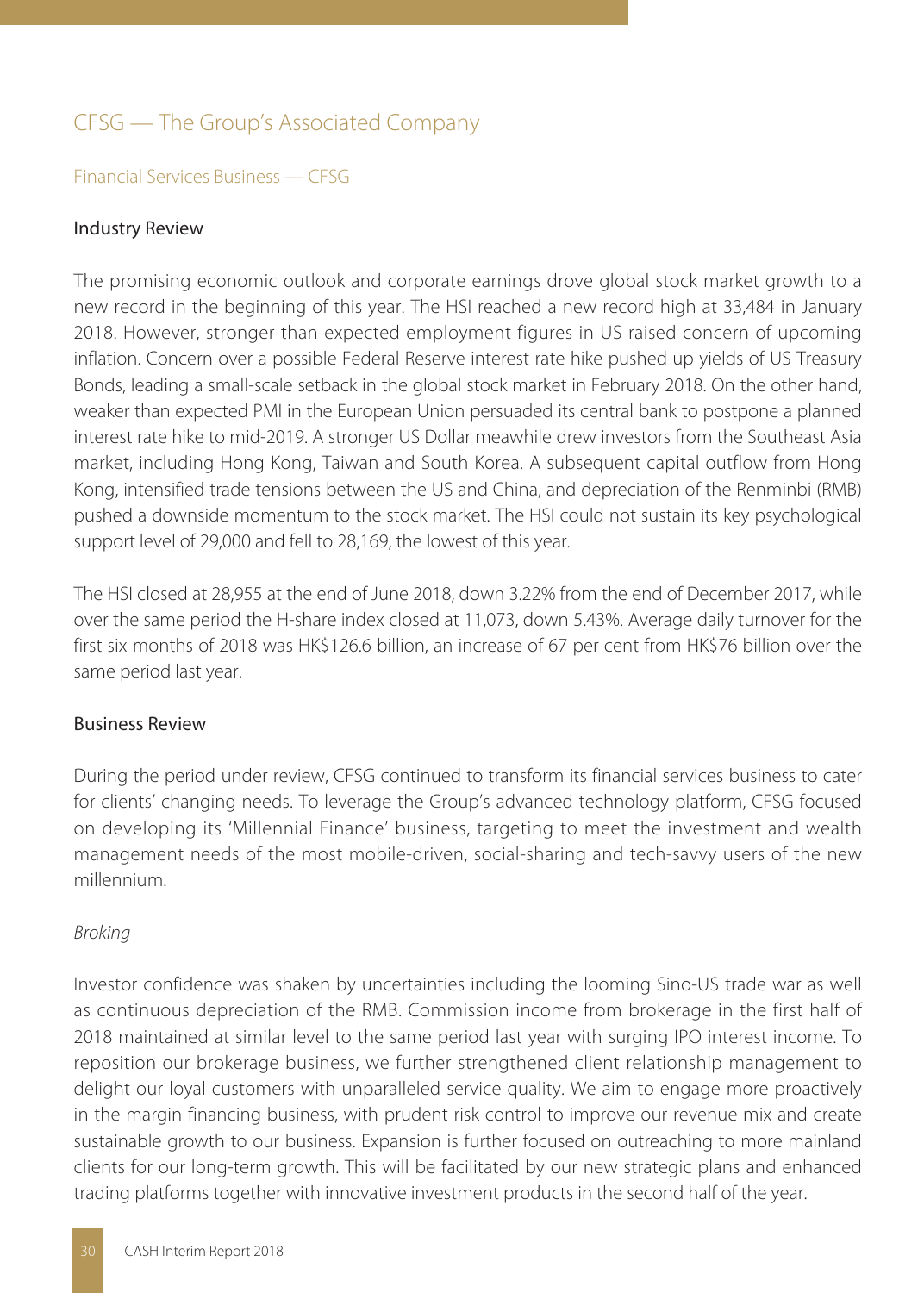### Investment Banking

In the first half of 2018, we continued to advise listed companies on a range of corporate finance transactions, including acquisition of assets and businesses, M&As, establishment of joint venture and various kinds of connected transactions. We also participated in the IPO market as joint global coordinator of a Main-board IPO, for shares available under the Hong Kong public offering were significantly over-subscribed by around 1,000 times.

Our clients included, among others, Hong Kong companies, Mainland China enterprise listing H shares and A shares respectively on the Hong Kong Stock Exchange, as well as Taiwan and South-East Asia-based companies.

By leveraging our fund-raising capabilities and financial advisory expertise, we will continue to provide fully-fledged investment banking services and maintain our balanced focus on IPOs sponsorship and fund-raisings, corporate finance transactions, and secondary market fund-raising activities to asset our clients in capturing different capital market and corporate finance opportunities.

## Asset Management

Given the cloud of uncertainty of looming Sino-US trade war, the amount of Asset Under Management (AUM) for clients decreased around 5.15% by the end of June 2018, from the end of December 2017, which was in line with the benchmark index. We focus on sectors with fast corporate earnings growth and better earnings outlook, like technology shares, pharmaceuticals and Macau Gaming.

The Sino-US trade war and RMB depreciation trend will impose a negative sentiment on the market. Meanwhile, resultant capital outflow from emerging markets should limit upside market prospects in the near term. However, the HSI is currently trading at around 12.5x prospective PER, 1.24x P/B and 3.3% prospective dividend yield. Compared with global stock markets, its valuation is not demanding. We expect slower growth of our revenue and AUM in the second half of 2018, compared to the first half of 2018.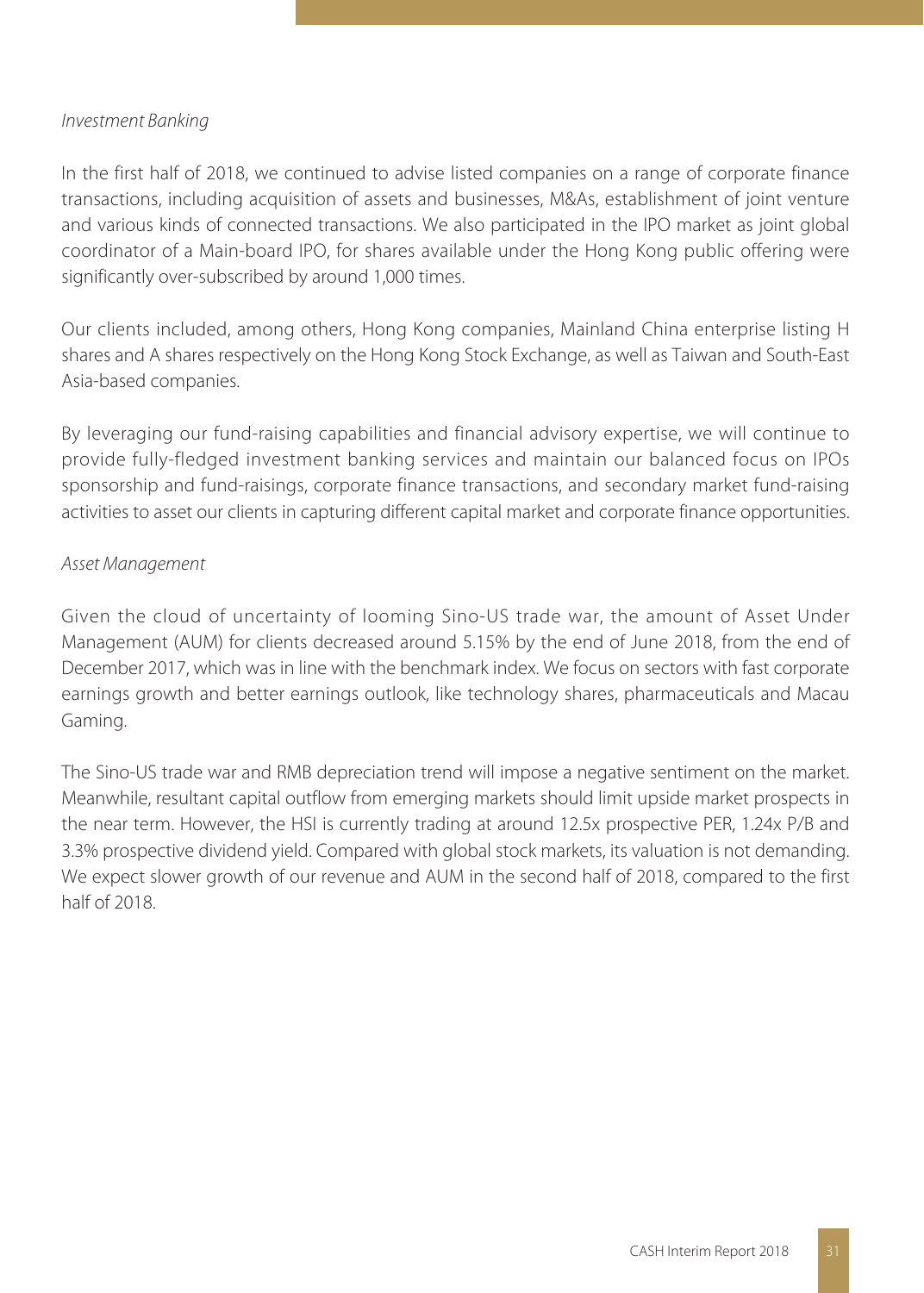#### Wealth Management

The overall wealth management business recorded steady growth in the first half of 2018. We achieved satisfactory performance in our discretionary management service, resulting not only in increased revenue, but also increased AUM and the number of subscribers for this service. Apart from continuous business development in our regular products, we will introduce different services and products to broaden our service offering — aiming to equip ourselves to provide comprehensive wealth management solutions to our clients and business partners.

To capture the market among China's fast-growing middle-class, we will continue to provide latest global investment and wealth management information for their overall asset allocation. We will also continue enhancing our service to our local business partners, to create synergy and explore more business opportunities.

## Financial Technology (FinTech)

In the first half year of 2018, CFSG targeted millennials with the launch of Alpha i, a mobile trading application with Artificial Intelligence (A.I.) features. This 'Millennial Finance' solution emphasises fast, convenient and cost-effective investing through a platform designed specifically for millennial investors. We will continue to develop new functions for enhancement of Alpha i. During the second half of the year, we will focus on building a commission-free cryptocurrency trading platform with value-added services of higher convenience and security to our millennial clients. With the aim of serving mobile-driven, social-sharing and tech-savvy millennial users, providing them more efficient access to the cryptocurrency markets, we will be proud to present the evolutionary cryptocurrency trading application, Weever, to the millennial public in 2018.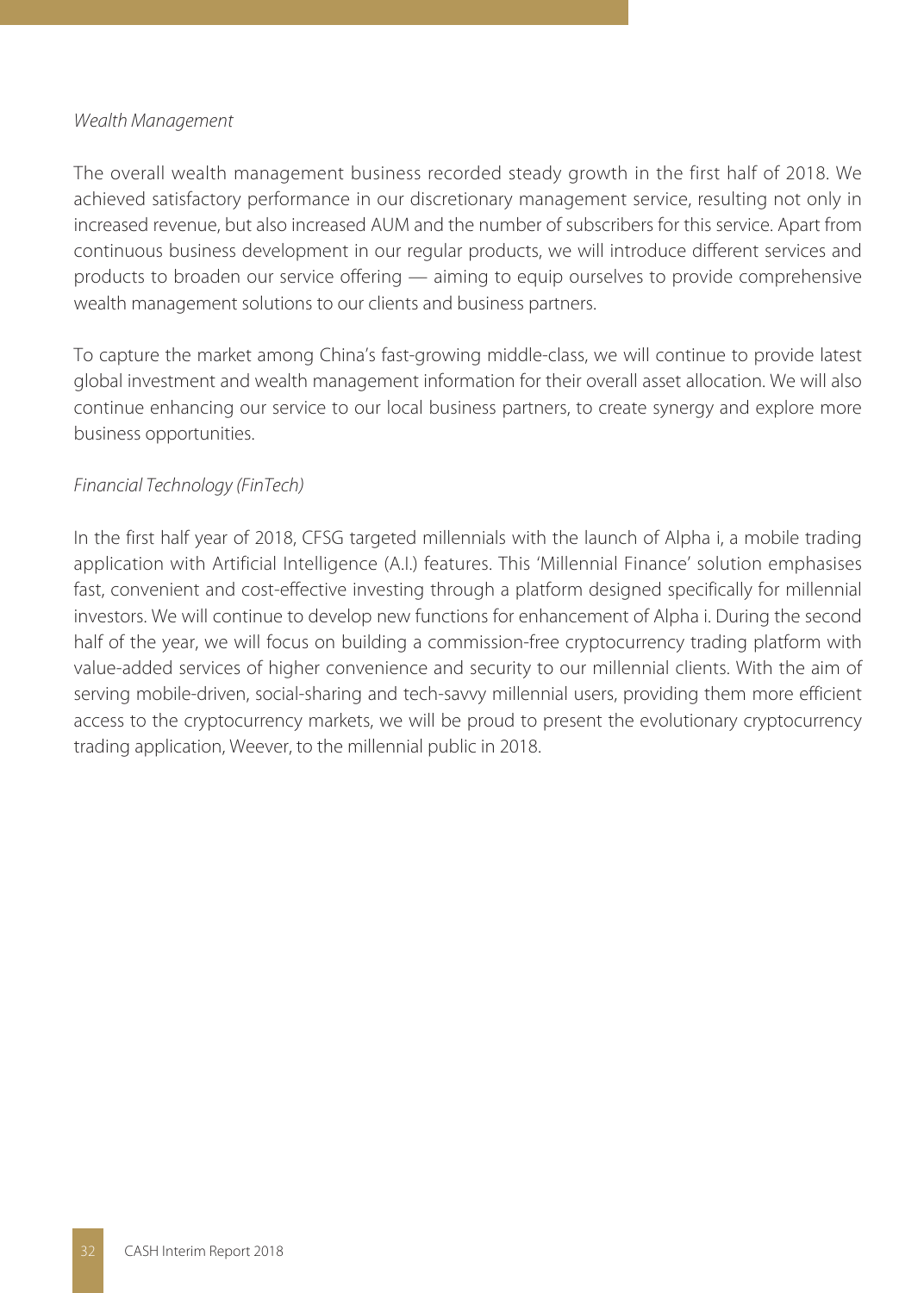## Outlook

Growing headwinds in the global economy have triggered a new round of instability in international financial markets since the beginning of the second half of 2018. In addition to intensifying trade tensions between major economies, investor sentiments have also been dampened by geopolitical uncertainty, volatile oil prices and US-Euro monetary policy normalisation, among others. In spite of these uncertainties, the global economy remains generally in good shape. Momentum in the US is strengthening due to fiscal stimulus and solid gains in the labour market. China's GDP in the first half of year remained strong at 6.8%, with the first round of US tariffs having minimal effect on China's economy, and Chinese stocks are well supported by earnings growth. Despite the fact that future performance in coming quarters hinges on trade negotiations, the Group remains cautiously optimistic about the future. In particular, development of the Guangdong-Hong Kong-Macau Greater Bay Area and China's Belt & Road initiative will bring tremendous opportunities for Hong Kong in the coming decades.

Against this backdrop, CFSG's solid business foundation enables us to gradually transform the Group into a first-rate financial services company focused on providing 'Millennial Finance' to tech-savvy millennial investors ahead of the market.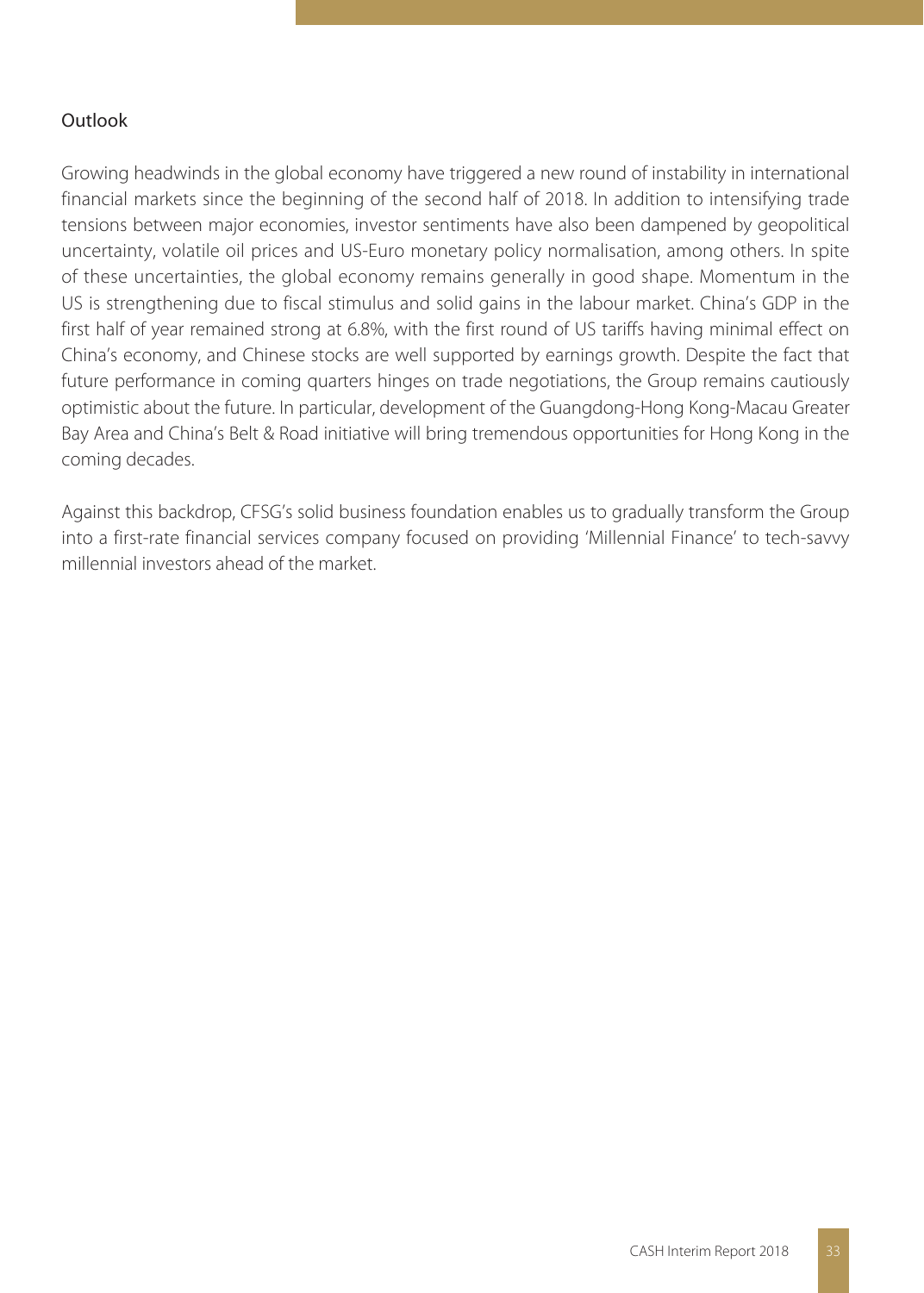# Employee Information

At 30 June 2018, the Group had 1,146 employees. Our employees were remunerated according to their performance, working experience and market conditions. The total amount of remuneration cost of employees of the Group for the period under review was approximately HK\$126.0 million.

## Benefits

The Company and some of its subsidiaries provide employee benefits including mandatory provident fund scheme, medical insurance scheme, discretionary share options, performance bonus and sales commission for their staff. The Company also provides its employees in the PRC with medical and other subsidies, and contributes to the retirement benefit plans.

## **Training**

The Group has implemented various training policies and organised a number of training programs aimed specifically at improving the skills of its employees and generally to increase the competitiveness, productivity and efficiency of the Group including training in areas such as product knowledge, customer service, selling techniques, team building, communication, languages, presentation, coaching, quality management, listing rules and also professional regulatory training programs as required by regulatory bodies. The Group also arranges for relevant staff, who are licensed persons under the Securities and Futures Ordinance ("SFO"), to attend the requisite training courses to fulfill/comply with the continuous professional training as prescribed in the SFO.

The Group conducts an initial staff orientation for new employees in order to familiarise them with the Group's history and strategy, corporate culture, quality management measures and rules and regulations. This orientation aims to prepare the new employees for the positions by establishing a sense of belongingness and cooperation; by supplying necessary information that resolves an employee's concerns; and by removing any potential barriers for job effectiveness and continuous learning.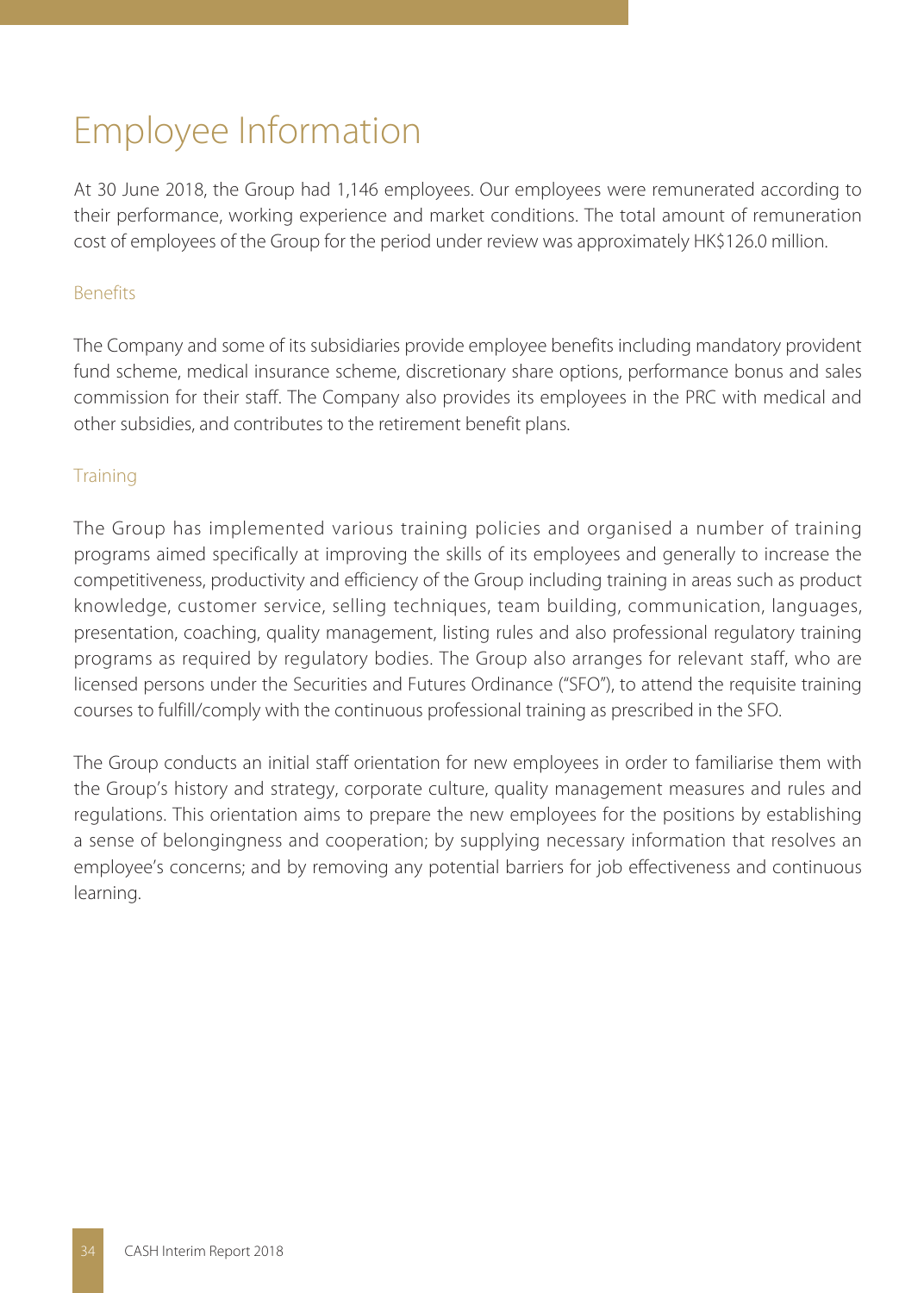# Directors' Interests in Securities

As at 30 June 2018, the interests and short positions of each director and chief executive of the Company in the shares, underlying shares and debentures of the Company or its associated corporations (within the meaning of Part XV of the SFO) which (a) were recorded in the register required to be kept under section 352 of the SFO; or (b) as otherwise notified to the Company and the Stock Exchange pursuant to the Model Code for Securities Transactions by Directors of Listed Companies ("Model Code") were as follows:

## A. The Company

|                      |                                                              | Number of shares |                       |                      |  |
|----------------------|--------------------------------------------------------------|------------------|-----------------------|----------------------|--|
| Name                 | Capacity                                                     | Personal         | Corporate<br>interest | Shareholding<br>(% ) |  |
| Kwan Pak Hoo Bankee  | Beneficial owner and interest in<br>a controlled corporation | 4,260,000        | 281,767,807*          | 34.41                |  |
| Law Ping Wah Bernard | Beneficial owner                                             | 27,345,312       |                       | 3.29                 |  |
| Chan Chi Ming Benson | Beneficial owner                                             | 6,310            |                       | 0.00                 |  |
|                      |                                                              | 31,611,622       | 281.767.807           | 37.70                |  |

## (a) Long positions in the ordinary shares of HK\$0.10 each

The shares were held by Cash Guardian Limited ("Cash Guardian") (which was 100% beneficially owned by Dr Kwan Pak Hoo Bankee ("Dr Kwan")). Dr Kwan was deemed to be interested in all these shares as a result of his interests in Cash Guardian as disclosed in the "Substantial Shareholders" below.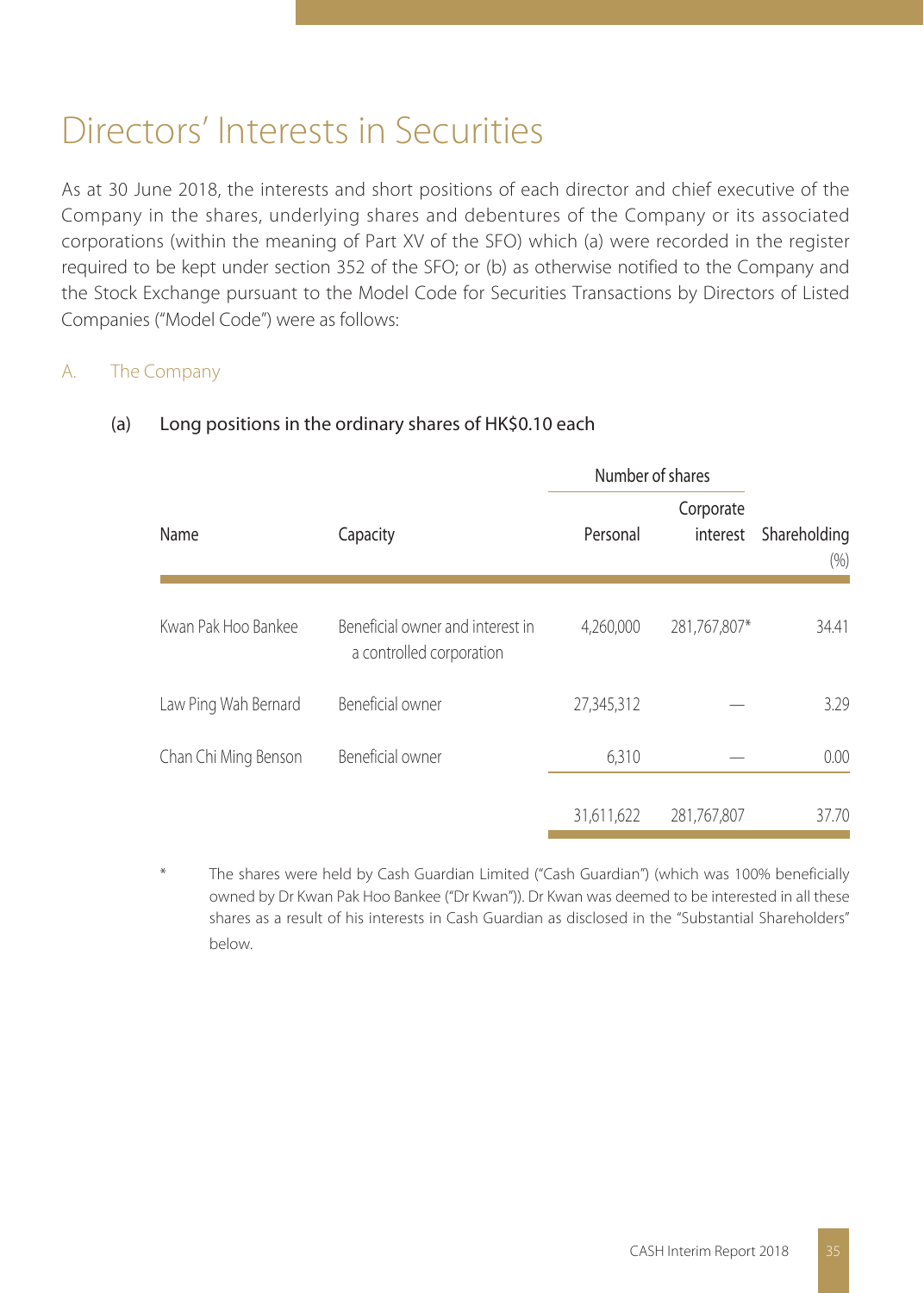#### (b) Long positions in the underlying shares

|                                 |                        |                                             |                                          |                                    | Number of options                         |                                              |                                         | Percentage                                           |  |  |
|---------------------------------|------------------------|---------------------------------------------|------------------------------------------|------------------------------------|-------------------------------------------|----------------------------------------------|-----------------------------------------|------------------------------------------------------|--|--|
| Name                            | Date of<br>grant       | Option period                               | Exercise<br>price<br>per share<br>(HK\$) | <b>Notes</b>                       | outstanding<br>as at<br>1 January<br>2018 | lapsed<br>during<br>the period<br>(Note (4)) | outstanding<br>as at<br>30 June<br>2018 | to issued<br>shares as at<br>30 June<br>2018<br>(% ) |  |  |
| Kwan Pak Hoo Bankee             | 2/9/2014<br>18/12/2015 | 2/9/2014-31/8/2018<br>18/12/2015-31/12/2019 | 0.478<br>0.460                           | $(1)$ & $(3)$<br>$(1),(2)$ & $(3)$ | 6,480,000<br>8,000,000                    |                                              | 6,480,000<br>8,000,000                  | 0.77<br>0.96                                         |  |  |
| Law Ping Wah Bernard            | 2/9/2014<br>18/12/2015 | 2/9/2014-31/8/2018<br>18/12/2015-31/12/2019 | 0.478<br>0.460                           | (3)<br>(2)8(3)                     | 6,480,000<br>4,800,000                    |                                              | 6,480,000<br>4,800,000                  | 0.77<br>0.57                                         |  |  |
| Ng Hin Sing Derek               | 2/9/2014<br>18/12/2015 | 2/9/2014-31/8/2018<br>18/12/2015-31/12/2019 | 0.478<br>0.460                           | (3)<br>(2)8(3)                     | 5,184,000<br>4,800,000                    | —                                            | 5,184,000<br>4,800,000                  | 0.62<br>0.57                                         |  |  |
| Law Ka Kin Eugene<br>(Note (4)) | 18/12/2015             | 18/12/2015-31/12/2019                       | 0.460                                    | (2)8(3)                            | 4.800.000                                 | (4.800.000)                                  |                                         |                                                      |  |  |
|                                 |                        |                                             |                                          |                                    | 40,544,000                                | (4.800.000)                                  | 35,744,000                              | 4.26                                                 |  |  |

#### Options under share option schemes

#### Notes:

- (1) Dr Kwan is also the substantial shareholder of the Company.
- (2) The options are vested in 4 tranches as to 25% each exercisable from 18 December 2015 (the date of grant), 1 January 2017, 1 January 2018 and 1 January 2019 respectively and is subject to the vesting conditions as set out in (3) below.
- (3) The vesting of the options is subject to the achievement of agreed milestones/performance indicators as determined at the sole discretion of the Board. The options must be exercised within one month from the date on which the Board's approval of the vesting of the options.
- (4) The options held by Mr Law Ka Kin Eugene were lapsed on 30 June 2018 due to resignation.
- (5) No option was granted, exercised or cancelled during the period.
- (6) The options were held by the directors of the Company in the capacity of beneficial owners.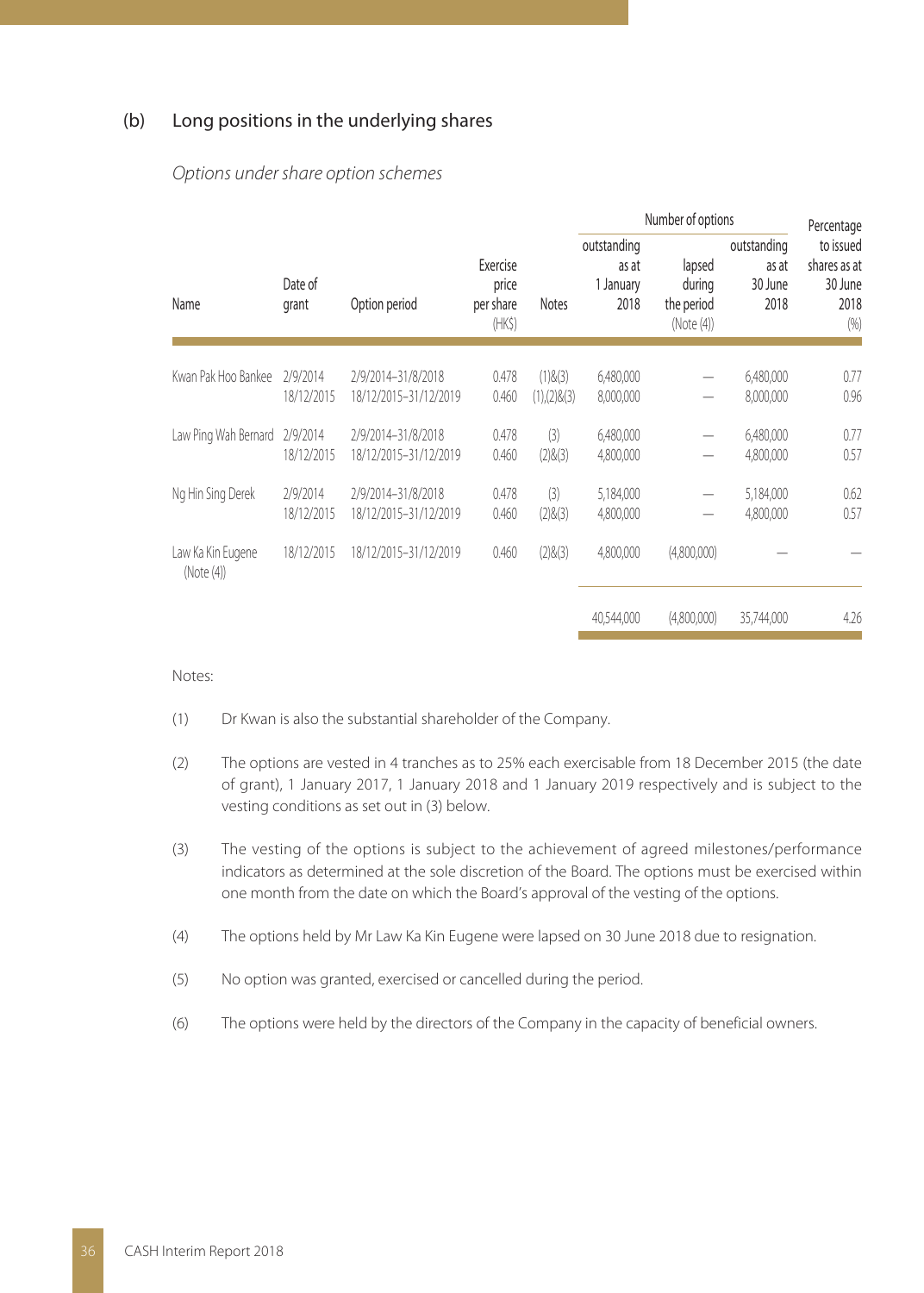## B. Associated corporation (within the meaning of SFO)

## CFSG

## (a) Long positions in the ordinary shares of HK\$0.02 each

|                      |                                         | Number of shares |                       |                      |
|----------------------|-----------------------------------------|------------------|-----------------------|----------------------|
| Name                 | Capacity                                | Personal         | Corporate<br>interest | Shareholding<br>(% ) |
| Kwan Pak Hoo Bankee  | Interest in a controlled<br>corporation |                  | 1,667,821,069*        | 33.62                |
| Chan Chi Ming Benson | Beneficial owner                        | 10,924,000       |                       | 0.22                 |
|                      |                                         | 10,924,000       | 1,667,821,069         | 33.84                |

The shares were held by Celestial Investment Group Limited ("CIGL"), a wholly-owned subsidiary of Praise Joy Limited (which was 100% beneficially owned by the Company). The Company was beneficially owned as to approximately 34.41% by Dr Kwan, details of which were disclosed in the "Substantial Shareholders" below. Pursuant to the SFO, Dr Kwan was deemed to be interested in all the shares held by CIGL in CFSG.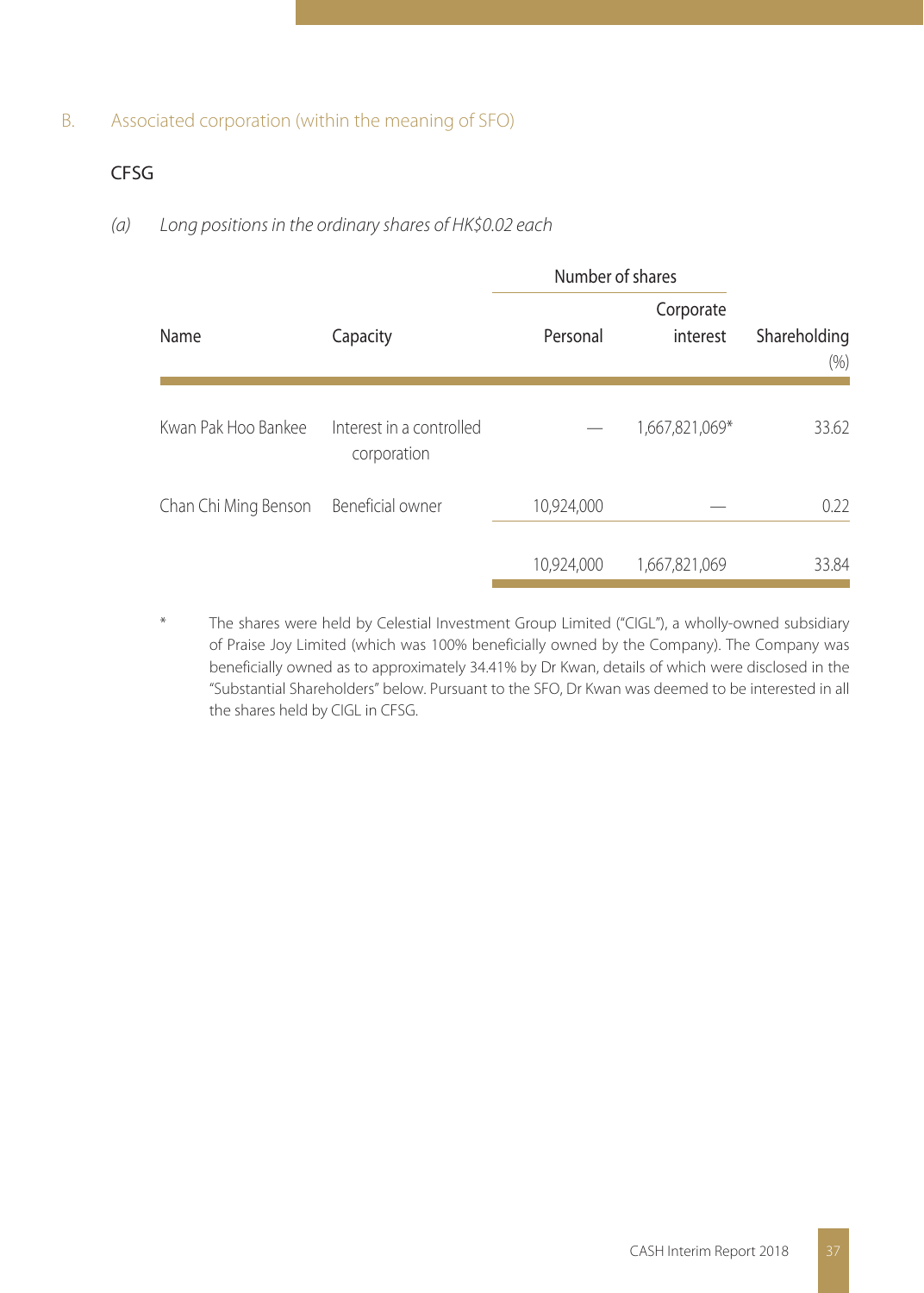## (b) Long positions in the underlying shares — options under share option scheme

|                                              |                        |                                             |                                               |            | Number of options                         |                                                               |                                              |                                         | Percentage                                           |
|----------------------------------------------|------------------------|---------------------------------------------|-----------------------------------------------|------------|-------------------------------------------|---------------------------------------------------------------|----------------------------------------------|-----------------------------------------|------------------------------------------------------|
| Name                                         | Date of<br>grant       | Option period                               | Exercise<br>price<br>per share<br>$(HK\zeta)$ | Notes      | outstanding<br>as at<br>1 January<br>2018 | reallocated<br>upon<br>change of<br>directorate<br>(Note (3)) | lapsed<br>during<br>the period<br>(Note (4)) | outstanding<br>as at<br>30 June<br>2018 | to issued<br>shares as at<br>30 June<br>2018<br>(% ) |
| Kwan Pak Hoo<br>Bankee                       | 3/12/2015<br>31/8/2017 | 3/12/2015-31/12/2019<br>1/1/2018-31/12/2020 | 0.315<br>0.253                                | (1)<br>(2) | 40,000,000<br>49,000,000                  |                                                               |                                              | 40,000,000<br>49,000,000                | 0.80<br>0.99                                         |
| Law Ping Wah<br><b>Bernard</b>               | 3/12/2015<br>31/8/2017 | 3/12/2015-31/12/2019<br>1/1/2018-31/12/2020 | 0.315<br>0.253                                | (1)<br>(2) | 40,000,000<br>49,000,000                  |                                                               |                                              | 40,000,000<br>49,000,000                | 0.80<br>0.99                                         |
| Chan Chi Ming<br><b>Benson</b><br>(Note (3)) | 31/8/2017              | 1/1/2018-31/12/2020                         | 0.253                                         | (2)        | N/A                                       | 49,000,000                                                    |                                              | 49,000,000                              | 0.99                                                 |
| Ng Hin Sing<br>Derek                         | 3/12/2015              | 3/12/2015-31/12/2019                        | 0.315                                         | (1)        | 16,000,000                                |                                                               |                                              | 16,000,000                              | 0.32                                                 |
| Law Ka Kin<br>Eugene<br>(Note (4))           | 3/12/2015              | 3/12/2015-31/12/2019                        | 0.315                                         | (1)        | 20,000,000                                |                                                               | (20,000,000)                                 |                                         |                                                      |
|                                              |                        |                                             |                                               |            | 214,000,000                               | 49,000,000                                                    | (20,000,000)                                 | 243,000,000                             | 4.89                                                 |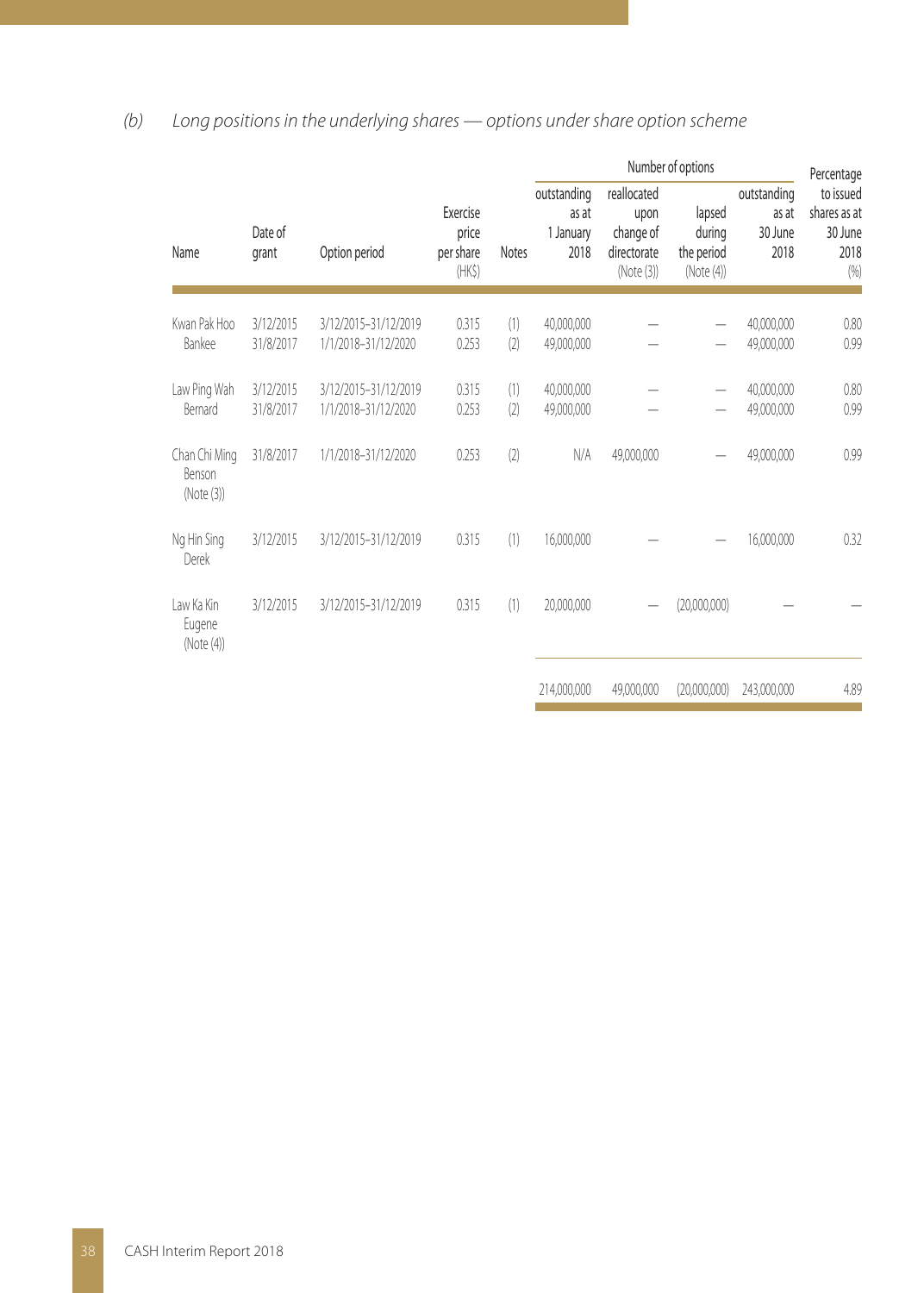Notes:

- (1) The options are vested in 4 tranches as to 25% each exercisable from 3 December 2015 (the date of grant), 1 January 2017, 1 January 2018 and 1 January 2019 respectively, and is subject to the achievement of agreed milestones/performance indicators as determined at the sole discretion of the CFSG Board. The options must be exercised within one month from the date on which the CFSG Board's approval of the vesting of the options.
- (2) The options are subject to the achievement of agreed milestones/performance indicators and/or business budget plan for the relevant year during the option period as approved by the Chairman of the CFSG Board and/or the CFSG Board determined at their sole discretion. The options must be exercised within one month from the date on which the CFSG Board's approval of the vesting of the options.
- (3) Mr Chan Chi Ming Benson was appointed as director of the Company during the period.
- (4) The options held by Mr Law Ka Kin Eugene were lapsed on 30 June 2018 due to resignation.
- (5) No option was granted, exercised or cancelled during the period.
- (6) The options were held by the directors of the Company in the capacity of beneficial owners.

Save as disclosed above, as at 30 June 2018, none of the directors, chief executives or their associates had any interests and short positions in the shares, underlying shares or debentures of the Company or any of its associated corporations (within the meaning of Part XV of the SFO).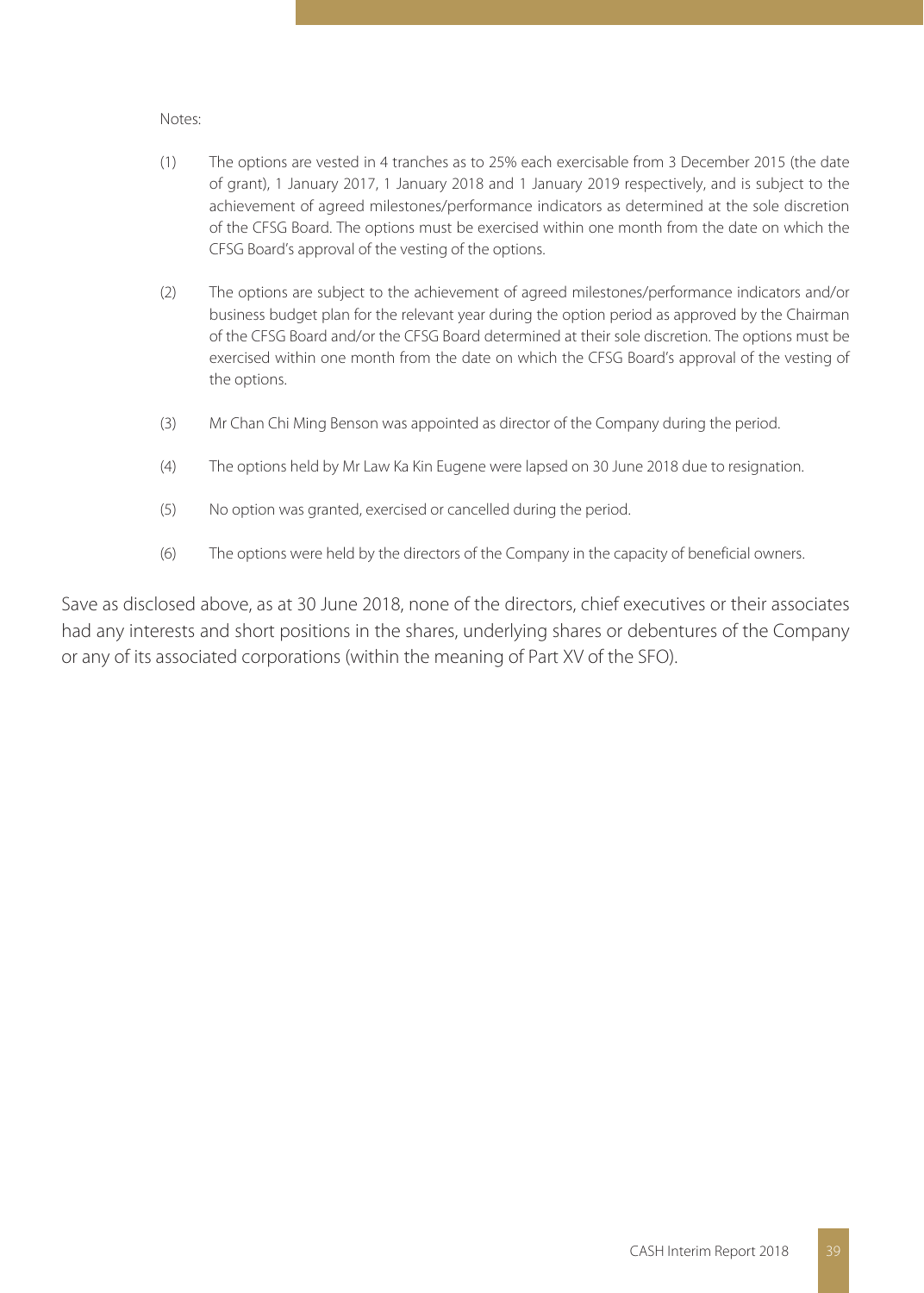# Share Option Schemes

## The Company

Details of share options to subscribe for shares in the Company granted to participants under the share option scheme of the Company during the six months ended 30 June 2018 were as follows:

|                              |                       |                                               |              |                                           | Number of options                           |                                         |
|------------------------------|-----------------------|-----------------------------------------------|--------------|-------------------------------------------|---------------------------------------------|-----------------------------------------|
| Date of grant                | Option period         | Exercise<br>price<br>per share<br>$(HK\zeta)$ | <b>Notes</b> | outstanding<br>as at<br>1 January<br>2018 | lapsed<br>during<br>the period<br>(Note(6)) | outstanding<br>as at<br>30 June<br>2018 |
|                              |                       |                                               |              |                                           |                                             |                                         |
| <b>Directors</b><br>2/9/2014 | 2/9/2014-31/8/2018    | 0.478                                         | (1)          | 18,144,000                                |                                             | 18,144,000                              |
| 18/12/2015                   | 18/12/2015-31/12/2019 | 0.460                                         | (1)          | 22,400,000                                | (4,800,000)                                 | 17,600,000                              |
|                              |                       |                                               |              | 40,544,000                                | (4,800,000)                                 | 35,744,000                              |
| Employees and other grantees |                       |                                               |              |                                           |                                             |                                         |
| 2/9/2014                     | 2/9/2014-31/8/2018    | 0.478                                         | (2)8(4)      | 15,810,000                                | (3,630,000)                                 | 12,180,000                              |
| 18/12/2015                   | 18/12/2015-31/12/2019 | 0.460                                         | (3)8(4)      | 19,400,000                                | (2,800,000)                                 | 16,600,000                              |
| 18/12/2015                   | 18/12/2015-31/12/2019 | 0.460                                         | (5)          | 6,800,000                                 | (6,800,000)                                 |                                         |
|                              |                       |                                               |              | 42,010,000                                | (13,230,000)                                | 28,780,000                              |
|                              |                       |                                               |              | 82,554,000                                | (18,030,000)                                | 64,524,000                              |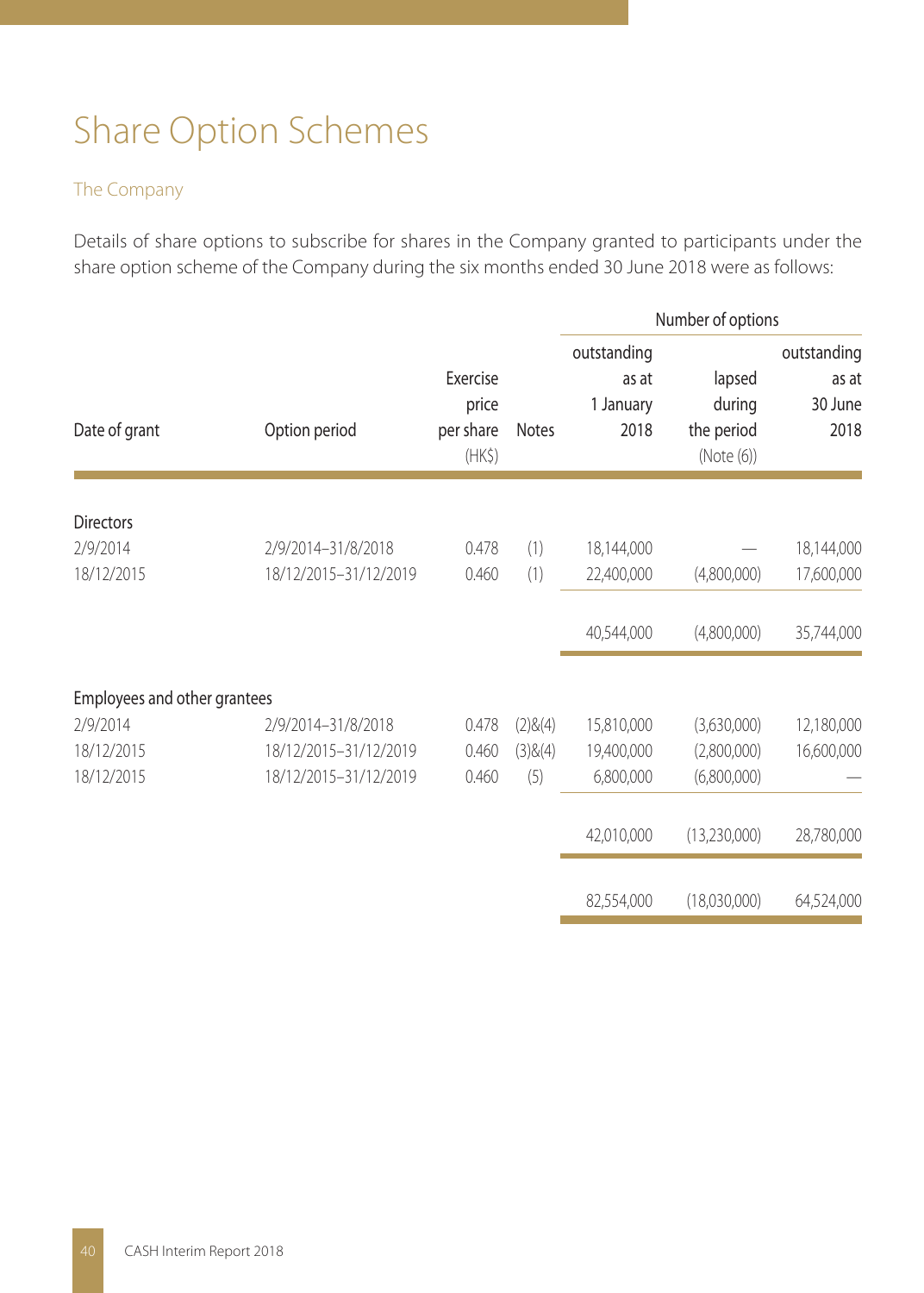#### Notes:

- (1) Details of the options granted to the directors are set out in the section headed "Directors' Interests in Securities".
- (2) The options are vested in 4 tranches as to 25% each exercisable from 2 September 2014 (the date of grant), 1 September 2015, 1 September 2016 and 1 September 2017 respectively and is subject to the vesting conditions as set out in (4) below.
- (3) The options are vested in 4 tranches as to 25% each exercisable from 18 December 2015 (the date of grant), 1 January 2017, 1 January 2018 and 1 January 2019 respectively and is subject to the vesting conditions as set out in (4) below.
- (4) The vesting conditions of the options is the achievement of agreed milestones/performance indicators as determined at the sole discretion of the Board. The options must be exercised within one month from the date on which the Board's approval of the vesting of the options.
- (5) The options must be exercised within one month from the date on which the Board's approval of the vesting of the options and upon satisfactory delivery of services.
- (6) The lapsed options were due to cessation of employment of participants with members of the Group.
- (7) No option was granted, exercised or cancelled during the period.

### The subsidiary

## Netfield Technology Limited (incorporated in Bermuda) ("Netfield (Bermuda)")

No option has been granted under the share option scheme of Netfield (Bermuda) since its adoption on 6 June 2008. The share option scheme of Netfield (Bermuda) had been expired and terminated on 5 June 2018.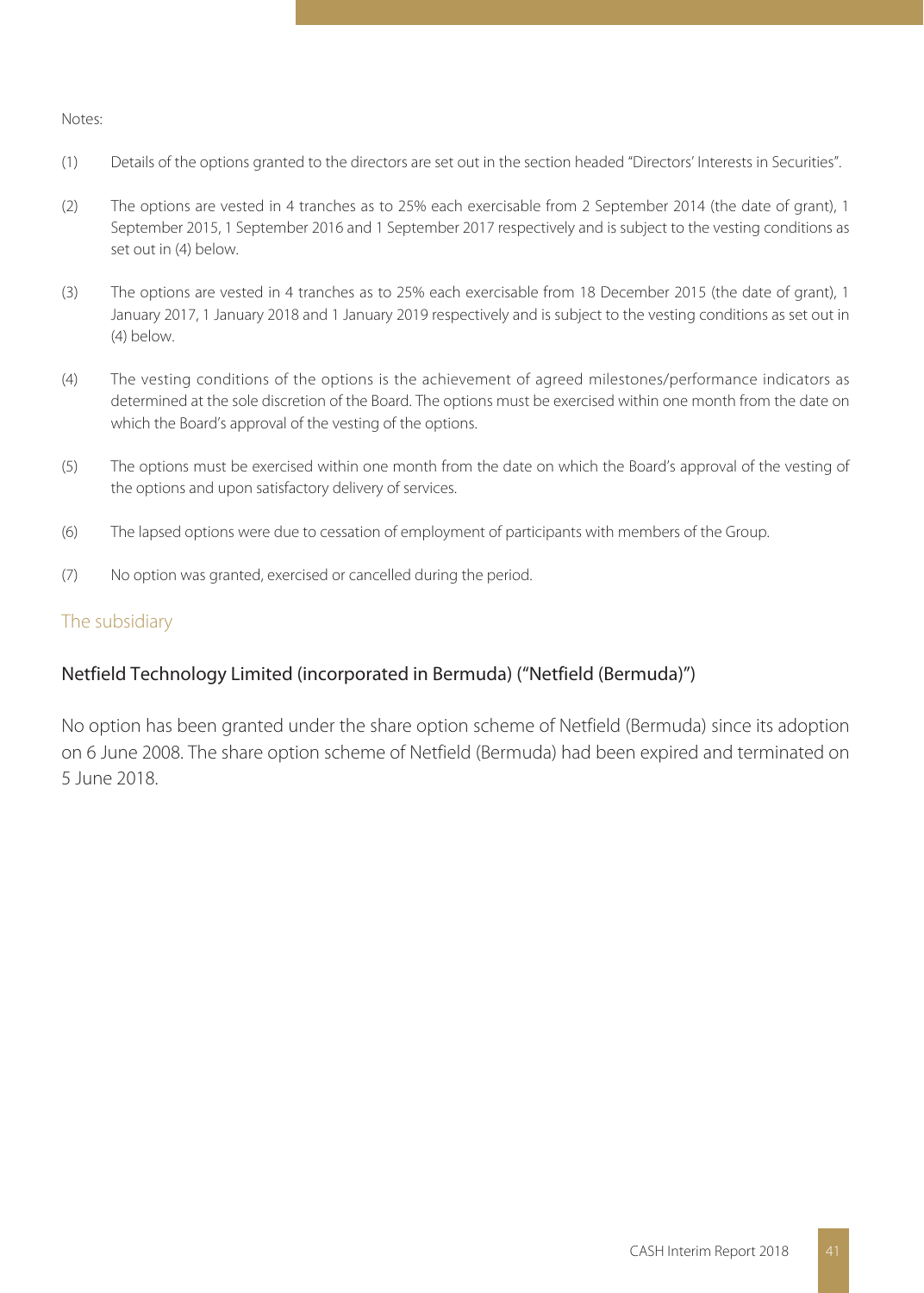#### The associated company

## CFSG

During the period from 1 January 2017 to 20 June 2017, CFSG was a non-wholly-owned subsidiary of the Company, and became an associated company of the Company with effect from 20 June 2017. Details of share options to subscribe for shares in CFSG granted to participants under the share option scheme of CFSG during the six months ended 30 June 2018 were as follows:

|                        |                                             |                                          |              |                                           | Number of options                               |                                              |                                         |
|------------------------|---------------------------------------------|------------------------------------------|--------------|-------------------------------------------|-------------------------------------------------|----------------------------------------------|-----------------------------------------|
| Date of grant          | Option period                               | Exercise<br>price<br>per share<br>$(HK\$ | <b>Notes</b> | outstanding<br>as at<br>1 January<br>2018 | reallocated<br>upon<br>change of<br>directorate | lapsed<br>during<br>the period<br>(Note (6)) | outstanding<br>as at<br>30 June<br>2018 |
| <b>Directors</b>       |                                             |                                          |              |                                           |                                                 |                                              |                                         |
| 3/12/2015<br>31/8/2017 | 3/12/2015-31/12/2019<br>1/1/2018-31/12/2020 | 0.315<br>0.253                           | (1)<br>(1)   | 116,000,000<br>98,000,000                 | 49,000,000                                      | (20,000,000)                                 | 96,000,000<br>147,000,000               |
|                        |                                             |                                          |              |                                           |                                                 |                                              |                                         |
|                        |                                             |                                          |              | 214.000.000                               | 49,000,000                                      | (20,000,000)                                 | 243,000,000                             |
|                        | Employees and other grantees                |                                          |              |                                           |                                                 |                                              |                                         |
| 3/12/2015              | 3/12/2015-31/12/2019                        | 0.315                                    | (2)8(3)      | 112,000,000                               |                                                 | (58,000,000)                                 | 54,000,000                              |
| 3/12/2015              | 3/12/2015-31/12/2019                        | 0.315                                    | (4)          | 30.000.000                                |                                                 |                                              | 30,000,000                              |
| 31/8/2017              | 1/1/2018-31/12/2020                         | 0.253                                    | (5)          | 121,000,000                               | (49,000,000)                                    | -                                            | 72,000,000                              |
| 31/8/2017              | 1/1/2018-31/12/2020                         | 0.253                                    | (4)          | 194,400,000                               |                                                 | -                                            | 194,400,000                             |
|                        |                                             |                                          |              | 457.400.000                               | (49,000,000)                                    | (58,000,000)                                 | 350,400,000                             |
|                        |                                             |                                          |              | 671,400,000                               |                                                 | (78,000,000)                                 | 593,400,000                             |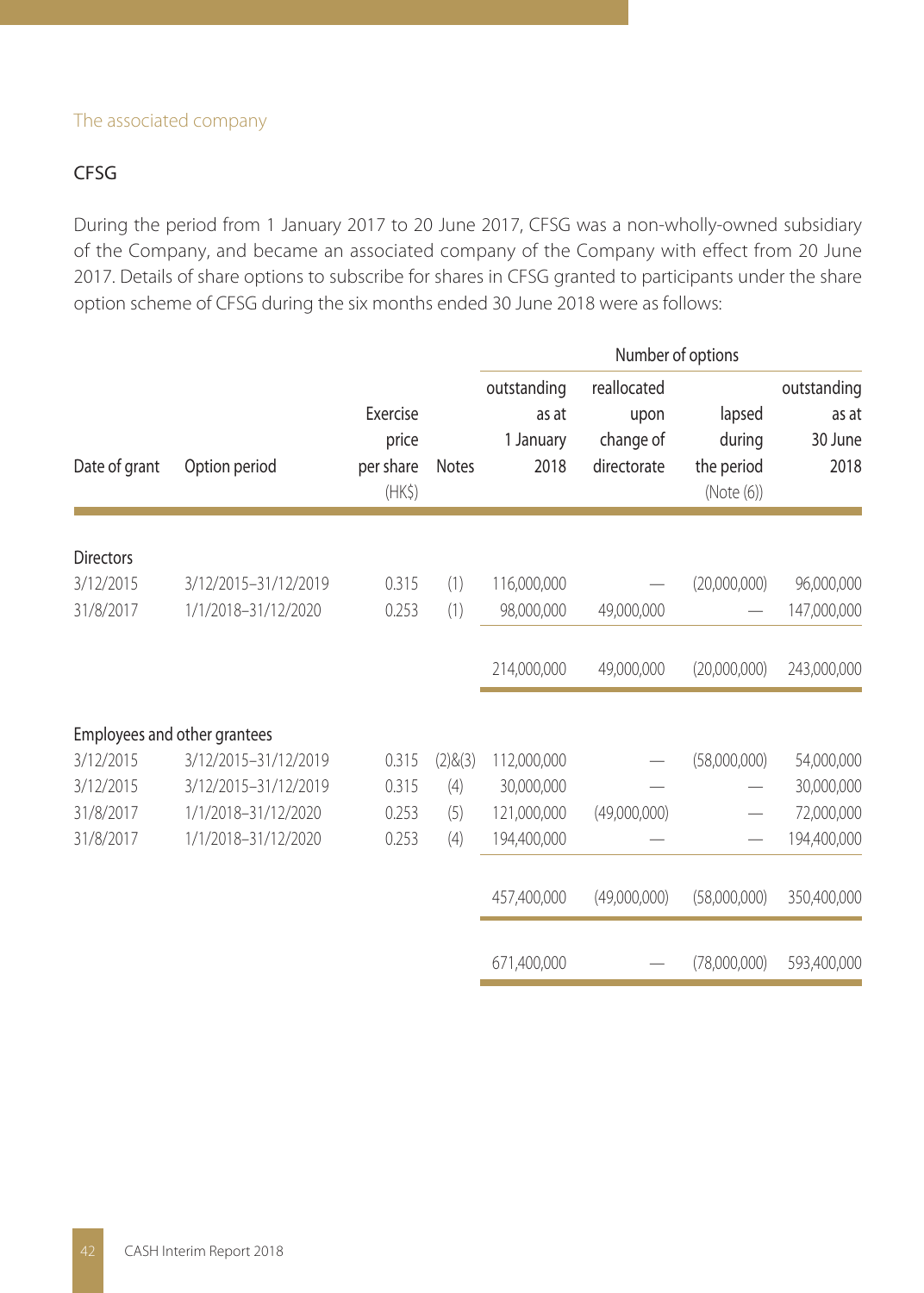#### Notes:

- (1) Details of the options granted to the directors of the Company are set out in the section headed "Directors' interests in securities" above.
- (2) The options are vested in 4 tranches as to 25% each exercisable from 3 December 2015 (the date of grant), 1 January 2017, 1 January 2018 and 1 January 2019 respectively and is subject to the vesting conditions as set out in (3) below.
- (3) The vesting of the options is subject to the achievement of agreed milestones/performance indicators as determined at the sole discretion of the CFSG Board. The options must be exercised within one month from the date on which the CFSG Board's approval of the vesting of the options.
- (4) The options must be exercised within one month from the date on which the CFSG Board's approval of the vesting of the options and upon satisfactory delivery of services.
- (5) The options are subject to the achievement of agreed milestones/performance indicators and/or business budget plan for the relevant year during the option period as approved by the Chairman of the CFSG Board and/or the CFSG Board determined at their sole discretion. The options must be exercised within one month from the date on which the CFSG Board's approval of the vesting of the options.
- (6) The lapsed options were due to cessation of employment of participants with members of the Group.
- (7) No option was granted, exercised or cancelled during the period.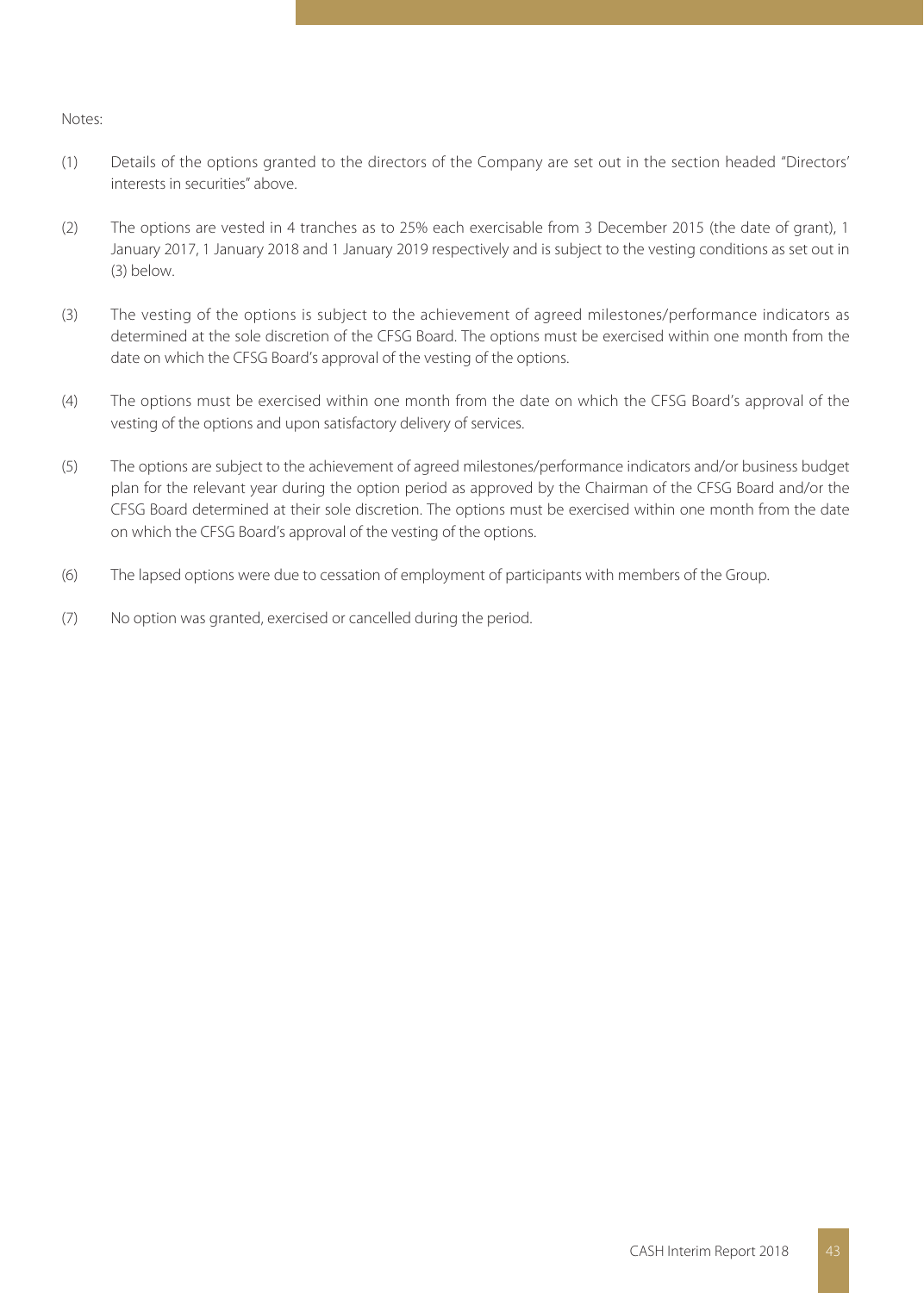# Substantial Shareholders

As at 30 June 2018, so far as is known to the directors and chief executives of the Company, the persons/companies (other than a director or chief executive of the Company) who had, or were deemed or taken to have an interest or short positions in the shares and underlying shares as recorded in the register required to be kept under Section 336 of the SFO or as otherwise notified to the Company were as follows:

| Name                                         | Capacity                                                                        | Number<br>of shares | Shareholding<br>(9/0) |
|----------------------------------------------|---------------------------------------------------------------------------------|---------------------|-----------------------|
| Hobart Assets Limited<br>(Notes (1) and (2)) | Interest in a controlled corporation                                            | 281,767,807         | 33.89                 |
| Cash Guardian<br>(Notes (1) and (2))         | Interest in a controlled corporation                                            | 281,767,807         | 33.89                 |
| Mr Wang Shui Ming<br>(Note (3))              | Beneficial owner, interest in<br>a controlled corporation and<br>other interest | 77,404,926          | 9.31                  |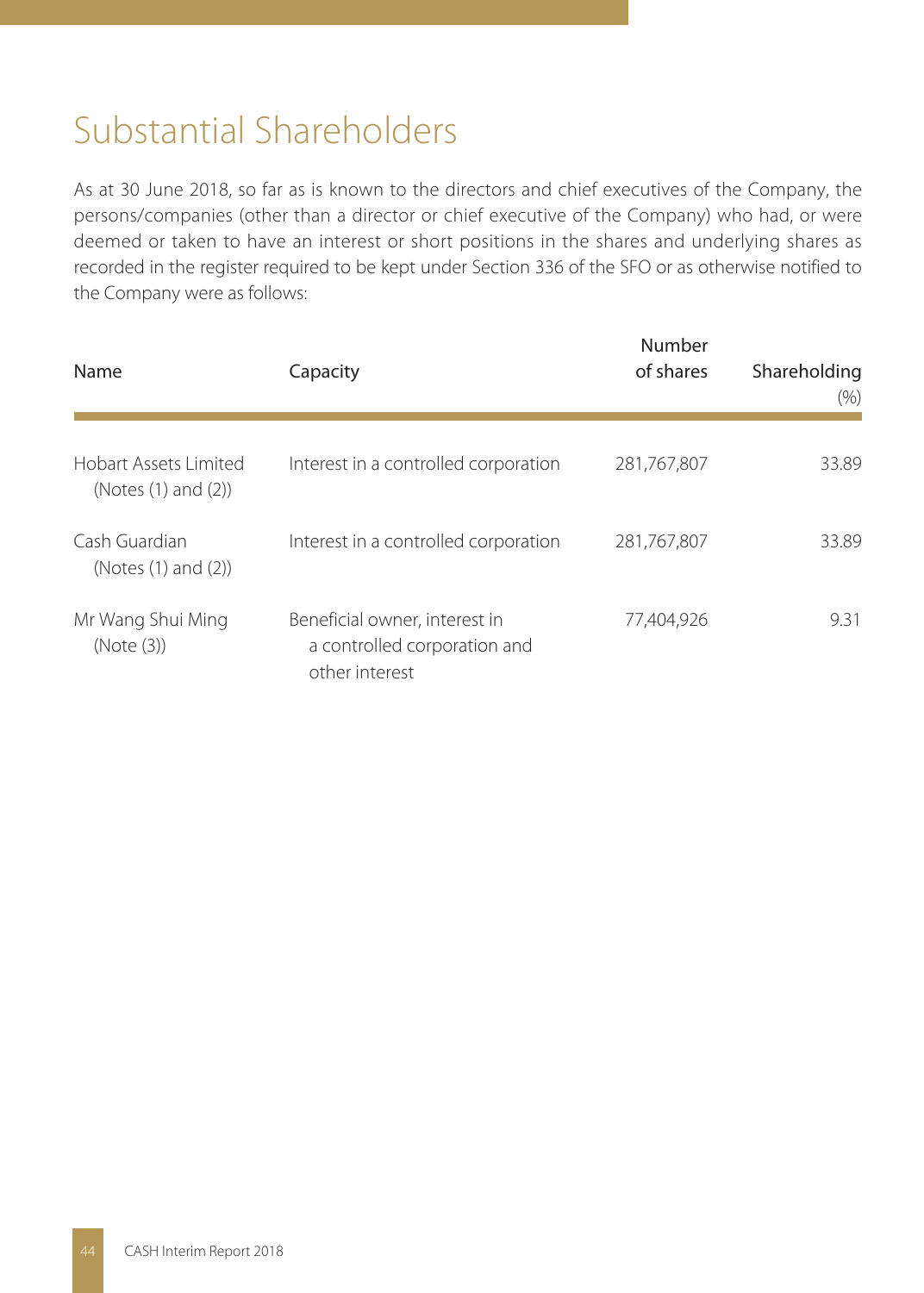#### Notes:

- (1) This refers to the same number of shares held by Cash Guardian, a wholly-owned subsidiary of Hobart Assets Limited, which in turn was 100% beneficially owned by Dr Kwan. Pursuant to the SFO, Dr Kwan and Hobart Assets Limited were deemed to be interested in the shares held by Cash Guardian.
- (2) Dr Kwan (a director whose interests are not shown in the above table) was interested and/or deemed be interested in a total of 286,027,807 shares (34.41%), which were held as to 281,767,807 shares by Cash Guardian and as to 4,260,000 shares in his personal name. Detail of his interest is set out in the section "Directors' interests in securities" above.
- (3) The shares were held as to 19,631,226 in his personal name, as to 42,114,150 held by Mingtak Holdings Limited (a 100%-owned controlled corporation of Mr Wang), and 15,659,550 held by him as nominee under a power of attorney. Pursuant to the SFO, Mr Wang was deemed to be interested in all these shares.

Save as disclosed above, as at 30 June 2018, the directors and chief executives of the Company were not aware of any other parties or corporation (other than a director or chief executive of the Company) who had, or were deemed or taken to have, any interests or short positions in the shares and underlying shares as recorded in the register required to be kept under Section 336 of the SFO or as otherwise notified to the Company.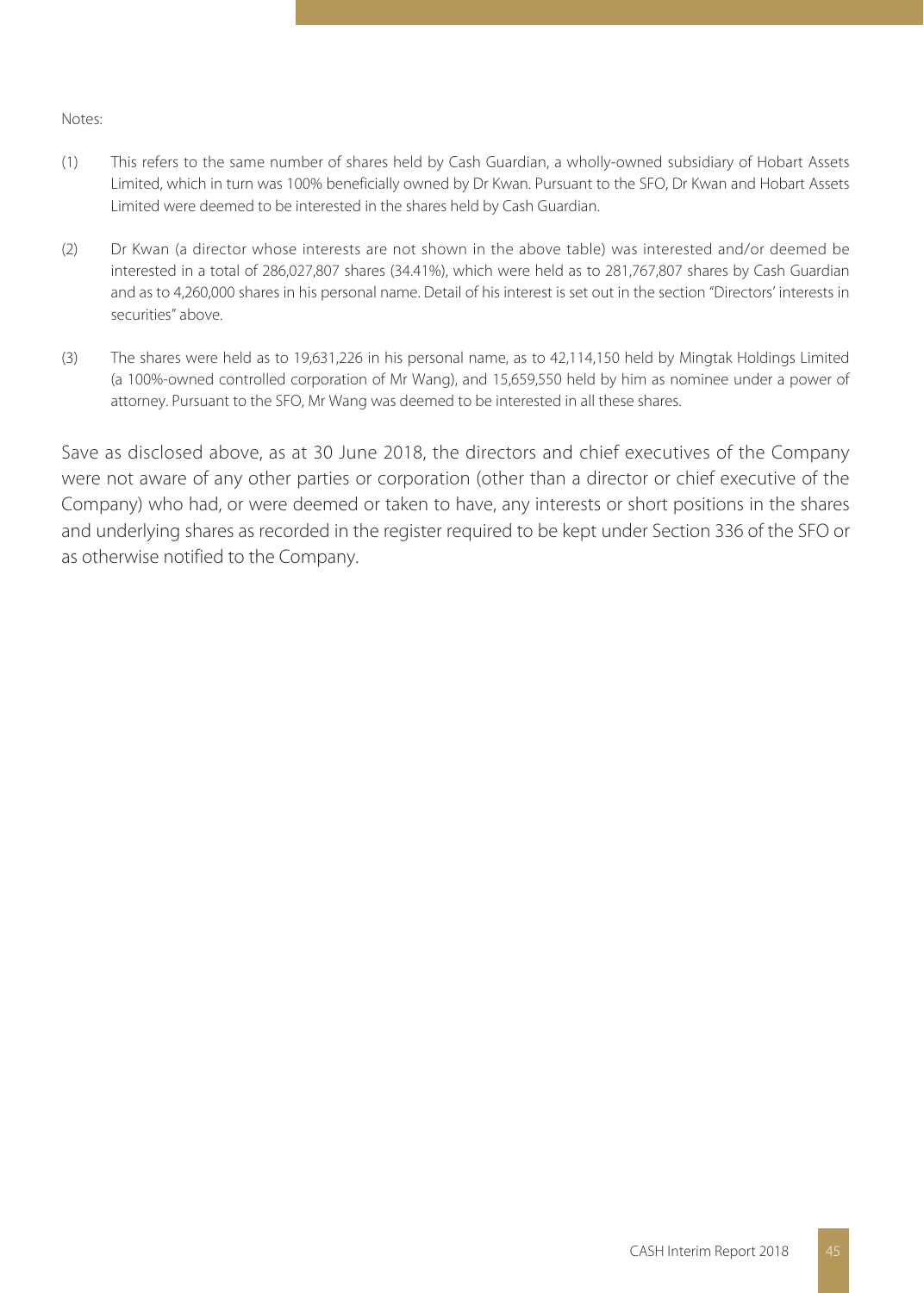# Corporate Governance

During the accounting period from 1 January 2018 to 30 June 2018, the Company had duly complied with the code provisions of the Corporate Governance Code as contained in Appendix 14 of the Listing Rules, except for the deviations summarised as follows:

- (i) The Company does not have a nomination committee as provided for in code provision A.5.1 as its function has been performed by the Board as a whole. The Board under the leadership of the Chairman is responsible for reviewing the structure, size and composition of the Board and the appointment of new directors from time to time to ensure that it has a balanced composition of skills and experience appropriate for the requirements of the businesses of the Company, and the Board as a whole is also responsible for reviewing the succession plan for the directors; and
- (ii) Dr Kwan (Chairman of the Board) also acted as CEO of the Company during the underlying period. According to code provision A.2.1, the roles of Chairman and CEO of the Company should be separate. The dual role of Dr Kwan provides a strong and consistent leadership to the Board and is critical for efficient business planning and decisions of the Group. The respective CEOs of each business units of the Group assisted Dr Kwan in performing the CEO's responsibilities. The balance of power and authorities is also ensured by the operation of the Board and the senior management, which comprise experienced and high caliber individuals.

# Compliance With the Model Code

The Company has adopted a code of conduct regarding securities transactions by directors as set out in Appendix 10 of the Listing Rules. All directors have confirmed, following specific enquiry by the Company, that they fully complied with the required standard of dealings set out therein throughout the review period.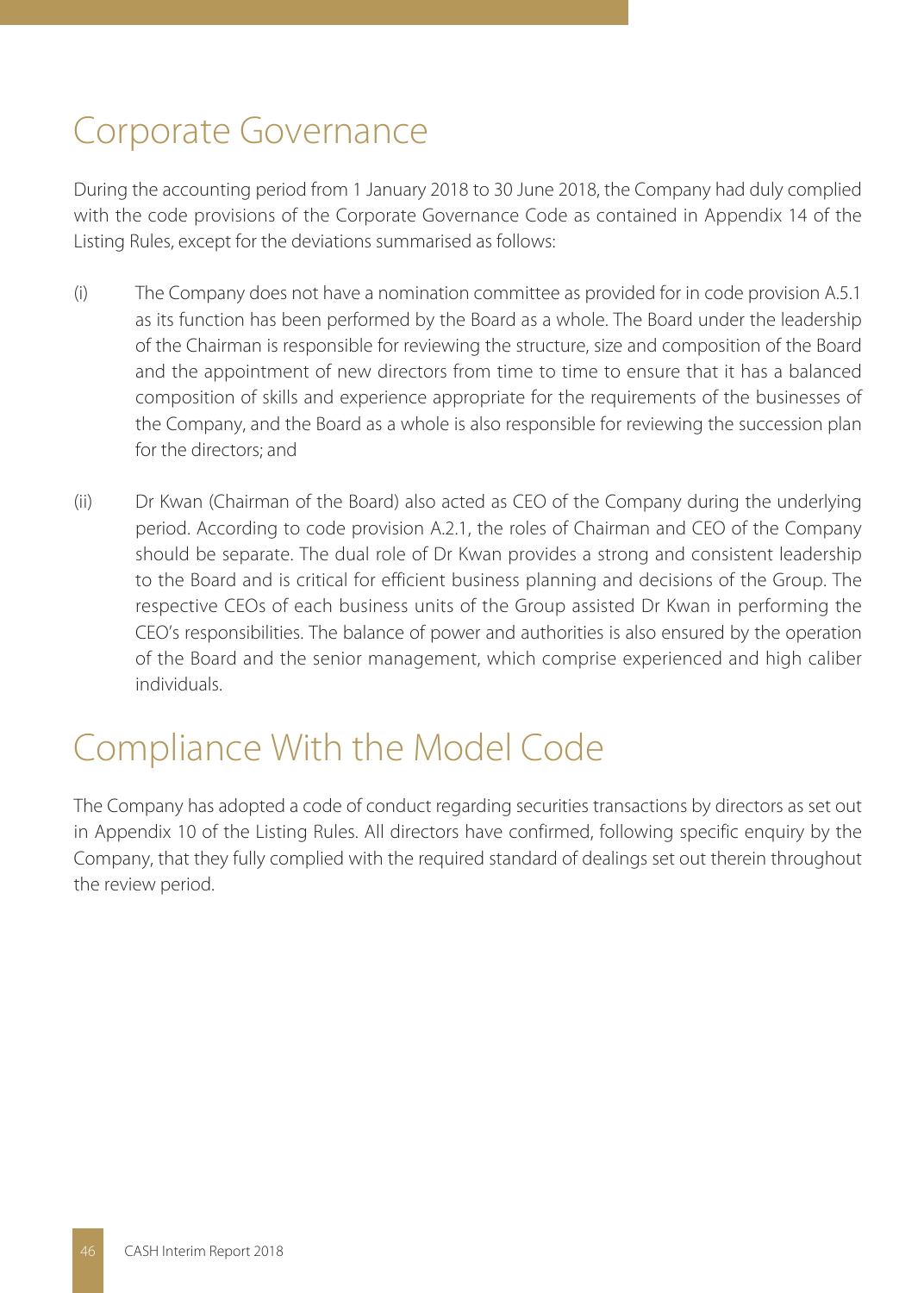## Disclosure of Information of Directors Pursuant to Rule 13.51B(1) of the Listing Rules

Pursuant to Rule 13.51B(1) of the Listing Rules, the changes in information of directors subsequent to the date of the 2017 Annual Report are set out below:

Dr Kwan Pak Hoo Bankee (Chairman of the Board and executive director of the Company) was conferred an Honorary Doctorate degree in Business Administration. He was also appointed as an Adjunct Professor of Hang Seng Management College, the deputy chairman of the Business Facilitation Advisory Committee and the deputy convener (Hong Kong and Macao Members) of the Chinese People's Political Consultative Conference, Shanghai Committee during the period.

In August 2018, Dr Kwan was bestowed with the "World Outstanding Chinese Award" organised by World Chinese Business Investments Foundation, which recognised his great contribution to the global Chinese society.

Mr Law Ping Wah Bernard (executive director of the Company) was awarded a fellow of The Institute of Chartered Accountants in England and Wales.

Mr Li Shing Wai Lewis was appointed as chief financial officer of the Group in place of Mr Law Ping Wah Bernard with effect from 10 July 2018.

Save as disclosed herein, there are no other changes to the directors' information as required to be disclosed pursuant to Rule 13.51B(1) of the Listing Rules.